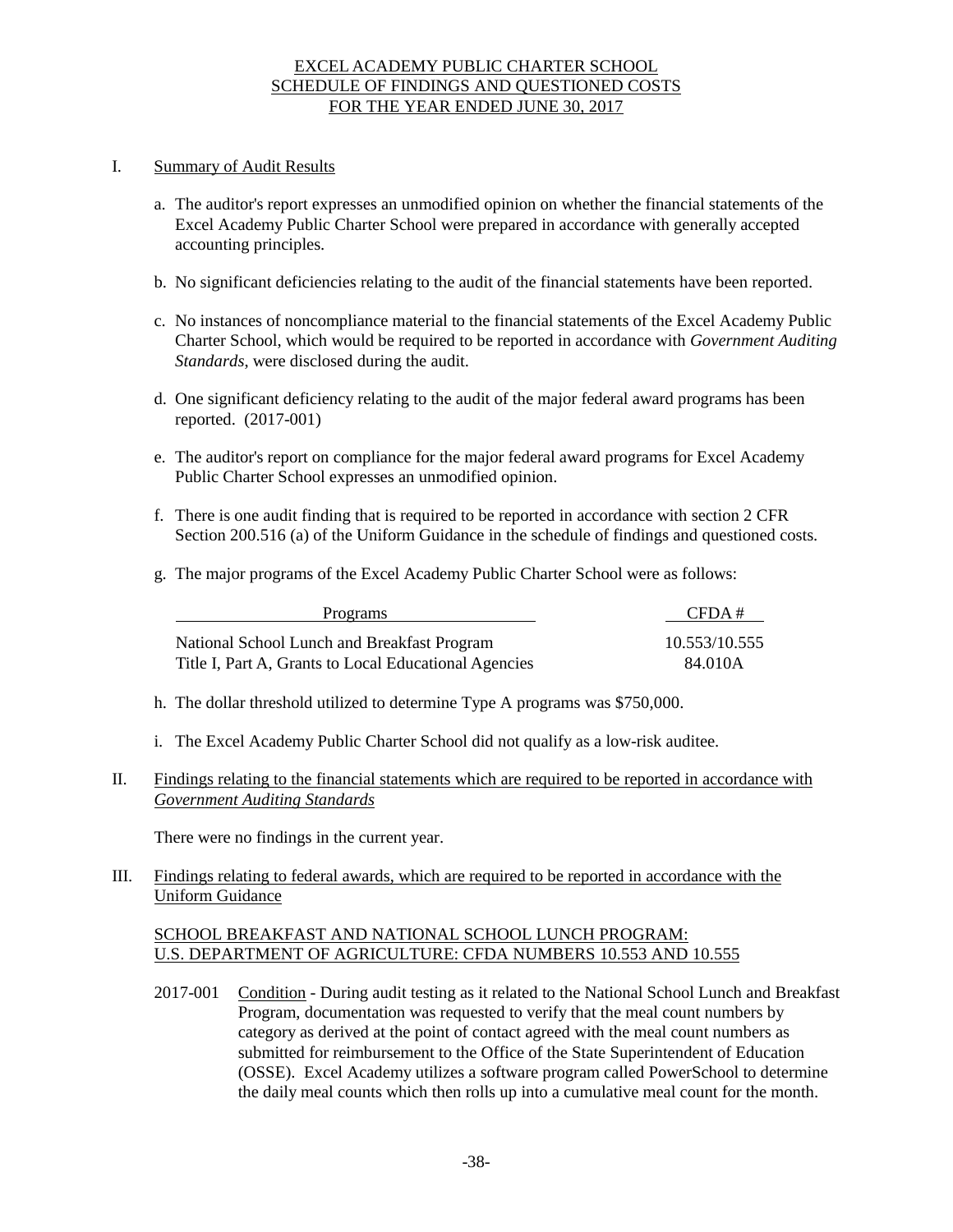# I N D E X

| <b>Independent Auditor's Report</b>                                                                                                                                                                                      | $1 - 2$        |
|--------------------------------------------------------------------------------------------------------------------------------------------------------------------------------------------------------------------------|----------------|
| Comparative Statements of Financial Position, June 30, 2017 and 2016                                                                                                                                                     | 3              |
| Comparative Statements of Activities, For the Years Ended June 30, 2017 and 2016                                                                                                                                         | $\overline{4}$ |
| Comparative Statements of Cash Flows, For the Years Ended June 30, 2017 and 2016                                                                                                                                         | 5              |
| <b>Notes to Financial Statements</b>                                                                                                                                                                                     | $6 - 24$       |
| Supplemental Information                                                                                                                                                                                                 |                |
| Schedule 1 - Comparative Schedules of Functional Expenses, For the Years Ended<br>June 30, 2017 and 2016                                                                                                                 | $25 - 26$      |
| Schedule 2 - Comparative Schedules of Average Cost per Student, For the Years Ended<br>June 30, 2017 and 2016                                                                                                            | 27             |
| Schedule 3 - Schedule of Expenditures of Federal Awards, For the Year Ended<br>June 30, 2017                                                                                                                             | 28-29          |
| Notes to Schedule of Expenditures of Federal Awards                                                                                                                                                                      | 30-32          |
| Independent Auditor's Report on Internal Control over Financial Reporting and on<br>Compliance and Other Matters Based on an Audit of Financial Statements<br>Performed in Accordance with Government Auditing Standards | 33-34          |
| Independent Auditor's Report on Compliance for Each Major Program and on<br>Internal Control over Compliance Required by the Uniform Guidance                                                                            | 35-36          |
| Summary Schedule of Prior Audit Findings, For the Year Ended June 30, 2017                                                                                                                                               | 37             |
| Schedule of Findings and Questioned Costs, For the Year Ended June 30, 2017                                                                                                                                              | 38-39          |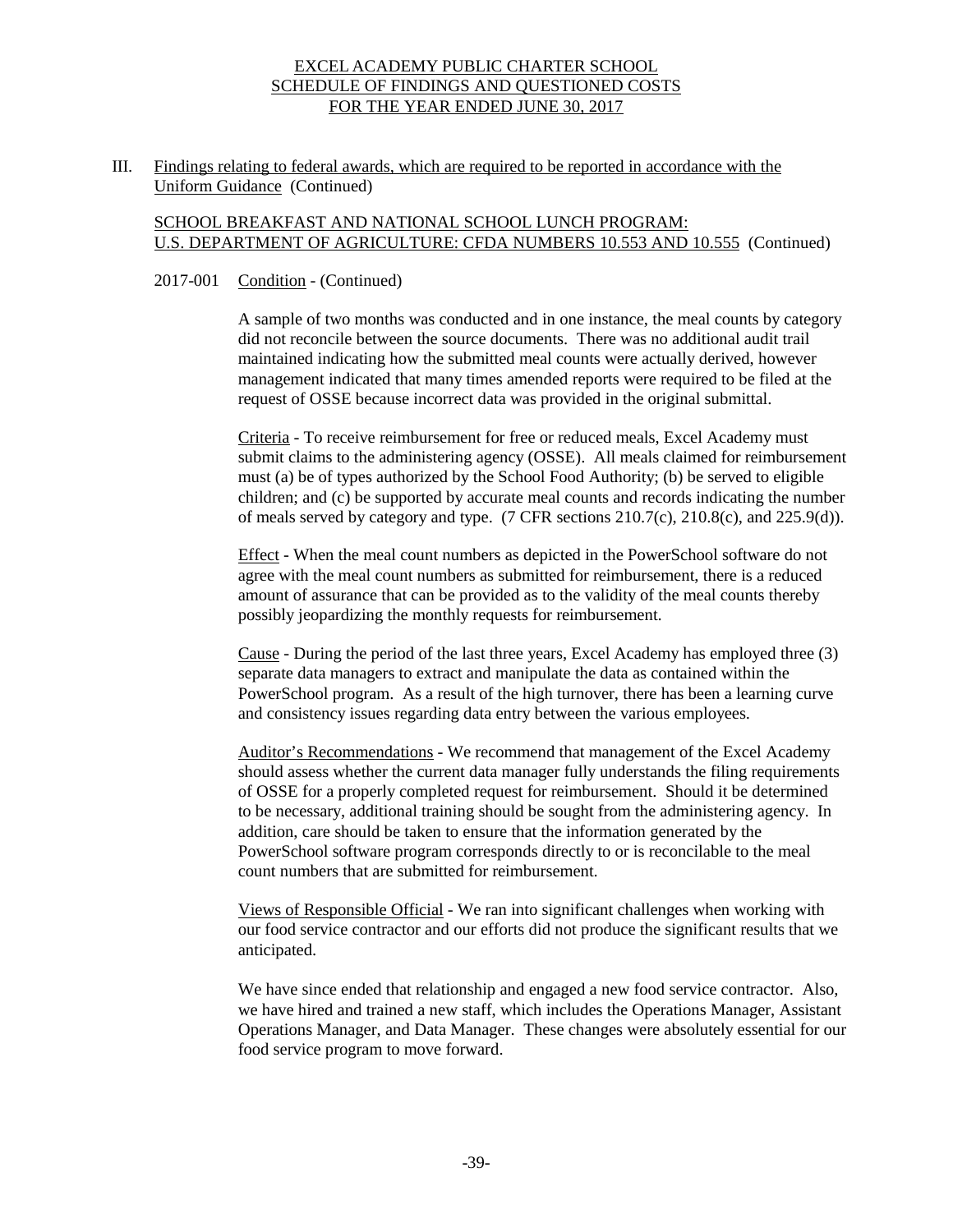# Kendall, Prebola and Jones, LLC

Certified Public Accountants

Board of Trustees Excel Academy Public Charter School 2501 Martin Luther King, Jr., Avenue, SE Washington, DC 20020

#### INDEPENDENT AUDITOR'S REPORT

#### *Report on the Financial Statements*

We have audited the accompanying financial statements of the Excel Academy Public Charter School, (a nonprofit organization) which comprise the statements of financial position as of June 30, 2017 and 2016, and the related statements of activities and cash flows for the years then ended, and the related notes to the financial statements.

#### *Management's Responsibility for the Financial Statements*

Management is responsible for the preparation and fair presentation of these financial statements in accordance with accounting principles generally accepted in the United States of America; this includes the design, implementation, and maintenance of internal control relevant to the preparation and fair presentation of financial statements that are free from material misstatement, whether due to fraud or error.

#### *Auditor's Responsibility*

Our responsibility is to express an opinion on these financial statements based on our audits. We conducted our audits in accordance with auditing standards generally accepted in the United States of America and the standards applicable to financial audits contained in *Government Auditing Standards*, issued by the Comptroller General of the United States. Those standards require that we plan and perform the audit to obtain reasonable assurance about whether the financial statements are free from material misstatement.

An audit involves performing procedures to obtain audit evidence about the amounts and disclosures in the financial statements. The procedures selected depend on the auditor's judgment, including the assessment of the risks of material misstatement of the financial statements, whether due to fraud or error. In making those risk assessments, the auditor considers internal control relevant to the entity's preparation and fair presentation of the financial statements in order to design audit procedures that are appropriate in the circumstances, but not for the purpose of expressing an opinion on the effectiveness of the entity's internal control. Accordingly, we express no such opinion. An audit also includes evaluating the appropriateness of accounting policies used and the reasonableness of significant accounting estimates made by management, as well as evaluating the overall presentation of the financial statements.

We believe that the audit evidence we have obtained is sufficient and appropriate to provide a basis for our audit opinion.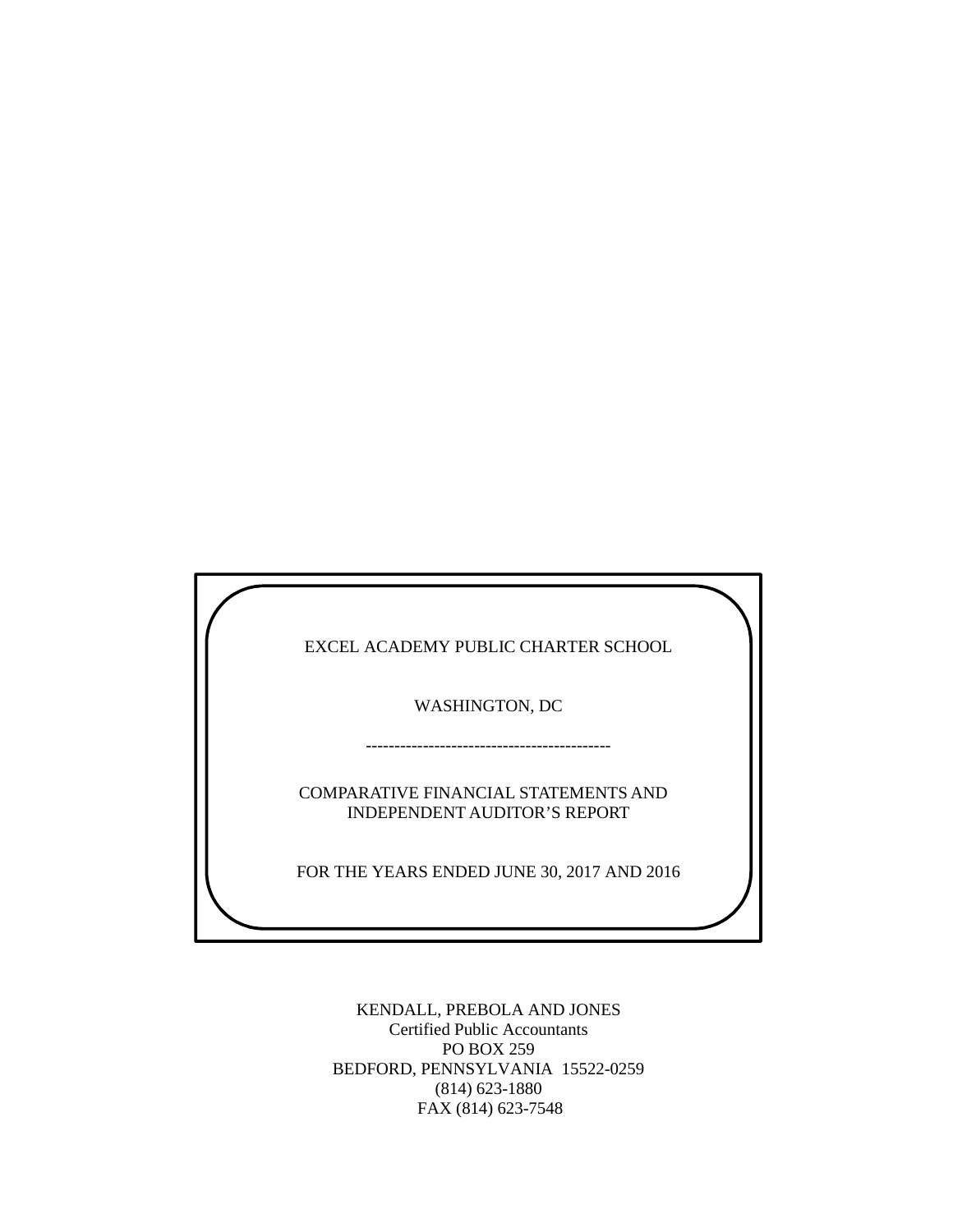# *Opinion Opinion*

In our opinion, the financial statements referred to above present fairly, in all material respects, the In our opinion, the financial statements referred to above present fairly, in all material respects, the financial position of the Excel Academy Public Charter School, as of June 30, 2017 and 2016, and the mancial position of the excel Academy Public Charter School, as of June 30, 2017 and 2016, and changes in its net assets and its cash flows for the years then ended in accordance with accounting principles generally accepted in the United States of America. fin our opinion, the miancial statements referred to above present raily, in an inaterial respects, the changes in its net assets and its cash hows for the years then ended in accordance with accepted  $\mathbb{R}$ .

# *Other Matters Other Matters*

Our audits were conducted for the purpose of forming an opinion on the financial statements as a whole. The supplemental schedules of functional expenses and schedules of average cost per student are presented for purposes of additional analysis and are not a required part of the financial statements. In addition, the accompanying schedule of expenditures of federal awards as required by Title 2 U.S. *Code of Federal* Regulations (CFR) Part 200, *Uniform Administrative Requirements, Cost Principles, and Audit Requirements for Federal Awards*, is presented for purposes of additional analysis and is not a required part of the financial statements. Such information is the responsibility of management and was derived from and relates directly to the underlying accounting and other records used to prepare the financial statements. The information has been subjected to the auditing procedures applied in the audit of the financial statements and certain additional procedures, including comparing and reconciling such information directly to the underlying accounting and other records used to prepare the financial statements or to the financial statements themselves, and other additional procedures in accordance with auditing standards generally accepted in the United States of America. In our opinion, the information is fairly stated in all material respects in relation to the financial statements as a whole. Our audits were conducted for the purpose of forming an opinion on the financial statements as a whole. Our audits were conducted for the purpose of forming an opinion on the financial statements as a whole.

#### *Other Reporting Required by Government Auditing Standards*

In accordance with *Government Auditing Standards*, we have also issued our report dated November 29, 2017, on our consideration of the Excel Academy Public Charter School's internal control over financial reporting and on our tests of its compliance with certain provisions of laws, regulations, contracts and grant agreements and other matters. The purpose of that report is solely to describe the scope of our testing of internal control over financial reporting and compliance and the results of that testing, and not to provide an opinion on the effectiveness of internal control over financial reporting or on compliance. That report is an integral part of an audit performed in accordance with Government Auditing Standards in considering the Excel Academy Public Charter School's internal control over financial reporting and compliance. In accordance with Government Auditing Standards, we have also issued our report dated November 29,

Kendal, Prebihand Jones

Kendall, Prebola and Jones Kendall, Prebola and Jones Certified Public Accountants Certified Public Accountants

Bedford, Pennsylvania Bedford, Pennsylvania November 29, 2017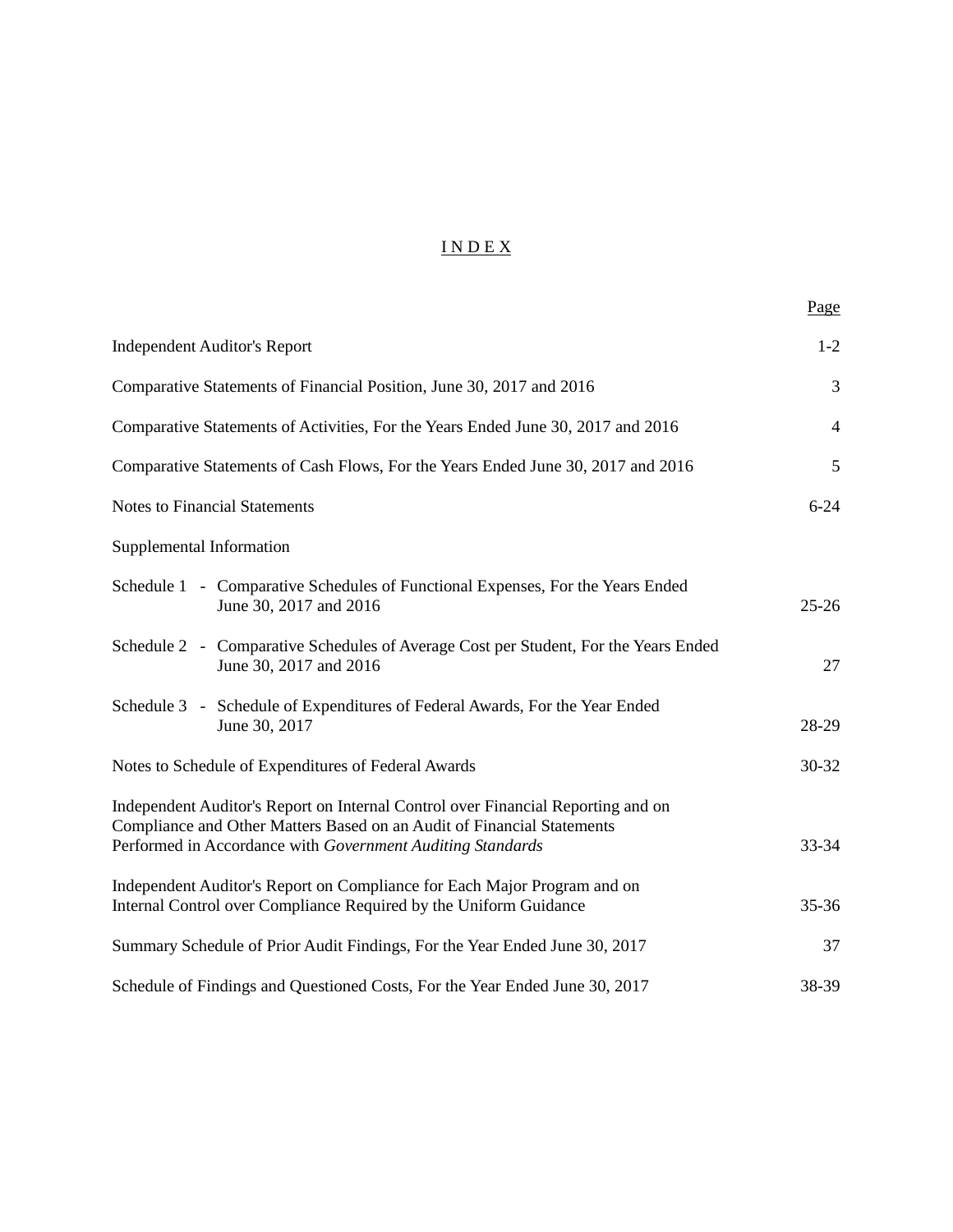### EXCEL ACADEMY PUBLIC CHARTER SCHOOL COMPARATIVE STATEMENTS OF FINANCIAL POSITION JUNE 30, 2017 AND 2016

|                                       | June 30, 2017    | June 30, 2016   |
|---------------------------------------|------------------|-----------------|
| <b>ASSETS</b>                         |                  |                 |
| <b>Current Assets:</b>                |                  |                 |
| Cash and Cash Equivalents             | \$<br>3,489,748  | \$<br>3,885,272 |
| <b>Accounts and Grants Receivable</b> | 467,528          | 580,358         |
| Promises Receivable                   | 5,381            | 14,416          |
| Prepaid Expenses                      | 26,558           | 11,118          |
| <b>Total Current Assets</b>           | \$<br>3,989,215  | 4,491,164<br>\$ |
| <b>Fixed Assets:</b>                  |                  |                 |
| Furniture, Equipment and Website      | \$<br>1,222,072  | \$<br>1,105,285 |
| Leasehold Improvements                | 374,561          | 358,718         |
| Less: Accumulated Depreciation        |                  |                 |
| and Amortization                      | (905, 458)       | (704, 947)      |
| <b>Total Fixed Assets</b>             | \$<br>691,175    | \$<br>759,056   |
| Other Assets:                         |                  |                 |
| Deposits                              | \$<br>89,990     | 89,990<br>\$    |
| <b>Total Other Assets</b>             | \$<br>89,990     | \$<br>89,990    |
| <b>TOTAL ASSETS</b>                   | 4,770,380        | 5,340,210       |
| <b>LIABILITIES AND NET ASSETS</b>     |                  |                 |
| <b>Current Liabilities:</b>           |                  |                 |
| <b>Accounts Payable</b>               | \$<br>205,723    | \$<br>456,461   |
| Payroll Taxes and Related Liabilities | 51,822           | 50,972          |
| <b>Accrued Salaries</b>               | 668,598          | 633,584         |
| <b>Accrued Vacation</b>               | 82,172           | 45,111          |
| <b>Deferred Revenue</b>               | 37,765           |                 |
| Deferred Activity Fees                |                  | 9,683           |
| <b>Total Current Liabilities</b>      | \$1,046,080      | 1,195,811       |
| <b>Total Liabilities</b>              | 1,046,080<br>\$. | \$<br>1,195,811 |
| Net Assets:                           |                  |                 |
| Unrestricted                          | \$<br>3,722,014  | \$<br>4,143,332 |
| <b>Temporarily Restricted</b>         | 2,286            | 1,067           |
| <b>Total Net Assets</b>               | 3,724,300        | 4,144,399<br>\$ |
| TOTAL LIABILITIES AND NET ASSETS      | 4,770,380        | 5,340,210       |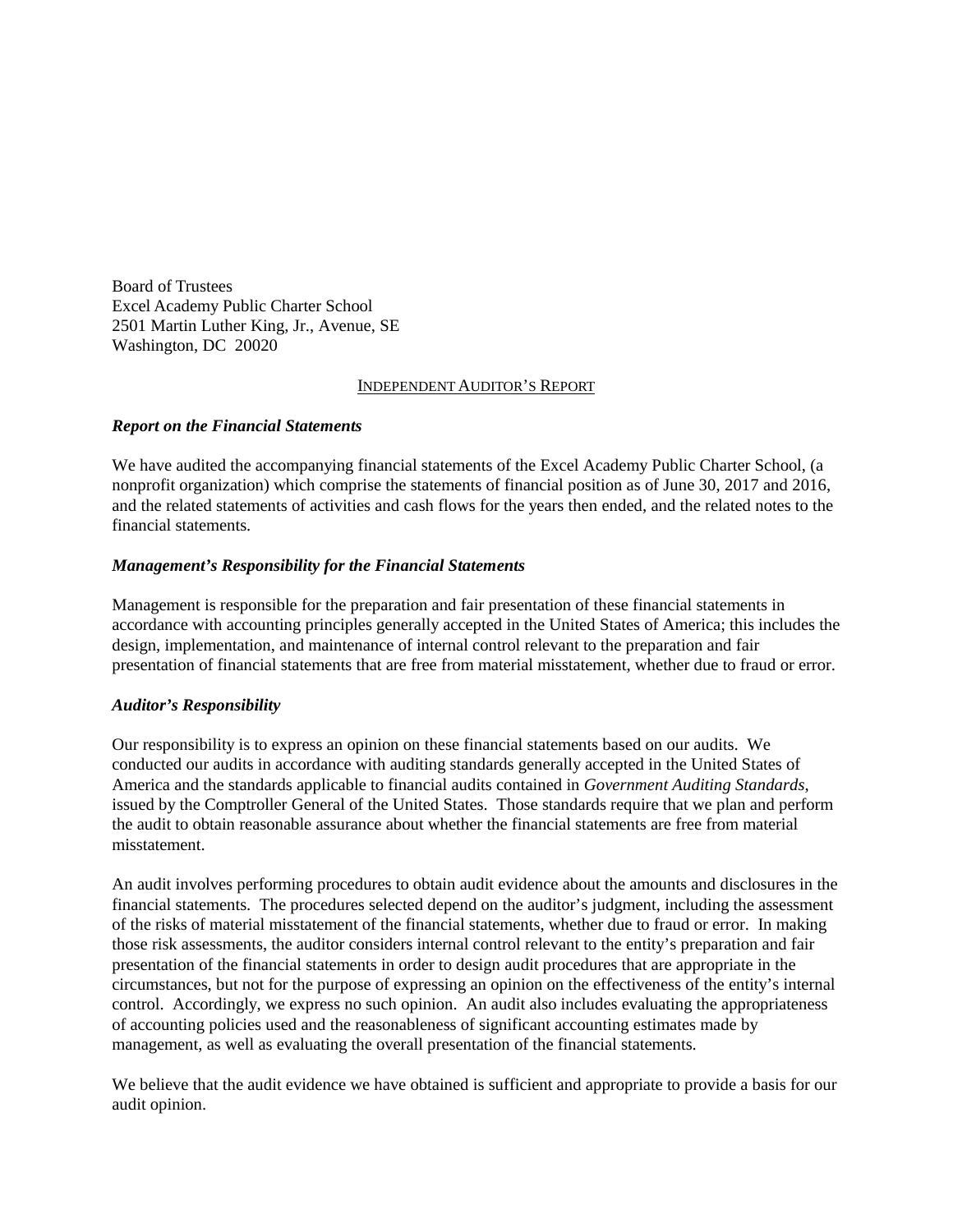#### EXCEL ACADEMY PUBLIC CHARTER SCHOOL COMPARATIVE STATEMENTS OF ACTIVITIES FOR THE YEARS ENDED JUNE 30, 2017 AND 2016

|                                         | June 30, 2017              |                           | June 30, 2016    |                  |                           |                  |
|-----------------------------------------|----------------------------|---------------------------|------------------|------------------|---------------------------|------------------|
|                                         | Unrestricted               | Temporarily<br>Restricted | Total            | Unrestricted     | Temporarily<br>Restricted | Total            |
| Revenues and Other Support:             |                            |                           |                  |                  |                           |                  |
| Tuition - Per Pupil Funding Allocation  | <sup>\$</sup><br>9,539,557 | \$                        | 9,539,557<br>S.  | 9,628,607<br>\$  | \$                        | 9,628,607        |
| Tuition - Facilities Allowance          | 2,193,048                  |                           | 2,193,048        | 2,289,892        |                           | 2,289,892        |
| <b>Federal Entitlements and Grants</b>  | 1,247,867                  |                           | 1,247,867        | 1,400,750        |                           | 1,400,750        |
| <b>State Government Grants</b>          | 117,185                    |                           | 117,185          | 185,028          |                           | 185,028          |
| <b>Service Fees</b>                     | 72,954                     |                           | 72,954           |                  |                           |                  |
| Philanthropy Grants and Contributions   | 2,694                      | 15,234                    | 17,928           | 12,520           | 14,537                    | 27,057           |
| Donated Services and Materials          |                            |                           |                  | 500              |                           | 500              |
| Student Program Fees and Other          | 50,957                     |                           | 50,957           | 70,480           |                           | 70,480           |
| <b>Interest Income</b>                  | 9,492                      |                           | 9,492            | 7,915            |                           | 7,915            |
| Gain/(Loss) on Disposal of Assets       |                            |                           |                  | (9,316)          |                           | (9,316)          |
| Fundraisers:                            |                            |                           |                  |                  |                           |                  |
| <b>Sales</b>                            | \$<br>5,516                | \$                        | \$<br>5,516      | \$<br>7,863      | \$                        | 7,863<br>\$      |
| Less: Cost of Direct Benefits to Donors | (4,020)                    |                           | (4,020)          | (4, 564)         |                           | (4, 564)         |
| Net Revenue from Fundraisers            | 1,496                      |                           | 1,496            | 3,299            |                           | 3,299            |
| Net Assets Released from Restrictions - |                            |                           |                  |                  |                           |                  |
| Satisfaction of Program Restrictions    | 14,015                     | (14, 015)                 |                  | 24,660           | (24,660)                  |                  |
| <b>Total Revenues and Other Support</b> | 13,249,265                 | 1,219                     | 13,250,484       | \$<br>13,614,335 | (10, 123)                 | \$13,604,212     |
| Expenses and Losses:                    |                            |                           |                  |                  |                           |                  |
| <b>Educational Services</b>             | \$<br>12,542,542           | $\mathcal{S}$             | 12,542,542<br>\$ | 11,946,069<br>\$ | $\boldsymbol{\mathsf{S}}$ | 11,946,069       |
| General and Administrative              | 1,055,383                  |                           | 1,055,383        | 1,065,722        |                           | 1,065,722        |
| Fundraising                             | 72,658                     |                           | 72,658           | 116,455          |                           | 116,455          |
| <b>Total Expenses</b>                   | 13,670,583<br>\$           |                           | 13,670,583       | 13,128,246<br>\$ |                           | 13,128,246<br>\$ |
| Changes in Net Assets                   | (421,318)<br><sup>\$</sup> | $\mathbb{S}$<br>1,219     | \$<br>(420,099)  | \$<br>486,089    | \$<br>(10, 123)           | 475,966<br>\$    |
| Net Assets, Beginning of Year           | 4,143,332                  | 1,067                     | 4,144,399        | 3,657,243        | 11,190                    | 3,668,433        |
| Net Assets, End of Year                 | 3,722,014                  | 2,286                     | 3,724,300        | 4,143,332<br>\$  | 1,067                     | 4,144,399        |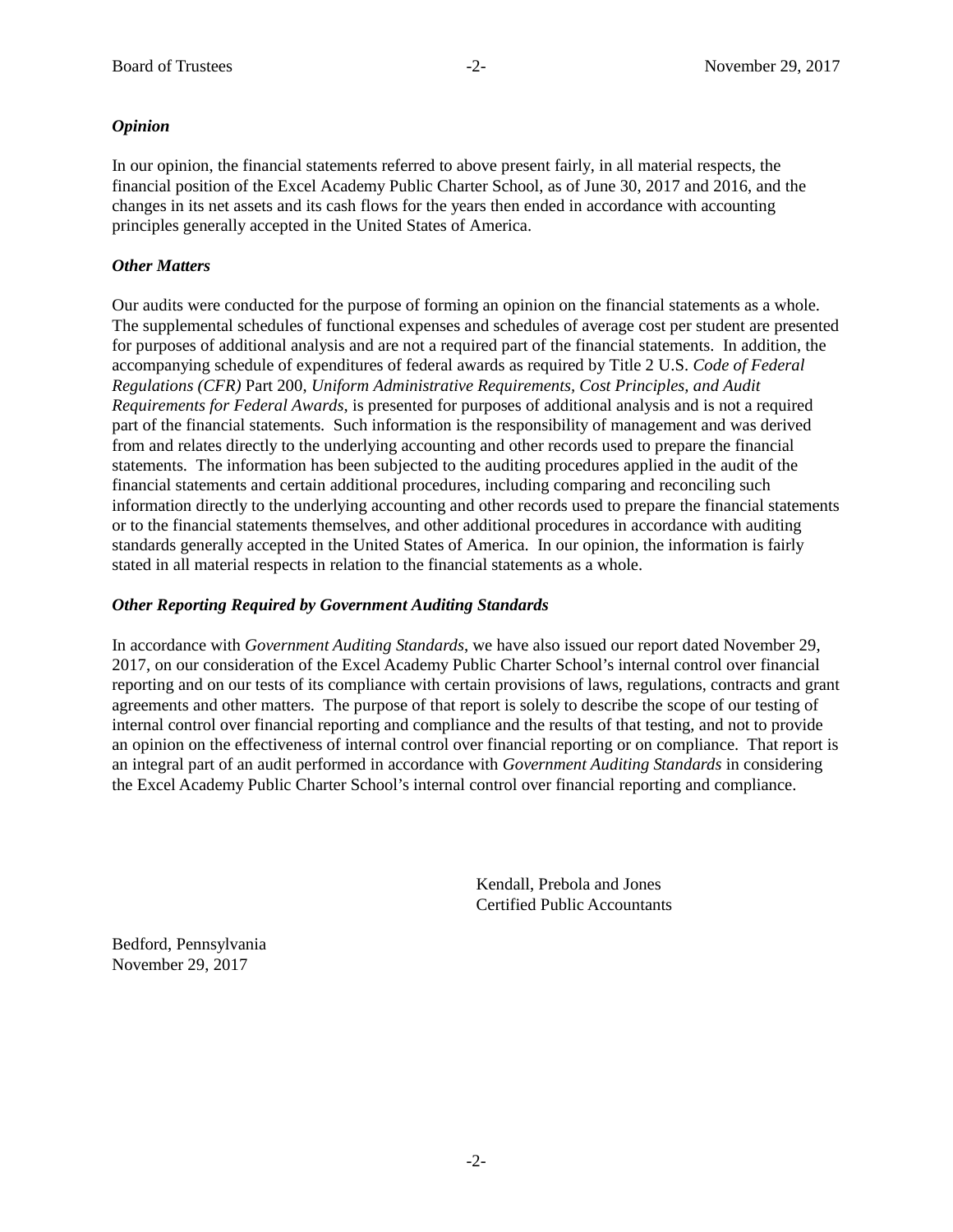### EXCEL ACADEMY PUBLIC CHARTER SCHOOL COMPARATIVE STATEMENTS OF CASH FLOWS FOR THE YEARS ENDED JUNE 30, 2017 AND 2016

|                                                                                                                                                                                                                                                                                                                                                                                                                                                                                                                                            | June 30, 2017                                                                                          | June 30, 2016                                                                                           |
|--------------------------------------------------------------------------------------------------------------------------------------------------------------------------------------------------------------------------------------------------------------------------------------------------------------------------------------------------------------------------------------------------------------------------------------------------------------------------------------------------------------------------------------------|--------------------------------------------------------------------------------------------------------|---------------------------------------------------------------------------------------------------------|
| <b>Cash Flows from Operating Activities:</b>                                                                                                                                                                                                                                                                                                                                                                                                                                                                                               |                                                                                                        |                                                                                                         |
| Changes in Net Assets                                                                                                                                                                                                                                                                                                                                                                                                                                                                                                                      | \$<br>(420,099)                                                                                        | \$<br>475,966                                                                                           |
| Adjustments to Reconcile Changes in Net Assets<br>to Net Cash Flows from Operating Activities:                                                                                                                                                                                                                                                                                                                                                                                                                                             |                                                                                                        |                                                                                                         |
| Depreciation and Amortization<br>(Gain)/Loss on Disposal of Assets<br>Accounts and Grants Receivable - (Increase)/Decrease<br>Promises Receivable - (Increase)/Decrease<br>Prepaid Expenses - (Increase)/Decrease<br>Deposits - (Increase)/Decrease<br>Accounts Payable - Increase/(Decrease)<br>Payroll Taxes and Related Liabilities - Increase/(Decrease)<br>Accrued Salaries - Increase/(Decrease)<br>Accrued Vacation - Increase/(Decrease)<br>Deferred Revenue - Increase/(Decrease)<br>Deferred Activity Fees - Increase/(Decrease) | 200,511<br>112,830<br>9,035<br>(15, 440)<br>(250, 738)<br>850<br>35,014<br>37,061<br>37,765<br>(9,683) | 211,642<br>9,316<br>(301,009)<br>1,762<br>665<br>89,454<br>58,866<br>2,254<br>85,907<br>24,844<br>4,018 |
| Net Cash Flows from Operating Activities                                                                                                                                                                                                                                                                                                                                                                                                                                                                                                   | (262, 894)<br>S                                                                                        | \$<br>663,685                                                                                           |
| <b>Cash Flows from Investing Activities:</b>                                                                                                                                                                                                                                                                                                                                                                                                                                                                                               |                                                                                                        |                                                                                                         |
| <b>Purchase of Fixed Assets</b>                                                                                                                                                                                                                                                                                                                                                                                                                                                                                                            | (132, 630)<br>\$                                                                                       | (181,970)<br>\$                                                                                         |
| Net Cash Flows from Investing Activities                                                                                                                                                                                                                                                                                                                                                                                                                                                                                                   | \$<br>(132,630)                                                                                        | \$<br>(181,970)                                                                                         |
| Net Increase/(Decrease) in Cash and Cash Equivalents                                                                                                                                                                                                                                                                                                                                                                                                                                                                                       | $\mathcal{S}$<br>(395, 524)                                                                            | \$<br>481,715                                                                                           |
| Cash and Cash Equivalents at Beginning of Year                                                                                                                                                                                                                                                                                                                                                                                                                                                                                             | 3,885,272                                                                                              | 3,403,557                                                                                               |
| Cash and Cash Equivalents at End of Year                                                                                                                                                                                                                                                                                                                                                                                                                                                                                                   | \$3,489,748                                                                                            | 3,885,272                                                                                               |

Supplemental Disclosures:

a) No income taxes were paid during the years ended June 30, 2017 and 2016.

b) No interest was paid during the years ended June 30, 2017 and 2016.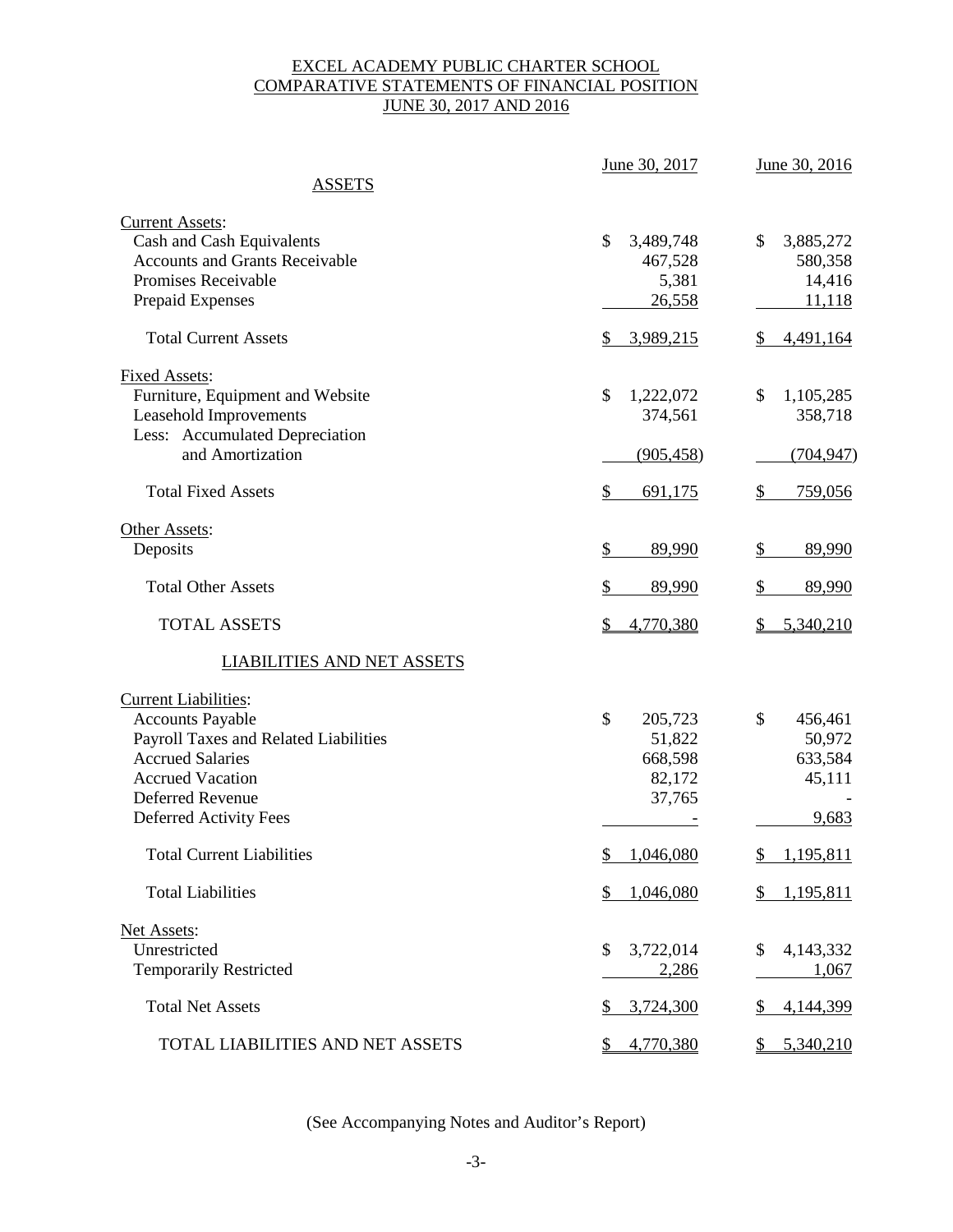The Excel Academy Public Charter School (Charter School), a District of Columbia Not-for-Profit Corporation was incorporated on February 28, 2006, exclusively for educational purposes. The Charter School operates as part of the District of Columbia Public School system with its purpose of providing an outstanding academic education to pre-school to eighth grade girls in the District of Columbia. In an effort to impact the inter-generational patterns of poverty, Excel Academy has been organized to provide an excellent academic and complementary social and enrichment program to prepare scholars to succeed and effectively compete in highly competitive high schools, colleges, and universities.

The Charter School's primary sources of support are local appropriations for charter schools from the District of Columbia. The Charter School also receives federal entitlement funding through the Office of the State Superintendent of Education.

### 1. SUMMARY OF SIGNIFICANT ACCOUNTING POLICIES:

The significant accounting policies of the Charter School are summarized below:

(a) Basis of Accounting and Presentation:

The accompanying financial statements have been prepared on the accrual basis of accounting, which presents financial position, activities, functional expenses, and cash flows in accordance with accounting principles generally accepted in the United States of America.

(b) Revenue Recognition:

### **Contributions**

The Charter School has adopted Financial Accounting Standards Board ASC No. 958-605-25, *Accounting for Contributions Received and Contributions Made.* As such, contributions are recognized as revenue when they are received or unconditionally pledged.

All contributions are available for unrestricted use unless specifically restricted by the donor. Contributions and promises to give with donor imposed conditions are recognized as unrestricted support when the conditions on which they depend are substantially met. Contributions and promises to give with donor imposed restrictions are reported as temporarily restricted support. Unconditional promises to give due in the next year are recorded at their net realizable value. An allowance for uncollectible contributions receivable is provided based upon management's judgment, including such factors as prior collection history and type of contribution.

The Charter School reports gifts of equipment as unrestricted support unless explicit donor stipulations specify how the donated assets must be used. The Charter School reports expirations of donor restrictions when the donated or acquired assets are placed in service.

# **Federal and Charter School Funding**

The Charter School receives a student allocation from the District of Columbia as well as federal funding to cover the cost of academic expenses. The student allocation is on a per pupil basis and includes the academic year funding, special education funding, at-risk students, and a facilities allotment. The Charter School recognized this funding in the year in which the school term is conducted. Funding received in advance of the school term is recorded as a refundable advance. Federal entitlements are recognized based on the allowable costs incurred.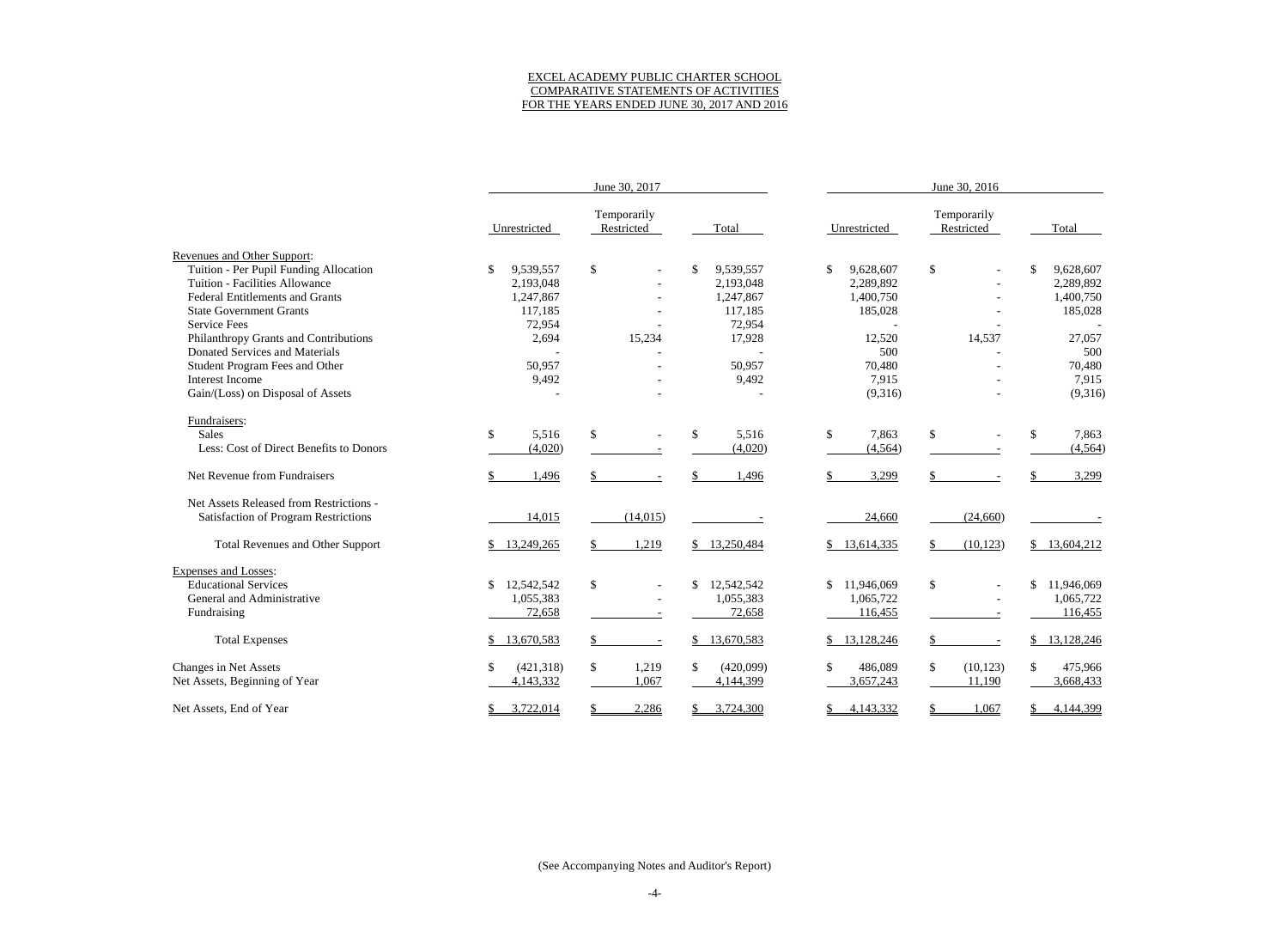### 1. SUMMARY OF SIGNIFICANT ACCOUNTING POLICIES: (Continued)

### (b) Revenue Recognition: (Continued)

#### **Before and After Care Fees**

The Charter School offers fee-based extended day programming for students in grades preschool through fifth grade. The hours of operation are structured to coincide with the typical workday of parents of the students. Both the before and after care programs offer food services. Tuition is collected based on a monthly fee. The amount of tuition ranges from full tuition to reduced tuition based on the National School Lunch Program guidelines.

#### (c) Corporate Taxes:

The Excel Academy Public Charter School is exempt from federal and state income taxes (other than on unrelated business income) under the provisions of Section  $501(c)(3)$  of the Internal Revenue Code and similar state income tax laws. Exemption from District of Columbia income taxes was granted to the Charter School effective December 31, 2007. Accordingly, no provisions for income taxes have been provided for in the accompanying financial statements. The Charter School has been classified as other than a private foundation under Section 509(a)(1) of the Internal Revenue Code and accordingly contributions qualify as a charitable tax deduction by the contributor under Section  $170(b)(i)(A)(ii)$ . The Charter School did not have any net unrelated business income for the years ended June 30, 2017 and 2016.

The Excel Academy Public Charter School is also exempt from District of Columbia sales and personal property taxes.

(d) Grants:

### **Foundation Grants**

Grant revenues result primarily from foundation grants and are recognized as increases in unrestricted net assets unless use of related assets is limited by donor-imposed restrictions. Expenses are reported as decreases in unrestricted net assets. Expiration of temporary restrictions (i.e. the donor-stipulated purpose has been fulfilled and/or the stipulated time period has elapsed) is reported as net assets released from restrictions between the applicable classes of net assets.

### **Government Grants**

The Charter School receives grants from federal and state governmental agencies for various purposes in the form of exchange transactions. Receivables related to grant awards are recorded to the extent unreimbursed expenses have been incurred for the purposes specified by an approved grant award. Funds received in advance for these types of grants and those that are unexpended as of year-end are reflected as a deferred revenue.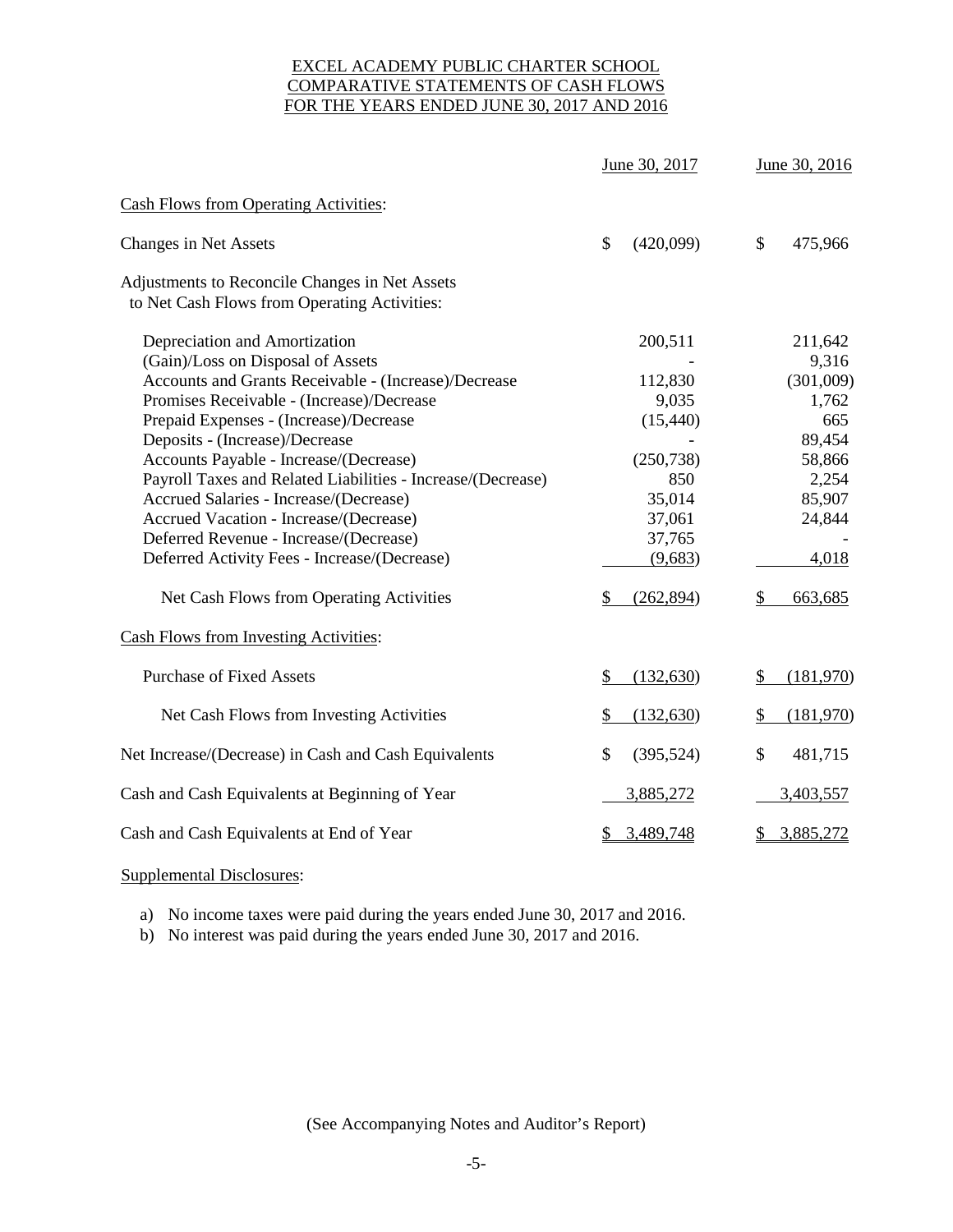### 1. SUMMARY OF SIGNIFICANT ACCOUNTING POLICIES: (Continued)

### (d) Grants: (Continued)

These grants are subject to financial and compliance audits by the grantor agencies. Such audits could result in a request for reimbursement by the agency for expenditures disallowed under the terms and conditions of the appropriate grantor. No provision for possible adjustment has been made in the accompanying financial statements because, in the opinion of management, such adjustment, if any, would not have a material effect on the financial statements.

### (e) Net Assets:

The Charter School has adopted Financial Accounting Standards Board ASC No. 958-205-05, *Financial Statements of Not-for-Profit Organizations*. Under FASB ASC No. 958-205-05, the Charter School is required to report information regarding its financial position and activities according to three classes of net assets.

Net assets and revenues, expenses, gains, and losses are classified based on the existence or absence of donor-imposed restrictions. Accordingly, net assets of the Charter School and changes therein are classified and reported as follows:

### **Unrestricted Net Assets**

Net assets that are not subject to donor-imposed restrictions and over which the Board of Trustees has discretionary control. This classification includes net assets subject to donorimposed conditions, which have been met in the current year and net assets subject to donorimposed restrictions that have been released from restrictions.

### **Temporarily Restricted Net Assets**

Net assets subject to donor-imposed restrictions that may or will be met, either by actions of the Charter School and/or the passage of time. When a restriction expires, temporarily restricted net assets are reclassified to unrestricted net assets and reported in the statement of activities as net assets released from restrictions.

Temporarily restricted net assets were available at year end for the following purposes:

|                                 | June 30, 2017 | June 30, 2016 |  |
|---------------------------------|---------------|---------------|--|
| <b>Community Service</b>        | 936<br>S      | 936<br>S      |  |
| <b>Monarch Butterfly Garden</b> | 850           |               |  |
| Tennis - Girls Rule the Court   | 500           |               |  |
| <b>Excel Family Literacy</b>    |               | 131           |  |
| Total                           | 2.286         | .06           |  |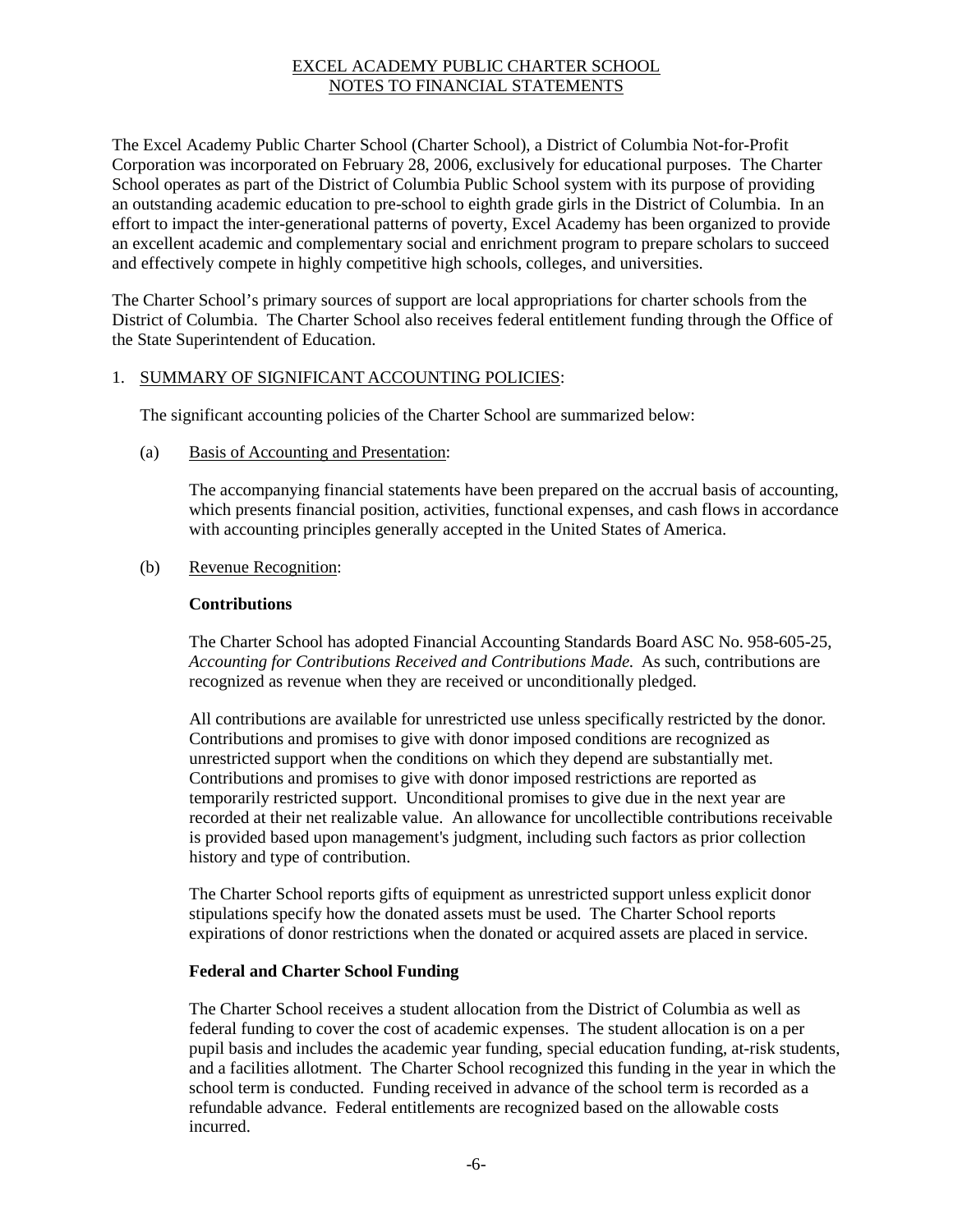### 1. SUMMARY OF SIGNIFICANT ACCOUNTING POLICIES: (Continued)

### (e) Net Assets: (Continued)

#### **Temporarily Restricted Net Assets** (Continued)

Net assets were released from donor restrictions by incurring expenses satisfying the restricted purposes, the passage of time, or by occurrence of other events specified by donors for the following programs:

|                                      | June 30, 2017 |       | June 30, 2016 |        |
|--------------------------------------|---------------|-------|---------------|--------|
| Uniforms and Sweaters                | \$            | 9,430 | \$            |        |
| <b>Parent Engagement Strategy</b>    |               | 3,628 |               | 18,988 |
| <b>Bus Transportation</b>            |               | 477   |               |        |
| School Garden Project                |               | 300   |               | 433    |
| <b>Excel Family Literacy</b>         |               | 131   |               | 1,869  |
| <b>Monarch Butterfly Garden</b>      |               | 49    |               |        |
| School "Store" Materials             |               |       |               | 1,800  |
| Development of Middle School Program |               |       |               | 1,506  |
| <b>Community Service</b>             |               |       |               | 64     |
| Total                                |               | 4.01: |               | 24.660 |

#### **Permanently Restricted Net Assets**

Net assets subject to donor-imposed stipulations that requires the net assets be maintained permanently by the Charter School. Generally, the donors of these assets permit the use of all or part of the income earned on any related investments for general or specific purposes. The Charter School did not have any permanently restricted net assets as of June 30, 2017 and 2016.

### (f) Donated Services and Materials:

Donated services and materials are recognized as contributions in accordance with FASB ASC 958, *Accounting for Contributions Received and Contributions Made*, if the services received create or enhance nonfinancial assets or require specialized skills, and are provided by individuals possessing those skills, and would typically need to be purchased if not provided by donation. Contributed services and promises to give services that do not meet the above criteria are not recognized. The time contributed by the Charter School's Board of Trustees is uncompensated and is not reflected as donated services. In-kind contributions are recorded in the statement of activities at estimated fair value and recognized as revenue and expense (or an asset) in the period they are received.

The estimated value of donated services and materials has been recorded in the financial statements as follows:

|           | June 30, 2017            | June 30, 2016 |
|-----------|--------------------------|---------------|
| Furniture | $\overline{\phantom{0}}$ |               |
| Total     | $\overline{\phantom{0}}$ |               |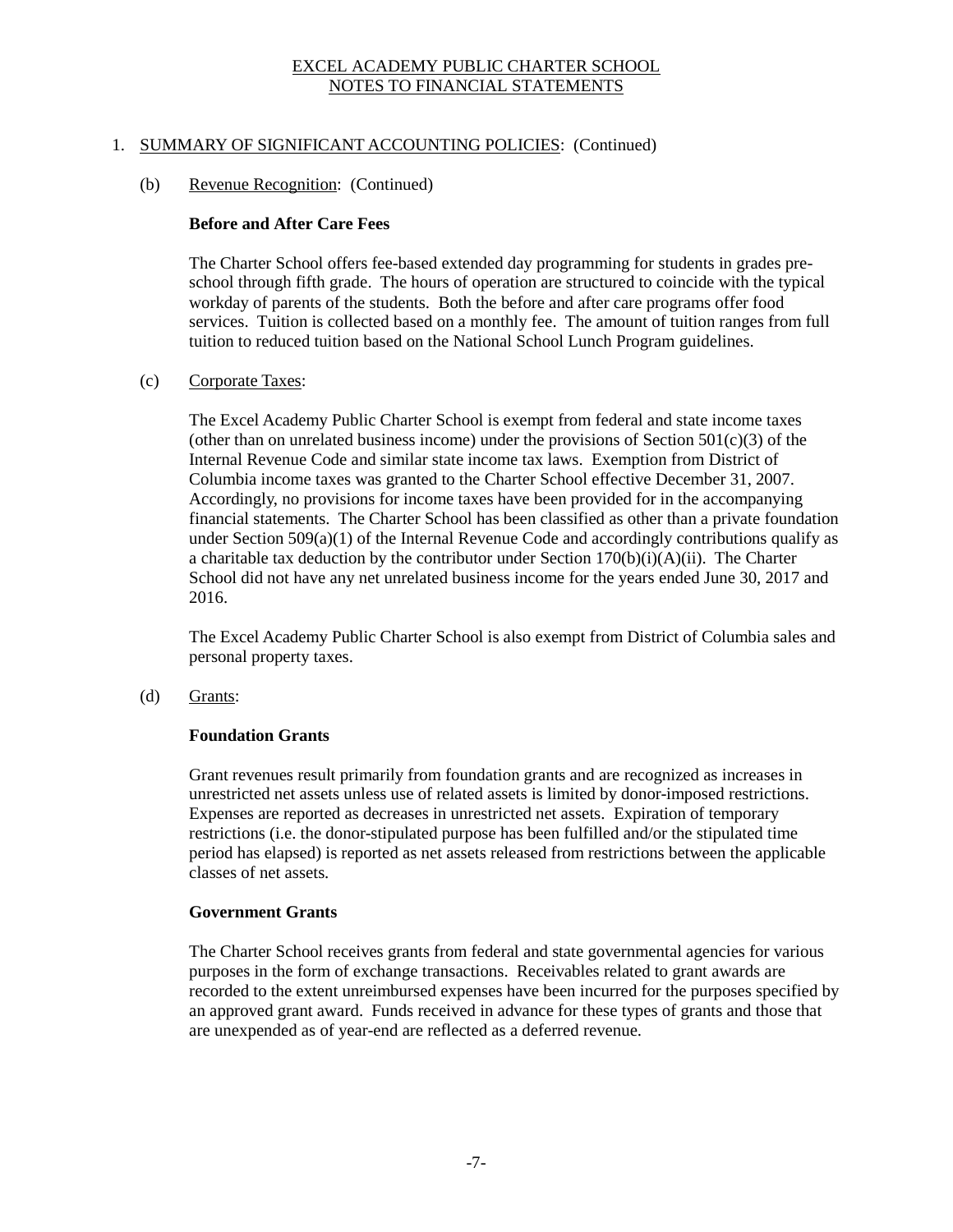### 1. SUMMARY OF SIGNIFICANT ACCOUNTING POLICIES: (Continued)

### (g) Basic Programs:

The Board of Trustees, Chief Executive Officer, faculty, and staff at Excel Academy Public Charter School are committed to providing a strong single-sex public education alternative for girls living and learning in Washington, DC. Excel Academy firmly believes that all students can achieve great academic success. We are determined to provide girls in Washington, DC, with the highest quality single-sex education possible.

Excel Academy offers a unique single-sex educational model for female students in the District. Based on an early educational intervention model that offers preschool for three-year-olds to promote school readiness, Excel implements a curriculum proven to build student achievement in reading, writing, math, and to teach ethics, personal responsibility, and healthy choices.

We use early and frequent assessments to gauge students' progress and identify academic needs for classrooms and individual students, and respond to the data such assessments provide with immediacy. We hire highly skilled teachers, participate in ongoing professional development, and create and maintain a community of respect and collaboration with our staff and parents. We embrace students' parents and guardians as essential partners in their student's education, and we reach out to families and the wider community to support Excel Academy's girls.

Founded by Kaye Savage, Excel Academy was authorized and approved by the DC Public Charter School Board in 2007. In August 2008, the school opened in a church basement with 134 preschool, pre-kindergarten and kindergarten girls. In 2009, the school took partial occupancy of the Birney School on Martin Luther King, Jr. Avenue SE, in the heart of the Barry Farm Neighborhood in Anacostia. From 2008-2016, the school grew to serve over 700 preschool through grade 7 scholars.

In August 2013, preparing for growth through grade 8, the Charter School expanded to occupy the entire 86,000 square foot building. Excel Academy continues to grow in student enrollment and staff size every year.

Excel Academy provides scholars with a strong standards-based academic program, gender specific teaching and instruction, and leadership and extracurricular opportunities. Two teaching faculty members are assigned to each classroom from preschool to third grade. This structure provides a low student to teacher ratio and allows teachers to deliver instruction appropriately suited to individual student needs.

Students advance based on mastery of the curriculum and progress is measured continuously using standardized assessments, rubrics and curriculum checklists. Developing and applying early literacy and numeracy skills in a highly structured setting is a critical component of our academic program in order to ensure strong foundational skills in the core subjects: reading, language, writing, mathematics, science and social studies.

We believe that the sooner girls are enrolled in Excel Academy, the greater the impact on their academic achievement and personal development. Excel Academy begins with the earliest learners, pre-school, pre-kindergarten and kindergarten, to allow for the movement of students who may be ready for more advanced academic work or for those who may need to be grouped with younger students based on academic and/or social-emotional needs.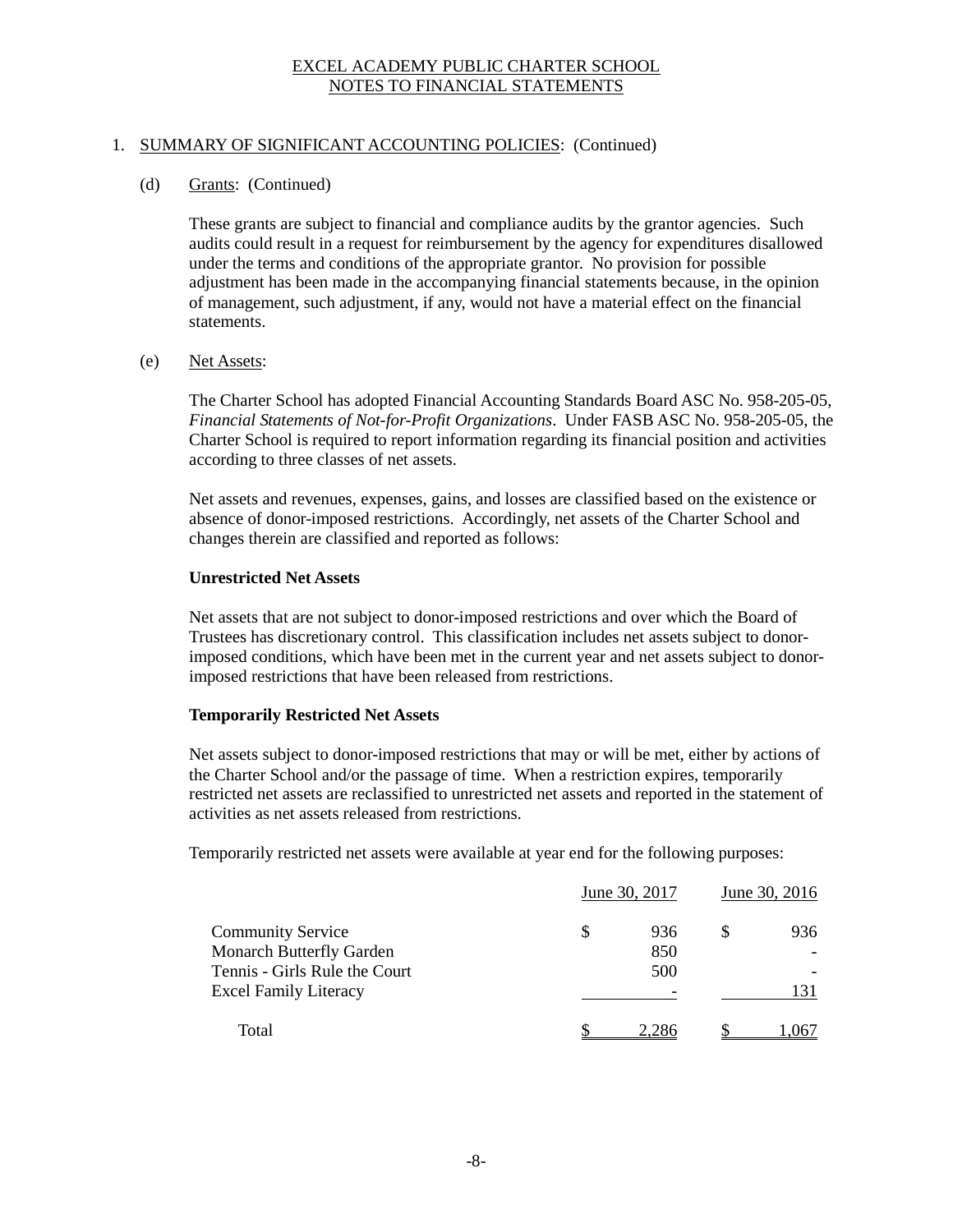# 1. SUMMARY OF SIGNIFICANT ACCOUNTING POLICIES: (Continued)

# (g) Basic Programs: (Continued)

Much of the student success in the early years of school at Excel Academy is connected to intensive and comprehensive reading and writing teaching and instruction. Students receive direct instruction in phonics, decoding, vocabulary, handwriting, writing, and comprehension. Through a variety of learning techniques, small group instruction, center work, read aloud and writer's workshop, students are equipped with the necessary tools to read. Excel Academy is committed to ensuring that every child is ready to read by kindergarten and is a developing reader before entering first grade. Students who do not demonstrate preparedness for reading will not be promoted to kindergarten.

Excel Academy has a very strong set of core values and procedures governing all areas of school life. We are committed to providing:

- **A Rigorous Single Gender Model** Excel Academy's unique single-sex environment is supported by extensive research and rooted in high academic achievement and learning for every student that permits staff to focus teaching strategies directed on the learning needs and styles of girls.
- **An Early Educational Intervention Program** Starting with students who are three years old, Excel Academy offers an instructional program that promotes school readiness in literacy, math, and social development.
- **More Time on Task** *-* Students at Excel Academy are in academically rigorous learning environments for longer school days and for an extended year. A relentless focus on the details allows students and teachers to spend more time on task.
- **A Standards Based Curriculum** Our academic program is research-proven and has demonstrated significant student achievement in reading, writing, and math.
- **Early and Frequent Assessments** Excel Academy teachers know the power of assessing student progress and using data to track student performance. We identify students' academic needs early and adjust teaching strategies accordingly. This system of assessment allows us to respond with targeted intervention and immediacy.
- **A Team of Highly Skilled Teachers** The Excel Team receives ongoing professional development to build skills and create and maintain a community of respect and collaboration with our staff and parents.
- **A School Wide Character Development Program** Excel Academy continues to focus on our character education program based on the core values: *Integrity, Discipline, Enjoyment, Achievement, Leadership, and Sisterhood (IDEALS)*. The IDEALS are reinforced throughout the day, beginning with the morning meeting and continuing with school-wide behavior expectations. We devote time each day to explicit teaching and modeling of our IDEALS.
- **Co-curricular Education** Excel Academy provides a wide and inclusive pairing of co-curricular offerings that complement and support the educational, social, and emotional growth of our scholars. These offerings have included Music, Art, Physical Education, and Technology.
- **Support Services** Excel Academy's special education program is committed to meeting the goals and objectives of every child's individual educational and socialemotional needs. A team of Special Educational Staff, Social Workers, and family engagement support are provided. Additional related services, including speech/ language therapy, physical therapy, and occupational therapy, are all provided.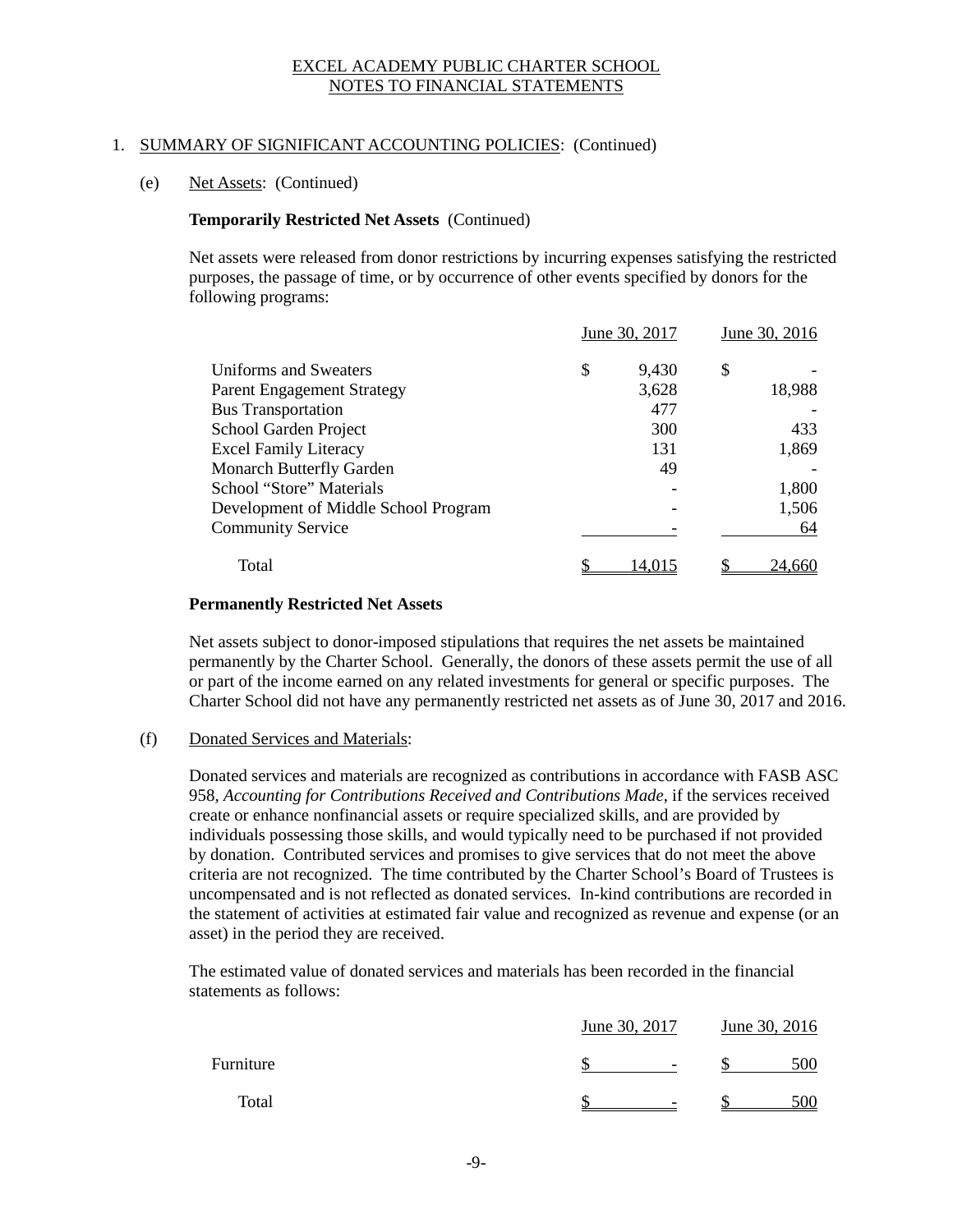# 1. SUMMARY OF SIGNIFICANT ACCOUNTING POLICIES: (Continued)

- (g) Basic Programs: (Continued)
	- **Wellness Initiative** Weekly Physical Education focused on activities that enhance body awareness, strength and endurance as well as balance and coordination.
	- **Enrichment Opportunities** Excel Academy After School Clubs and Activities are designed to extend the school day and provide scholars enrichment opportunities. Led by teachers, after school staff, and community professionals, creative programming encourages scholars to explore passions and interests outside of the classroom. Girls who participate in After School Clubs and Activities form bonds and allegiances with likeminded sister scholars in shared experiences that help develop teamwork and sisterhood.
	- **Parent Engagement** We embrace students' parents and guardians as essential partners in the education of their children and we engage families and the wider community to support Excel's scholars.

Excel cultivates rich partnerships with local organizations committed to advancing the mission of girls' education, providing learning opportunities for scholars in and outside of the classroom.

Excel is committed to looking forward by critically assessing our curriculum and teaching methods. We have strengthened aspects of the curriculum that have proven successful while remaining critical of those aspects that did not perform to the standard that Excel requires. We believe that this process has allowed us to create an exceptional program that provides the solid academic foundation that is essential for our scholars.

Following extensive reviews of educational research, we believe that a high quality, single sex school for girls facilitates academic and personal development. Given the proper support, all children can develop a love of learning and meet high academic and personal standards. Minority girls living in high poverty neighborhoods, stand to benefit from a learning environment that fosters courage, respect, integrity, scholarship and perseverance. With a solid academic foundation and essential life skills, Excel Academy's students are poised to break the chains of underachievement and free themselves and their children from povertylimited lives. Our program is geared to significantly impact the intergenerational patterns of poverty in our students and the larger community we serve.

# (h) Functional Expense Allocation Policies and Procedures:

Management has elected to prepare a schedule of functional expenses that is presented as supplemental information to the financial statements. The schedule of functional expenses presents an allocation of each expense category between program services, general and administrative, and fundraising activities. Program service costs pertain to educating students. General and administrative costs pertain to supporting activities. Fundraising costs relate to fundraising activities such as special events, fundraisers and the soliciting of contributions.

Management has established functional expense allocation policies and procedures based on a reasonable analysis of cost drivers and reasonable allocation estimates based on financial results and industry standards.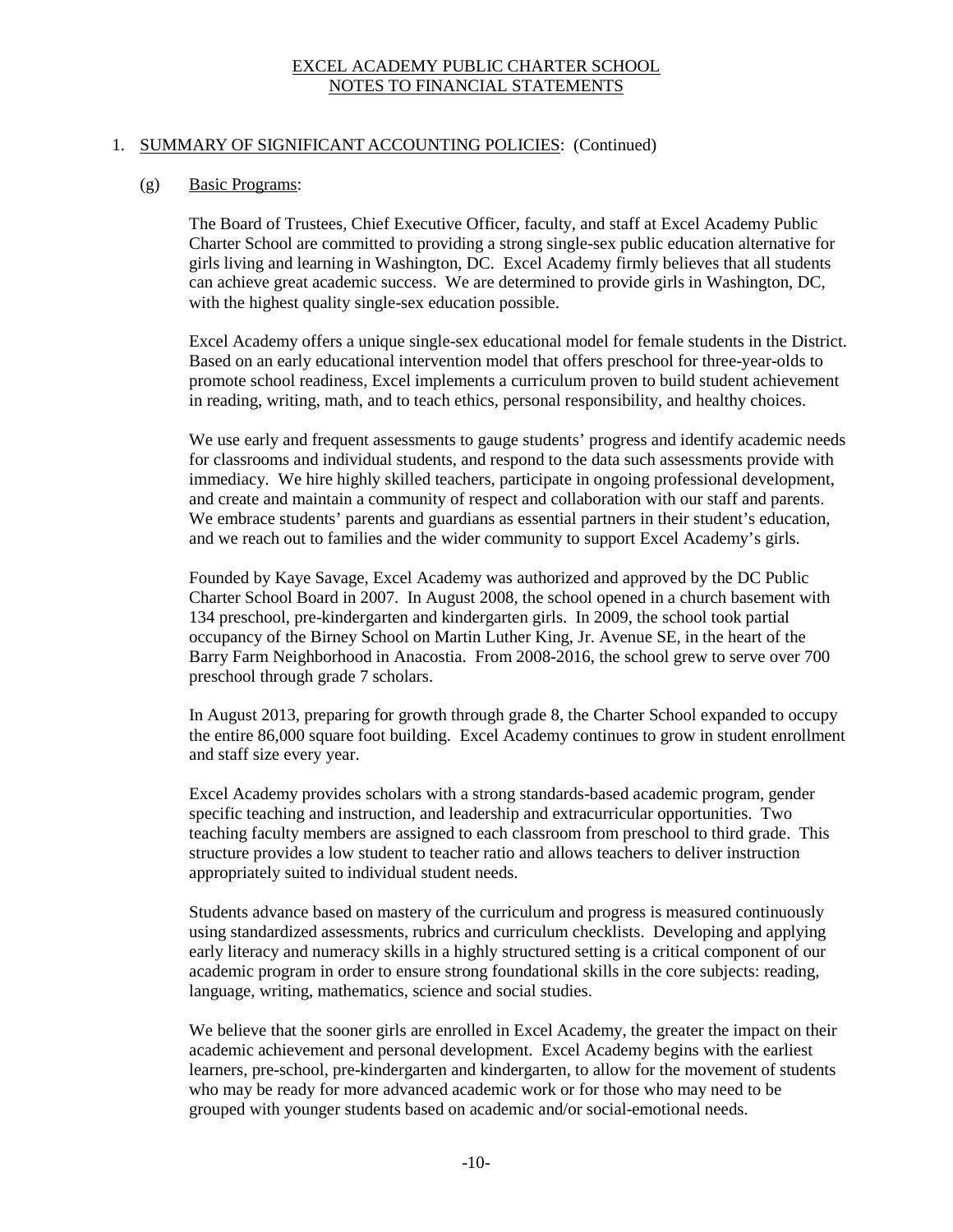# 1. SUMMARY OF SIGNIFICANT ACCOUNTING POLICIES: (Continued)

#### (h) Functional Expense Allocation Policies and Procedures: (Continued)

Direct costs, where identifiable, are allocated in whole to the appropriate functional category. Direct student expenses (textbooks, materials, instructional supplies, assessment material, contract educational services, and field trips) are allocated entirely to program services.

Personnel expenses for salaries are allocated based on job descriptions and management estimates of time spent on particular activities. Personnel expenses for salaries are divided into employee categories (executive, teachers, other educational staff, etc.) and then a percentage of time spent on program services, general and administrative activities, and fundraising activities is applied. All other personnel expenses (employee benefits, payroll taxes, staff development) are allocated based on the weighted average allocation of the direct salaries.

Other expenses that are not directly identifiable by program are allocated based on management estimates of use of resources. For other expenses where it would not be appropriate to designate 100 percent as a program service cost, general and administrative cost, or fundraising cost, the allocation formula for personnel expenses is utilized for cost allocation purposes.

### (i) Use of Estimates:

The preparation of financial statements in conformity with accounting principles generally accepted in the United States of America requires management to make estimates and assumptions that affect the reported amounts of assets, liabilities, the disclosure of contingent assets and liabilities at the date of the financial statements, and the reported amounts of support and revenues and expenses during the reporting period. Actual results could differ from those estimates.

### (j) Recognition of Salary Expense:

Salary expense is recognized in the year the service is rendered, which coincides with the academic year. Salaries unpaid at June 30 are recognized as expense and accrued salaries.

#### (k) Fair Value of Certain Financial Instruments:

Some of the Charter School's financial instruments are not measured at fair value on a recurring basis but nevertheless are recorded at amounts that approximate fair value due to their liquid or short-term nature. Such accounts include cash, accounts receivable, prepaid expenses, accounts payable, and accrued expenses.

### (l) Reclassifications:

Certain accounts in the prior year financial statements have been reclassified for comparative purposes to conform with the presentation in the current year financial statements. These reclassifications had no effect on the change in the net assets or to total net assets from prior years.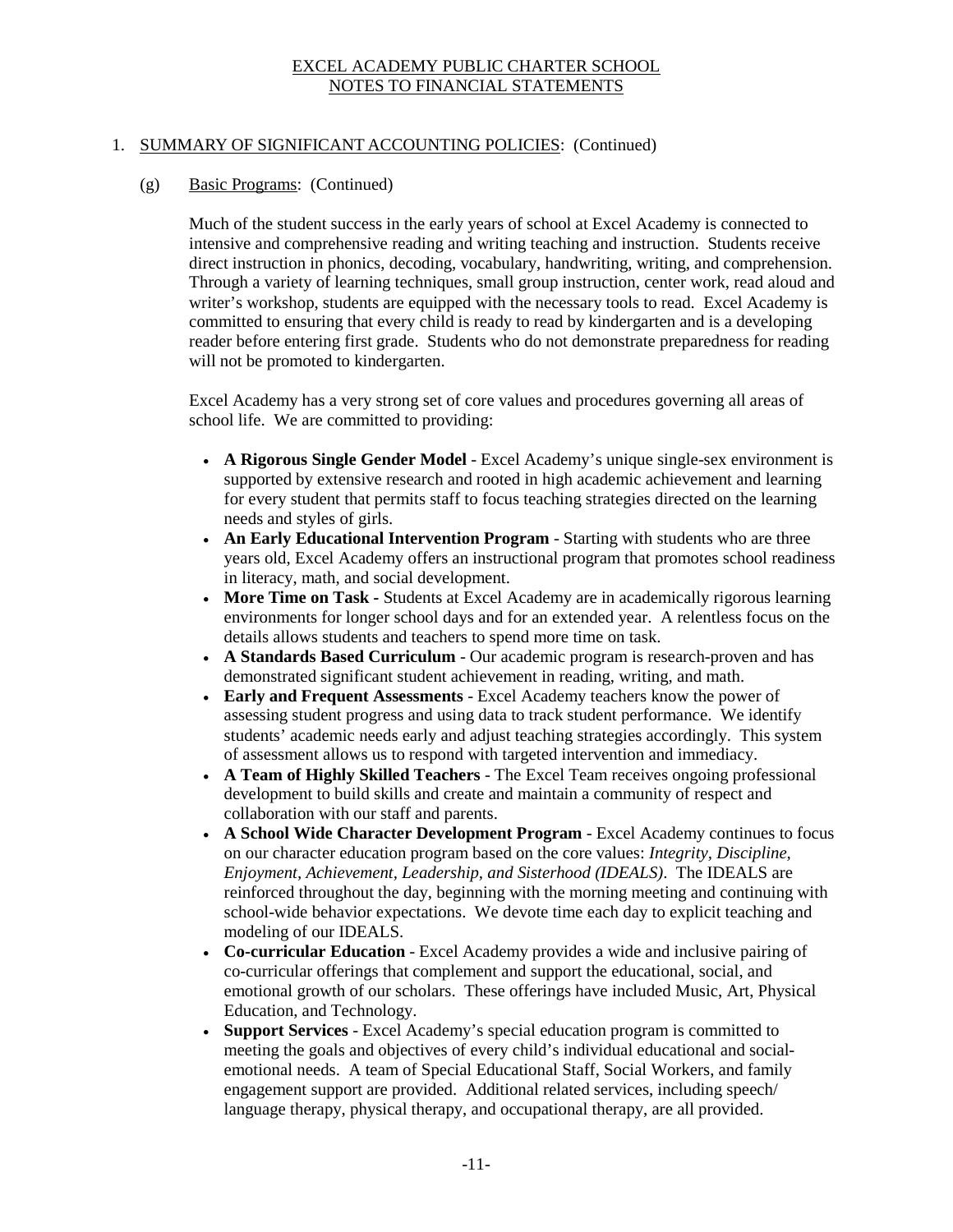# 2. ACCOUNTING FOR UNCERTAIN TAX POSITIONS:

Accounting principles generally accepted in the United States of America provide consistent guidance for the accounting for uncertainty in income taxes recognized in the Charter School's financial statements and prescribe a threshold of "more likely than not" for recognition of tax positions taken or expected to be taken in a tax return. The Excel Academy Public Charter School performed an evaluation of uncertain tax positions for the year ended June 30, 2017, and determined that there were no matters that would require recognition in the financial statements or that may have any effect on its tax-exempt status. As of June 30, 2017, the statute of limitations for tax years 2013 through 2015 remains open with the U.S. federal jurisdiction or the various states and local jurisdictions in which the Charter School files tax returns. It is the Charter School's policy to recognize interest and/or penalties related to uncertain tax positions, if any, in income tax expense. As of June 30, 2017, the Charter School had no accruals for interest and/or penalties.

# 3. CASH AND CASH EQUIVALENTS:

Cash and cash equivalents at year end consisted of the following:

|                                                                                         | June 30, 2017        | June 30, 2016                 |  |  |
|-----------------------------------------------------------------------------------------|----------------------|-------------------------------|--|--|
| Non-Interest Bearing Checking Accounts<br><b>Money Market Account</b><br>Checks on Hand | 344.349<br>3,145,399 | 89,042<br>3,782,665<br>13,565 |  |  |
| Total                                                                                   | 3.489,748            | 3,885,272                     |  |  |

For purposes of the cash flow statement and financial statement presentation, cash and cash equivalents are short term, highly liquid investments with maturities of three months or less.

The Charter School maintains its operating funds in one financial institution in the form of noninterest bearing checking accounts and a money market account. These accounts are covered under the Federal Deposit Insurance Corporation (FDIC) Program. Federal Deposit Insurance Corporation Insurance coverage is \$250,000 per account category. Deposits held in non-interest bearing transaction accounts are aggregated with any interest-bearing deposits and the combined total insured up to \$250,000.

As of June 30, 2017 and 2016, \$3,250,561 and \$3,629,033 of the bank balances, respectively, were deposited in excess of Federal Deposit Insurance Corporation limits. Due to increased cash flows at certain times during the year, the amount of funds at risk may have been greater than at year end. The Charter School was at risk for the funds held in excess of the insured amounts. The Charter School has not experienced any losses related to these accounts and does not believe it is exposed to any significant credit risk on cash and cash equivalents.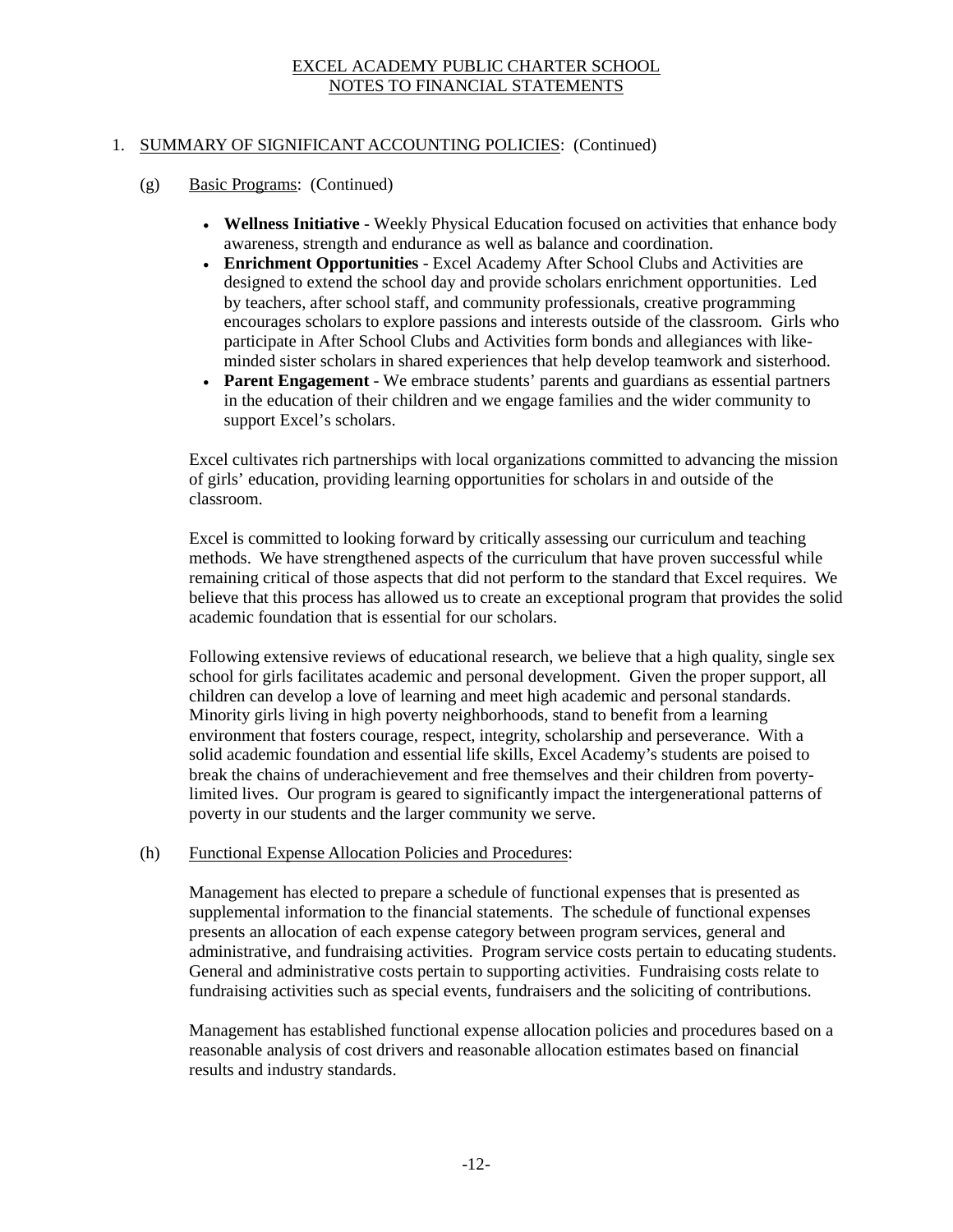# 4. ACCOUNTS, GRANTS AND PROMISES RECEIVABLE:

### **Accounts and Grants Receivable**

Accounts and grants receivable are current and considered to be fully collectible by management. Balances as of June 30, 2017 and 2016 consisted of the following:

|                                                        | June 30, 2017 | June 30, 2016 |
|--------------------------------------------------------|---------------|---------------|
| <b>Accounts Receivable:</b>                            |               |               |
| Per Pupil Funding                                      | \$<br>87,467  | \$<br>95,643  |
| <b>Medicaid - School Based Services</b>                | 72,954        |               |
| Reimbursable Expenses                                  | 1,566         | 36,446        |
| Total                                                  | \$<br>161,987 | 132,089       |
| Grants Receivable:                                     |               |               |
| Elementary and Secondary Education Act - Title II      | \$<br>94,337  | \$<br>44,117  |
| National Food Program Cluster                          | 70,783        | 119,038       |
| <b>E-Rate Discount Programs</b>                        | 55,730        | 7,396         |
| Elementary and Secondary Education Act - Title I       | 35,750        | 192,565       |
| Individuals with Disabilities Education Act (IDEA 611) | 33,423        | 38,542        |
| Child and Adult Care Food Programs                     | 10,004        | 11,599        |
| <b>Healthy School Act</b>                              | 3,338         | 4,101         |
| Fresh Fruits and Vegetables                            | 2,176         | 30,911        |
| Total                                                  | \$<br>305,541 | \$<br>448,269 |

The Charter School's accounts and grants receivable consists of unsecured amounts due from funding sources whose ability to pay are subject to changes in general economic conditions. Because the Charter School does not require collateral, it is at credit risk for the amounts owed to it throughout the year and at year end.

Accounts and grants receivable are stated at the amount management expects to collect from outstanding balances. Management provides for probable uncollectible amounts through a provision for bad debt expense and an adjustment to a valuation allowance based on its assessment of the current status of individual accounts. Balances outstanding after management has used reasonable collection efforts are written off through a charge to the valuation allowance and a credit to accounts or grants receivable. Management believes that an allowance was not required, based on its evaluation of collectability of receivables for the years ended June 30, 2017 and 2016.

Trade receivables related to program service fees (activity fees, before and after care, etc.) are recognized as revenue on the accrual basis of accounting at the time the program activity has occurred. Credit is extended for a period of 60 days with no interest accrual at which time payment is considered delinquent. Trade receivables are written off as uncollectible when payment has not been received after 180 days.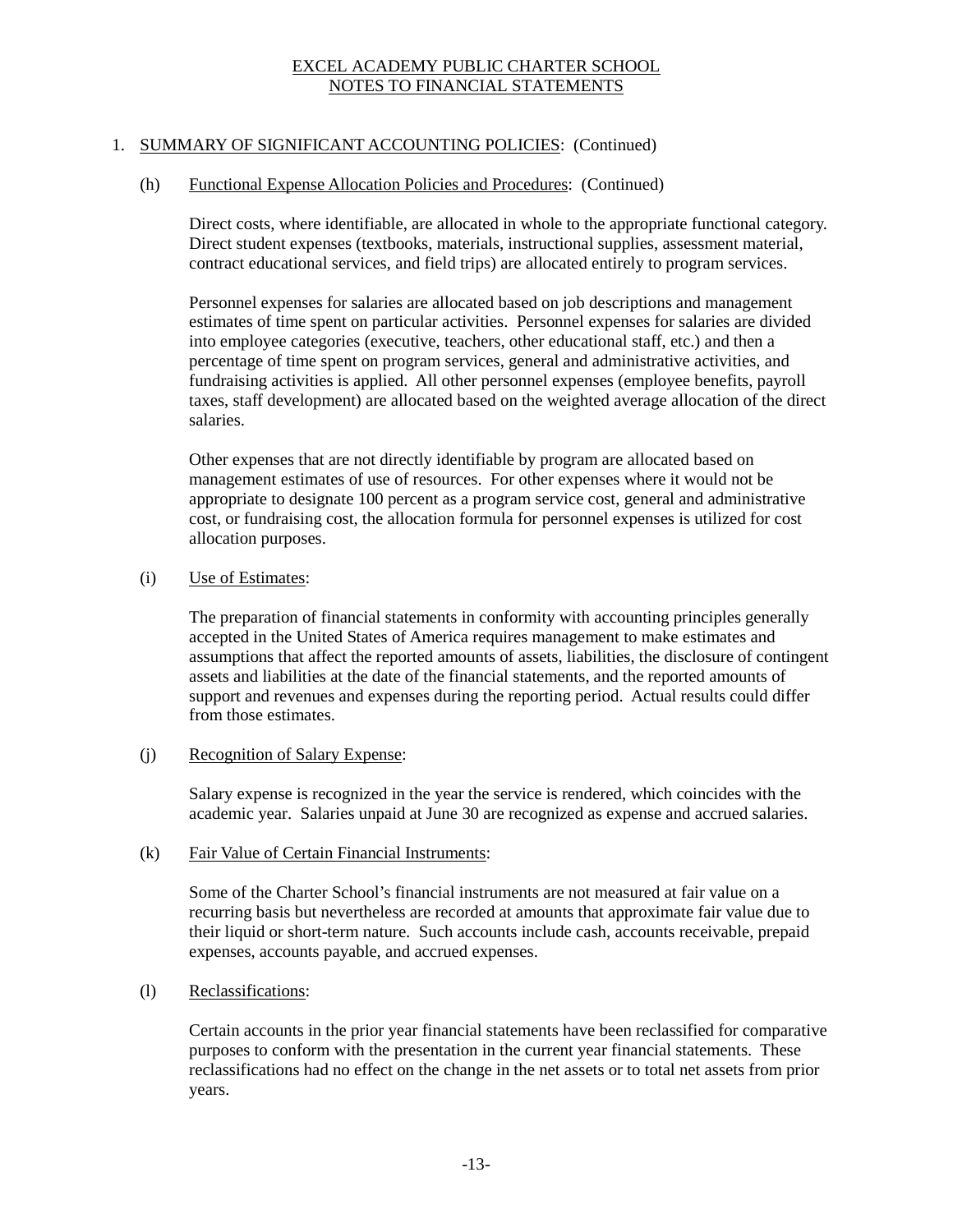# 4. ACCOUNTS, GRANTS AND PROMISES RECEIVABLE: (Continued)

### **Promises Receivable**

Contributions are recognized when the donor makes a promise to give that is, in substance, unconditional. Promises to give represent amounts committed by donors that have not been received by the Charter School. The Charter School uses the allowance method to determine uncollectible promises to give. Balances at year end consisted of the following:

|                                                                        |   | June 30, 2017         | June 30, 2016 |        |  |
|------------------------------------------------------------------------|---|-----------------------|---------------|--------|--|
| Parent Engagement Strategy<br>Tennis - Girls Rule the Court<br>General | S | 3,208<br>500<br>1.673 |               | 14,416 |  |
| <b>Total Promises Receivable</b>                                       |   | 5.381                 |               |        |  |
|                                                                        |   |                       |               |        |  |

The above unconditional promises receivable are all due in less than one year.

### 5. FIXED ASSETS:

 $J_{\text{una}}$  20, 2017

The furniture, equipment, computers, and the website are recorded at cost, or in the case of contributed property, at the fair market value at the date of contribution. If an expenditure in excess of \$1,000 results in an asset having an estimated useful life which extends substantially beyond the year of acquisition, the expenditure is capitalized at cost and depreciated over the estimated useful lives of the assets. When assets are retired or otherwise disposed of, the cost and related accumulated depreciation is removed from the accounts and any resulting gain or loss is reflected as income for the period. Depreciation has been provided on the straight-line method over the estimated useful lives of the assets. Maintenance and repairs are charged to expenses as incurred. Depreciation and amortization expense for the years ended June 30, 2017 and 2016 was \$200,511 and \$211,642, respectively. Major classifications of fixed assets and their estimated useful lives are as summarized below:

| JUIIE JU, $\angle$ UI/  | Depreciable<br>Life | Cost          |     | Accumulated<br>Depreciation | Net Book<br>Value |
|-------------------------|---------------------|---------------|-----|-----------------------------|-------------------|
| Furniture and Equipment | 7 Years             | \$<br>646,272 | \$. | 433,382                     | 212,890           |
| Computer Equipment      | 3 Years             | 568,825       |     | 406,633                     | 162,192           |
| Website                 | 5 Years             | 6,975         |     | 6,315                       | 660               |
| Leasehold Improvements  | Remaining           | 374,561       |     | 59,128                      | 315,433           |
|                         | Life of Lease       |               |     |                             |                   |
| Total                   |                     | 1,596,633     |     | 905,458                     | 691,175           |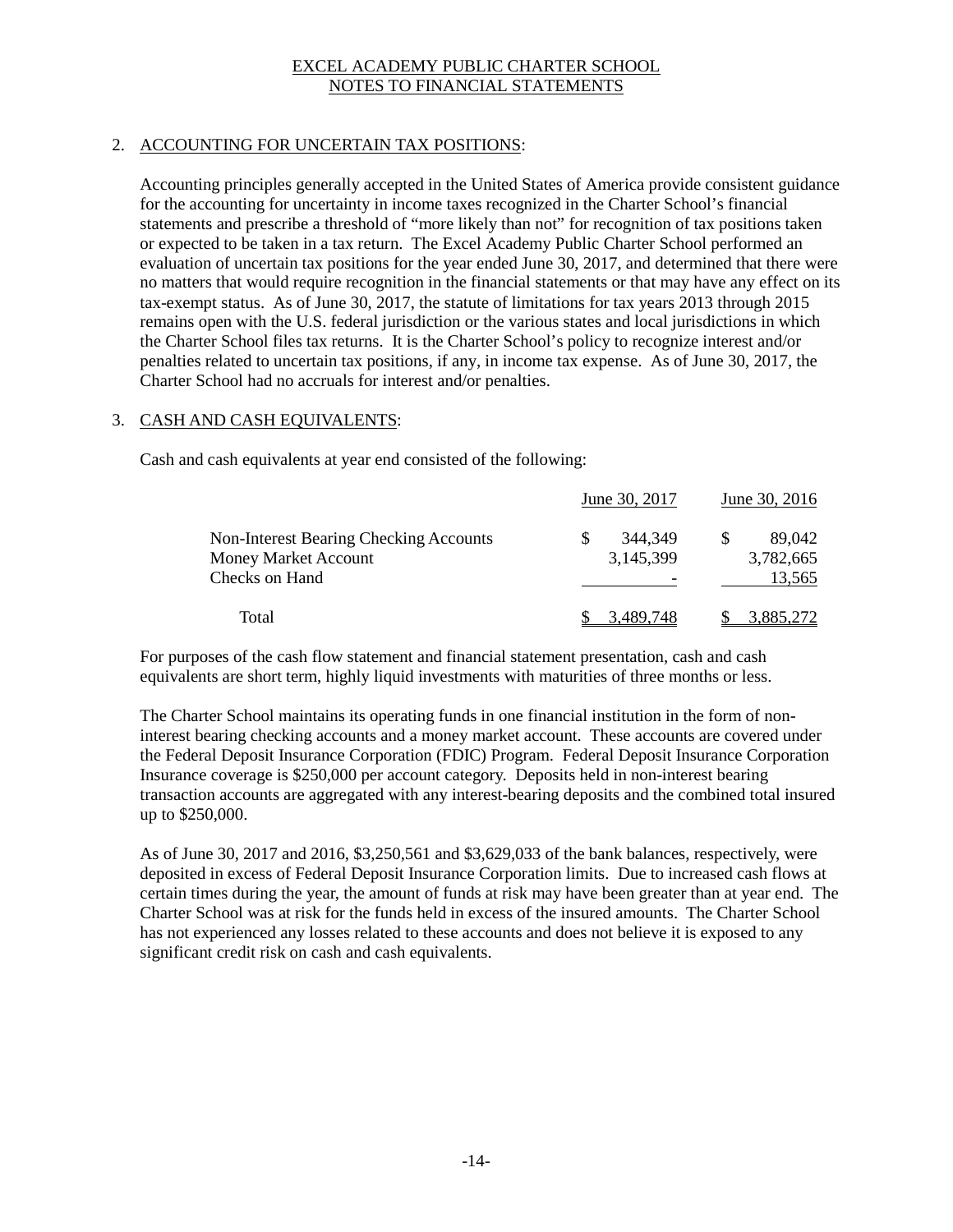# 5. FIXED ASSETS: (Continued)

### June 30, 2016

|                         | Depreciable<br>Life | Cost          |   | Accumulated<br>Depreciation | Net Book<br>Value |
|-------------------------|---------------------|---------------|---|-----------------------------|-------------------|
| Furniture and Equipment | 7 Years             | \$<br>627,971 | S | 364,337                     | \$<br>263,634     |
| Computer Equipment      | 3 Years             | 470,339       |   | 297,302                     | 173,037           |
| Website                 | 5 Years             | 6,975         |   | 5,820                       | 1,155             |
| Leasehold Improvements  | Remaining           | 358,718       |   | 37,488                      | 321,230           |
|                         | Life of Lease       |               |   |                             |                   |
| Total                   |                     | .464.003      |   | 704.947                     | 759,056           |

### 6. DEFERRED REVENUE:

The Charter School records cash receipts on grants in excess of costs incurred on grants as deferred revenue until they are expended for the purposes of the grant at which time they are recognized as unrestricted support. The balance of deferred revenue as of June 30, 2017 and 2016 consisted of the following:

|                                          |           | June 30, 2017 June 30, 2016 |
|------------------------------------------|-----------|-----------------------------|
| Per Pupil Funding - Extended School Year | \$ 37,765 |                             |
| Total                                    | 37.765 \$ |                             |

# 7. DISTRICT OF COLUMBIA PUBLIC CHARTER SCHOOL BOARD CONTRACT:

The Charter School was approved by the District of Columbia Public Charter School Board to operate a charter school in the District of Columbia. The District of Columbia Public Charter School Board (DCPCSB) is responsible for the ongoing oversight of the Charter School's fiscal management and academic acceptability. The contract dated May 18, 2008, provides for a 15-year charter effective the date of first operation. If not renewed, the charter contract will expire on or about January 1, 2023. The charter contract may be renewed for successive 15-year periods if the DCPCSB deems that Excel Academy Public Charter School is in compliance with its charter contract and District statutory provisions. In addition, in accordance with the Charter School Act, the DCPCSB is required to review the charter every five years, with the first such review having occurred in the spring of 2013. The DCPCSB may revoke (or not renew) a charter school contract if a school violates applicable law, materially violates the charter contract or fails to meet the student academic achievement expectations set forth in the charter contract.

As part of the agreement with the DCPCSB, the Charter School may be charged a public charter school fee, which is not to exceed one percent of the total revenues (less philanthropic and investment revenues) within the annual budget to cover the costs of undertaking the ongoing administrative responsibilities of the Board. For the years ended June 30, 2017 and 2016, the Charter School incurred \$132,298 and \$135,748, respectively, in administrative fees.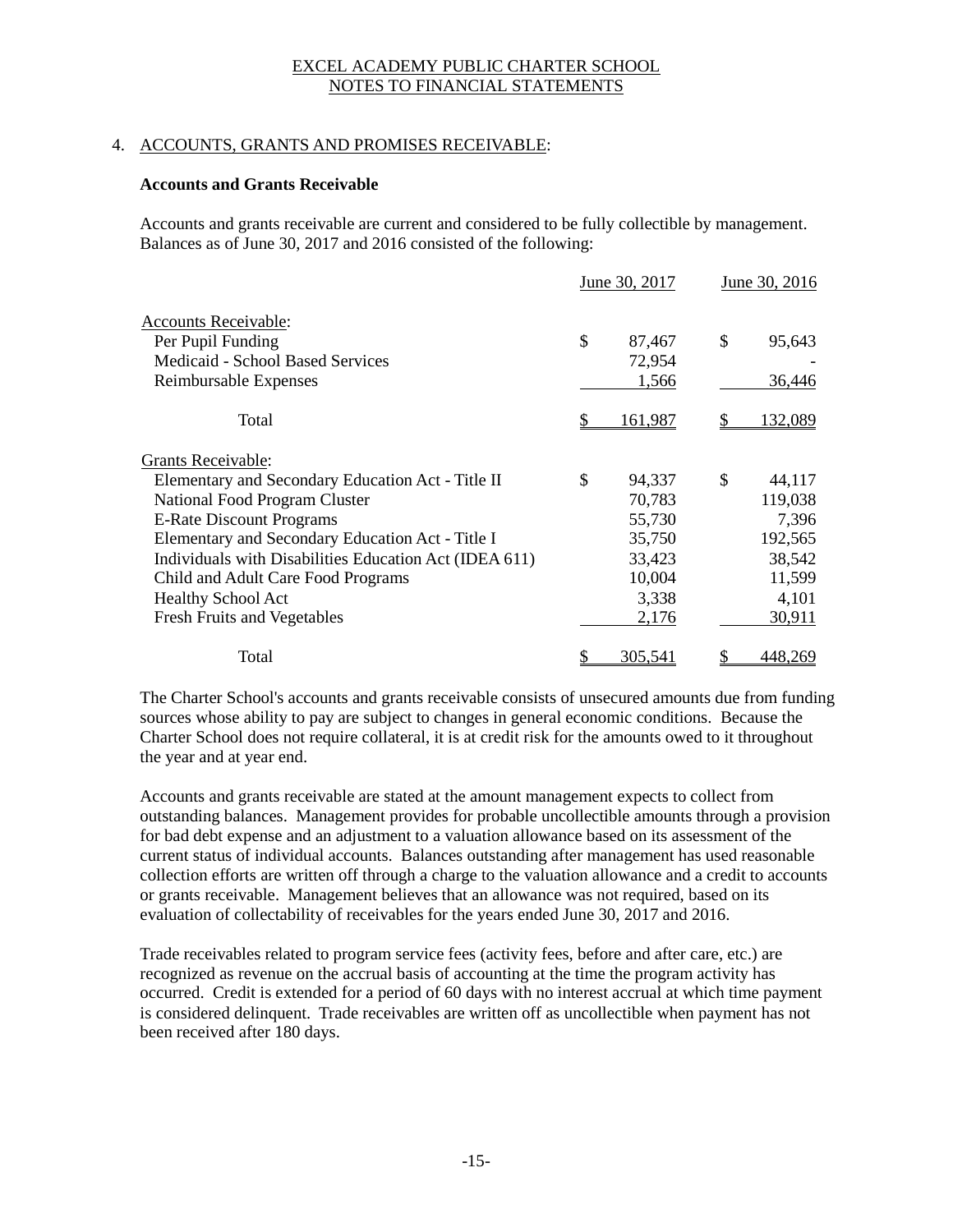### 7. DISTRICT OF COLUMBIA PUBLIC CHARTER SCHOOL BOARD CONTRACT: (Continued)

The charter contract provides that Excel Academy may educate up to a predetermined number of students. However, this enrollment limit may be raised upon notification to and acceptance by the DCPCSB. The Charter School enrollment ceiling for the year ended June 30, 2017, was not permitted to be greater than 945 students. Audit enrollment for the 2016/2017 year was 702 students and enrollment for the 2015/2016 year was 733 students.

### 8. PER PUPIL FUNDING ALLOCATION:

The Charter School receives local funding from the District of Columbia in the form of per pupil educational allotments and facility allotments. This funding is based on the equivalent number of full-time students and is determined annually. For the year ended June 30, 2017, the per student rate ranged from \$9,682 to \$12,974 for the educational allotment and \$3,124 for the facility allotment. For the year ended June 30, 2016, the per student rate ranged from \$9,492 to \$12,719 for the educational allotment and \$3,124 for the facility allotment. Additional allotments were made for special education services. Per-pupil funding for the years ended June 30, 2017 and 2016 was as follows:

|                             | June 30, 2017 | June 30, 2016 |
|-----------------------------|---------------|---------------|
| <b>General Education</b>    | 7,553,508     | 7,852,164     |
| <b>Special Education</b>    | 1,012,808     | 705,758       |
| <b>At-Risk Students</b>     | 973,241       | 1,070,685     |
| <b>Facilities Allowance</b> | 2,193,048     | 2,289,892     |
| Total                       | 11.732.605    |               |

### 9. FEDERAL ENTITLEMENTS AND GRANTS:

During the years ended June 30, 2017 and 2016, the Charter School participated in the following federal award programs:

|                                                        | June 30, 2017 |   | June 30, 2016 |
|--------------------------------------------------------|---------------|---|---------------|
| National School Lunch and Breakfast Programs           | \$<br>452,407 | S | 500,490       |
| Elementary and Secondary Education Act - Title I       | 417,731       |   | 437,442       |
| Elementary and Secondary Education Act - Title II      | 138,809       |   | 107,178       |
| Individuals with Disabilities Education Act IDEA (611) | 74,699        |   | 134,414       |
| Child and Adult Care Food Programs                     | 60,335        |   | 60,650        |
| <b>Fresh Fruits and Vegetables</b>                     | 41,675        |   | 65,544        |
| <b>Donated Commodities</b>                             | 31,292        |   | 31,465        |
| DC School Choice Incentive Program                     | 30,500        |   | 62,425        |
| Individuals with Disabilities Education Act IDEA (619) | 419           |   | 1,142         |
| Total                                                  | .247.867      |   | .400.750      |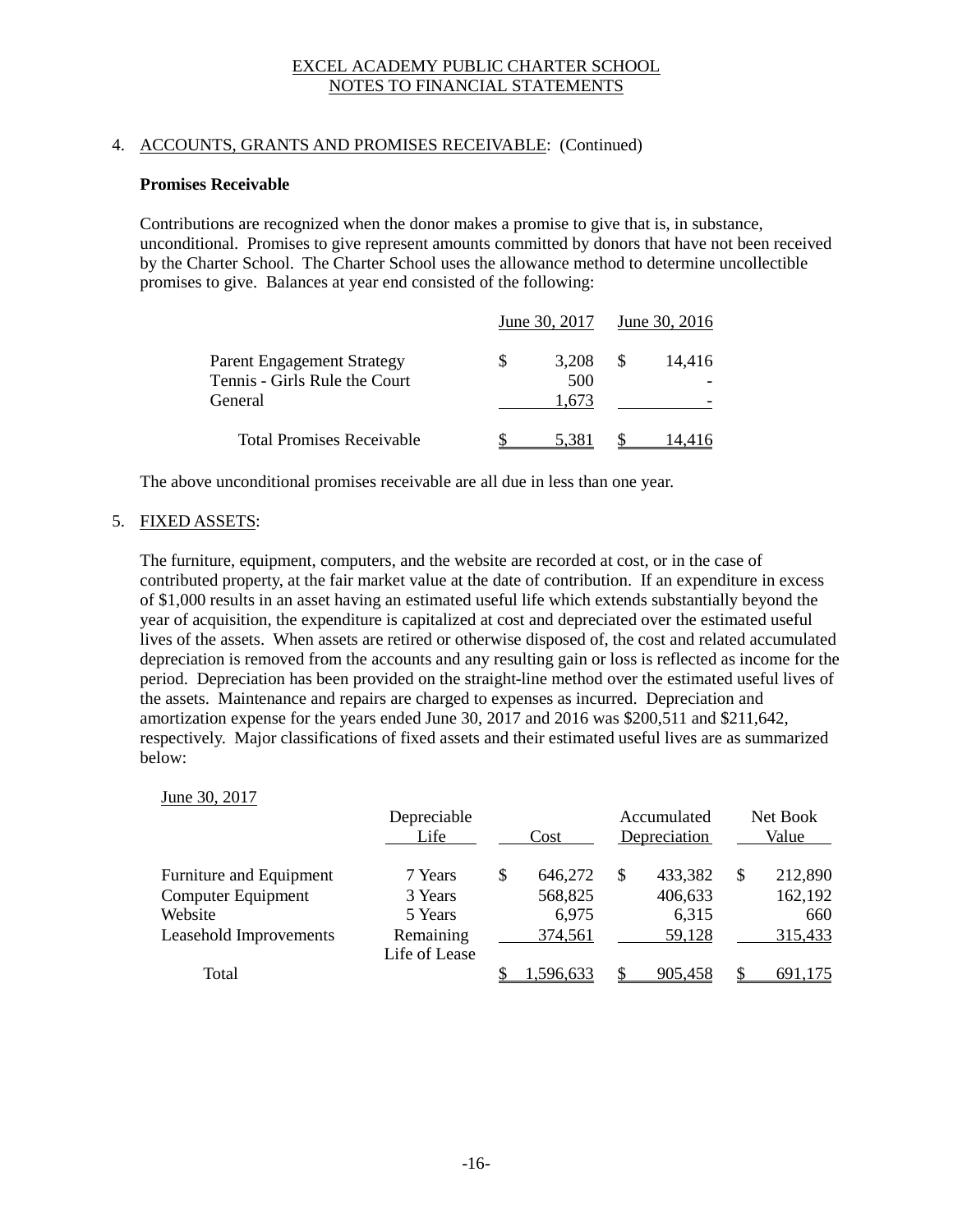# 9. FEDERAL ENTITLEMENTS AND GRANTS: (Continued)

Federal formula grants are allocations of money to states or their subdivisions in accordance with distribution formulas prescribed by law or administrative regulation, for activities of a continuing nature not confined to a specific project. The Charter School receives federal formula grants under the provisions of the No Child Left Behind Act (NCLB) of 2001, P.L 107-110. NCLB funds are not intended to replace state or local educational funding. Rather, NCLB funds provide additional support to states, LEAs, and schools for specific purposes. Grants are provided by the U.S. Department of Education and passed through the District of Columbia Office of State Superintendent of Education.

The National School Lunch Program and School Breakfast Program are part of the child nutrition cluster of programs operated by the U.S. Department of Agriculture. The objectives of the child nutrition cluster programs are to: (1) assist states in administering food services that provide healthful, nutritious meals to eligible children in public and non-profit private schools, residential childcare institutions, and summer recreation programs; and (2) encourage the domestic consumption of nutritious agricultural commodities.

# 10. COMMITMENTS:

### **Building Lease**

The Excel Academy Public Charter School entered into an agreement with the Charter School Incubator Initiative for the use of Birney Elementary School in response to a successful submission to a request for offer (RFO) from the Office of Property Management of the government of the District of Columbia. A part of the renovations of the existing school was supported by a grant from the Office of the State Superintendent for Education through the federally funded Charter School Incubator Initiative. The Birney Elementary School is located at 2501 Martin Luther King, Jr. Avenue, SE, Washington, DC. The use lease (as amended) was effective for a two-year period commencing on August 17, 2009 and expiring on June 30, 2011.

The total annual Usage Fee was payable in quarterly installments equal to ¼ of the annual Usage Fee for the period from July 1 to June 30 on August 1, November 1, February 1 and May 1. The August 1 and November 1 Usage Fee payments were calculated based on an estimate of enrollment as provided by the Grantee to the District of Columbia and a "true up" of the enrollment based on the actual census count was calculated for the February 1 and May 1 payments.

The Usage Fee covered rent, utilities (gas, water, electricity, and trash removal), building engineering and maintenance, nightly cleaning, landscape maintenance, snow removal, monthly security system monitoring and pest control. In addition, Lessor provided for telephone, security equipment, general maintenance and necessary capital improvements.

On September 14, 2011, the lease agreement with the Charter School Incubator Initiative was amended with an effective date of July 1, 2011, and an expiration date of June 30, 2016. As a requirement of this lease, a total rental security deposit of \$75,000 was to be made. This lease calls for continued quarterly lease payments calculated annually based on the number of students enrolled on each census date (October) multiplied by the per-pupil facilities allowance less a ten percent (10%) withholding.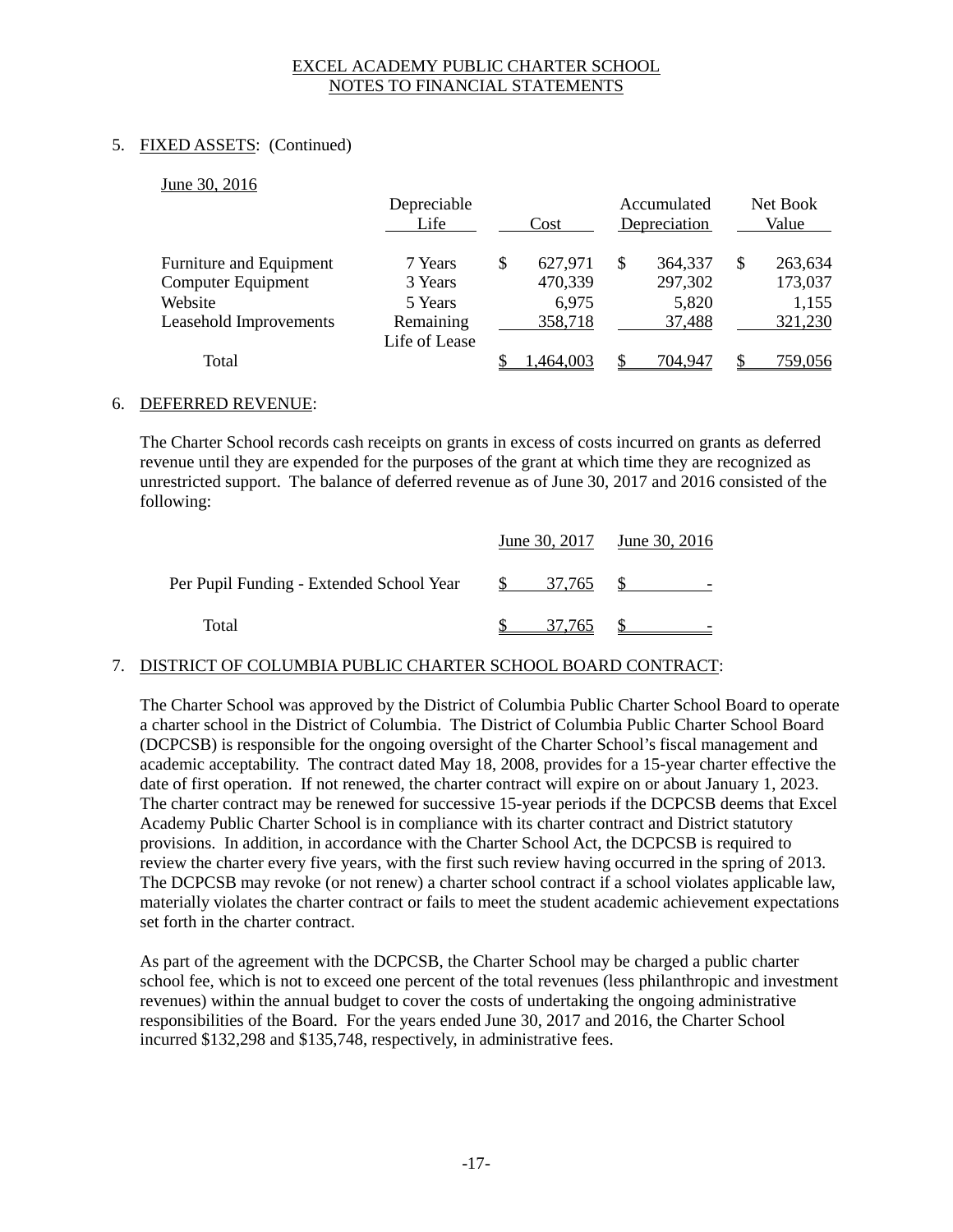# 10. COMMITMENTS: (Continued)

# **Building Lease** (Continued)

The annual usage fee is full service and includes all utilities, janitorial, maintenance, phone equipment and property management. Provided Excel Academy had a student enrollment of at least 600 students by July 1, 2015, this lease may be extended for three additional and consecutive five-year lease terms through June 30, 2031. On December 1, 2016, the Charter School signed an extension which extended the lease term to June 30, 2018.

During the year ended June 30, 2017, the usage fee was based on an enrollment of seven hundred and two (702) students. During the year ended June 30, 2016, the usage fee was based on an enrollment of seven hundred and thirty-one (731) students.

Total rent expense for the years ended June 30, 2017 and 2016 was \$1,973,743 and \$2,055,280, respectively.

# **Photocopier Leases**

The Charter School entered into an operating lease with LEAF Funding, Inc. on December 31, 2010, for the rental of a Xerox WorkCentre 7545 Photocopier System. This lease called for fifty-five (55) monthly payments of \$212 commencing on January 5, 2011. Rental expense for the year ending June 30, 2016, was \$2,520.

The Charter School entered into an operating lease with LEAF Funding, Inc. on August 16, 2010, for the rental of a Xerox WorkCentre 7665 Photocopier and two Xerox WorkCentre 5665 Photocopiers. This lease called for sixty (60) monthly payments of \$724 commencing on September 10, 2010. Rental expense for the year ending June 30, 2016, was \$8,658.

The Charter School entered into an operating lease with LEAF Funding, Inc. on July 18, 2012, for the rental of a Xerox WorkCentre 7428 Photocopier. This lease called for thirty-six (36) monthly payments of \$175 commencing on September 5, 2012. Rental expense for the year ending June 30, 2016, was \$2,070.

The Charter School entered into an operating lease with Xerox Financial Services on June 13, 2014, for the rental of a Xerox Color XC570 Photocopier. This lease calls for forty-eight (48) monthly payments of \$442 commencing on June 13, 2014. Rental expense for the years ending June 30, 2017 and 2016 was \$4,762 and \$5,747, respectively. This lease was terminated as of June 30, 2017.

The Charter School entered into an operating lease with Nauticon Imaging Systems on January 16, 2016, for the rental of two Toshiba 4555C and two Toshiba 557 photocopiers. This lease calls for sixty (60) monthly payments of \$877 commencing on February 4, 2016. Rental expense for the years ending June 30, 2017 and 2016 was \$10,985 and \$5,234, respectively.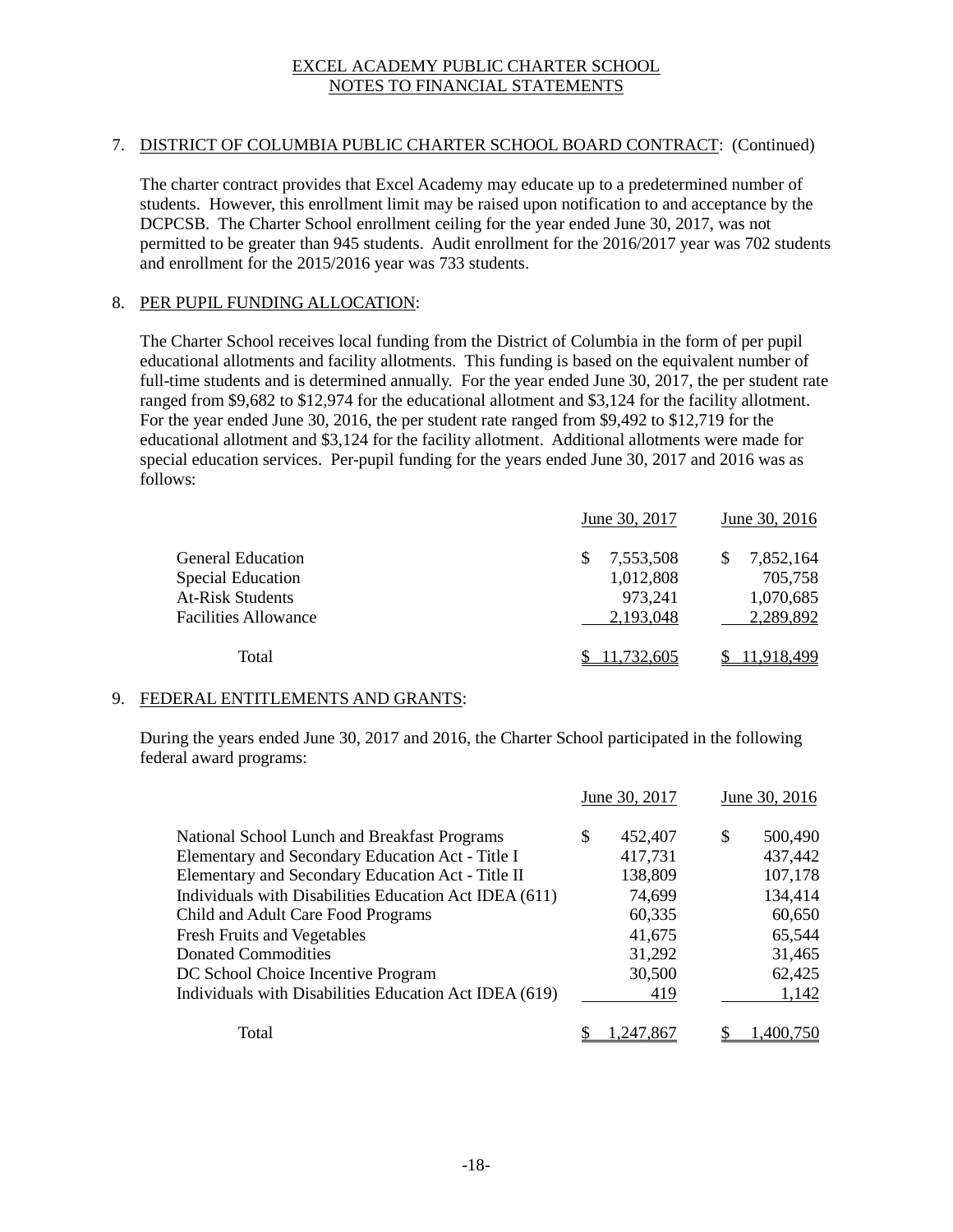# 10. COMMITMENTS: (Continued)

### **Photocopier Leases** (Continued)

Future minimum payments due under this lease are as follows:

| Year Ended June 30, |              |  |
|---------------------|--------------|--|
| 2018                | \$<br>10,524 |  |
| 2019                | 10,524       |  |
| 2020                | 10,524       |  |
| 2021                | 6,139        |  |
| Total               |              |  |

### 11. RELATED PARTY TRANSACTIONS:

### **Board of Trustees**

Two of the trustees appointed to serve on the board of trustees are parents of students attending the Excel Academy Public Charter School. Parent trustees are elected by a majority vote of the board members from a list of qualified individuals submitted to the board by an advisory committee.

### 12. CONCENTRATIONS:

### **Revenues**

The Charter School receives public funds from the District of Columbia based on the number of students they enroll according to the Uniform Per Student Funding Formula developed by the Mayor and City Council. This per pupil allocation is supplemented with extra funds for students with special needs. During the years ended June 30, 2017 and 2016, eighty-nine percent (89%) and eighty-eight percent (88%), respectively, of total support was received from the District of Columbia in the form of per pupil funding.

In addition to the revenue received through the Uniform Per Student Funding, the Charter School receives state and federal grants awarded under the auspices of the U.S. Department of Education (No Child Left Behind and special education) as well as the U.S. Department of Agriculture (Child Nutrition). The Charter School is entitled to receive these funds by virtue of its recognition as a Local Education Agency by the District of Columbia Public Charter School Board (DC PCSB).

The Charter School is limited to enrolling students that are residents of the District of Columbia. As a DC Public Charter School, the Charter School must compete for students against the DC Public School system as well as other DC Public Charter Schools.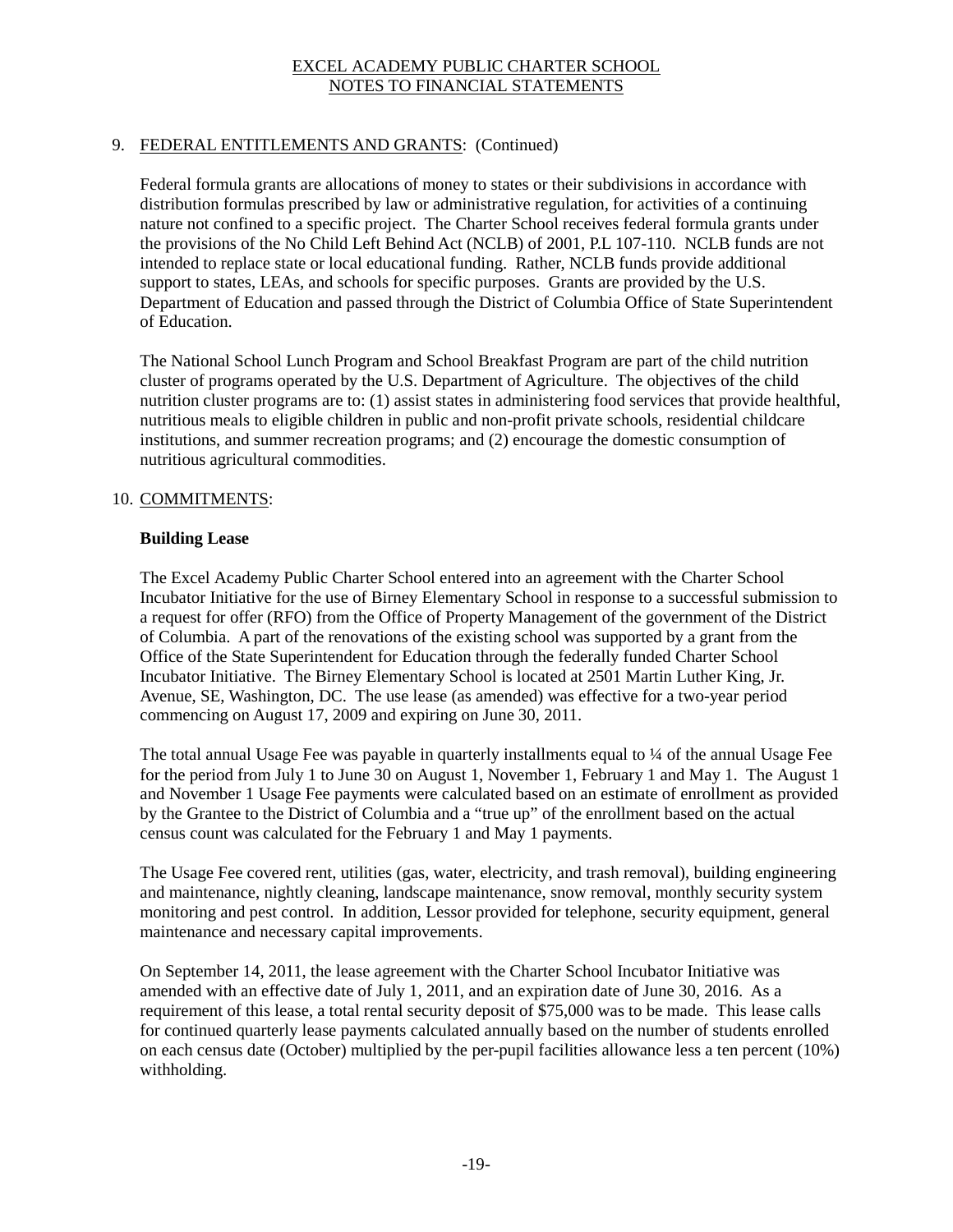# 13. CONTINGENCIES:

The Charter School was granted its charter by the District of Columbia Public Charter School Board, authorized under the District of Columbia School Reform Act of 1995, Public Law 104-134, as amended. The Charter School has no reason to believe that this relationship will be discontinued in the foreseeable future. However, any interruption of this relationship (i.e. the failure to continue this charter authorization or withhold funding) could adversely affect the Charter School's ability to finance ongoing operations.

The Charter School depends on per pupil allocations, grants, and contributions for a significant portion of its revenues. The ability of the sources of revenues to continue giving amounts comparable with prior years may be dependent upon future economic conditions and continued deductibility for income tax purposes of grants and contributions to the Charter School. While the Charter School's Board of Trustees and management believes the Charter School has the resources to continue its programs, its ability to do so, and the extent to which it continues, may be dependent on the above factors.

Laws and regulations governing charter schools are complex and subject to interpretation. The Excel Academy Public Charter School believes that it is in compliance with all applicable laws and regulations and is not aware of any pending or threatened investigations involving allegations of potential wrongdoing.

The viability of public charter schools and funding for these schools is dependent upon the consensus of current and future administration of the District of Columbia. Any future change in dynamics could adversely affect the operations of public charter schools.

# 14. SUBSEQUENT EVENTS:

# **Financial Statement Preparation**

In preparing these financial statements, management has evaluated events and transactions for potential recognition or disclosure through November 29, 2017, the date the financial statements were available to be issued, and has determined that no adjustments are necessary to the amounts reported in the accompanying financial statements.

### **Enrollment**

Enrollment for the 2017/2018 school year is six hundred and forty (640) students. These enrollment numbers are down from the current audit enrollment number of seven hundred and two (702) students during the 2016/2017 school year.

# **Additional Funding - Washington Teacher's Union Contract**

On October 1, 2017, the City Council approved the Washington Teacher's Union Contract. This contract will result in additional funds to both DC Public Schools and DC Public Charter Schools through an increase in the Uniform per Student Funding Formula. These additional funds result in a 5.9% increase above the original per pupil funding amounts. The Charter School will receive an additional one-time payment during the year ended June 30, 2018, to reflect the increase to the 2017 fiscal year per pupil funding base rate.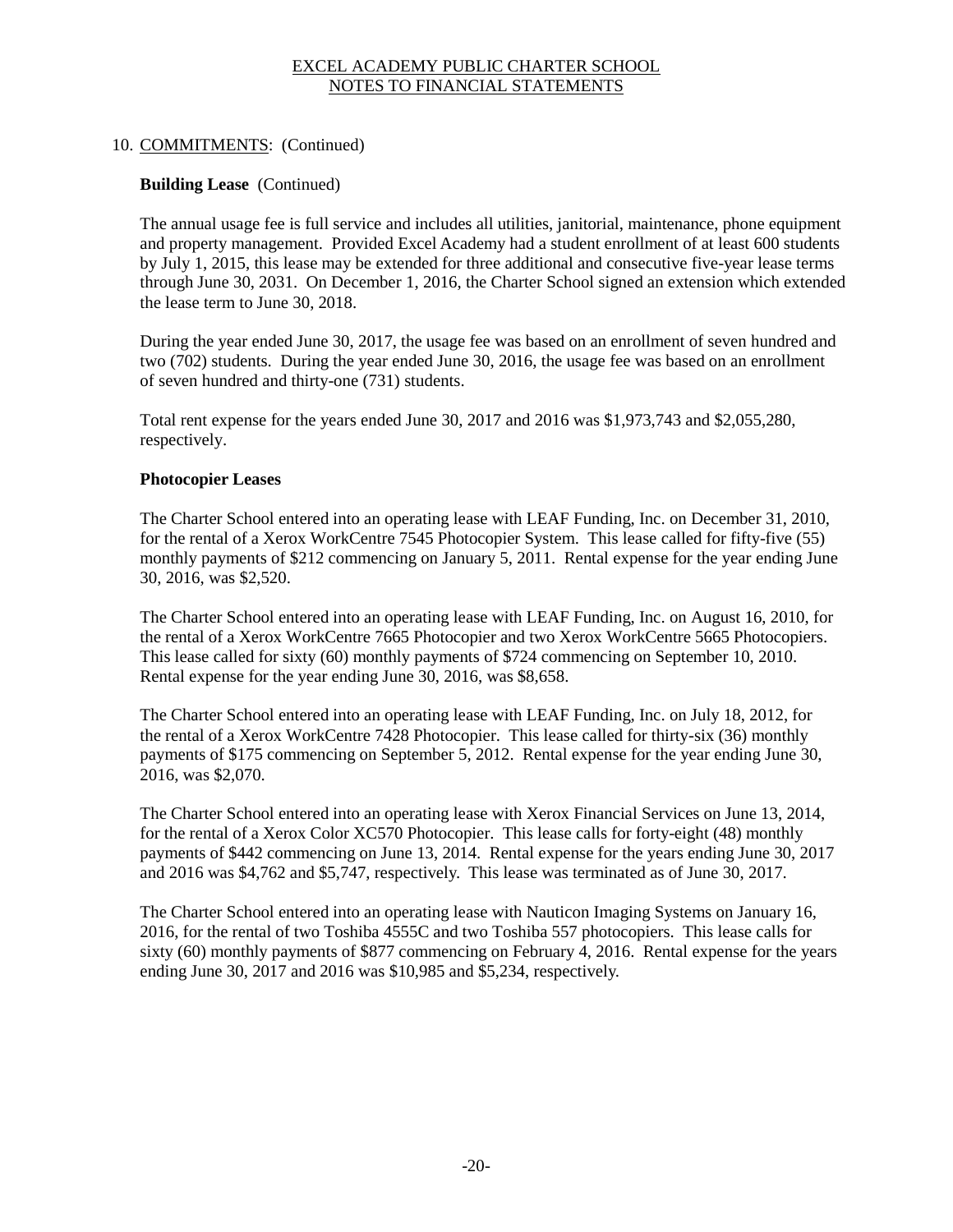### 14. SUBSEQUENT EVENTS: (Continued)

### **Additional Funding - Washington Teacher's Union Contract** (Continued)

The amount paid to the Charter School will be calculated based on the final enrollment audit count, supplemental payments and extended school year funding for the year ended June 30, 2017. The 2017 fiscal year base rate will increase by an amount of \$203 over the original base rate of \$9,682 to a revised base rate of \$9,885.

### **Charter**

On November 20, 2017, the DC Public Charter School Board (DCPCSB) voted to initiate revocation proceedings of the Excel Academy Public Charter School's charter effective upon the last day of the current school year (June 30, 2018) due to student academic achievement expectations. Excel Academy Public Charter School is entitled to a hearing and other due process before a final vote is made in late December or early January.

Per its charter and charter agreement, the Excel Academy Public Charter School committed to achieving an average Performance Management Framework (PMF) score of 45% for the past five years of operation. Excel Academy Public Charter School's average score is 41.4%. Management of the Excel Academy Public Charter School has been diligently working on a "turnaround plan" with the assistance from an outside consultant to obtain the benchmarks set forth in its charter.

### 15. FUNDRAISING:

During the years ended June 30, 2017 and 2016, expenses incurred for the purpose of fundraising were \$72,658 and \$116,455, respectively.

### 16. ADVERTISING:

Advertising was conducted for the purpose of promoting open enrollment and student recruiting to the Charter School and to provide outreach to the community. In addition, advertising costs were incurred for the purpose of teacher recruiting. Advertising costs and recruiting are expensed when incurred. Direct advertising expenses were \$26,203 and \$13,261 for the years ended June 30, 2017 and 2016, respectively.

# 17. RETIREMENT PLAN:

### **403(b) Plan**

Excel Academy Public Charter School provides pension benefits for its employees through a defined contribution 403(b) retirement plan which is currently administered by Mass Mutual. In a defined contribution plan, benefits depend solely on amounts contributed to the plan plus investment earnings. Provisions of the plan allow for employees to contribute up to the statutory limits set by the Internal Revenue Code. The Charter School contributes a dollar for dollar match up to three percent (3%) of an employee's gross monthly salary to the plan for the purchase of individual annuity contracts. Employees are eligible to participate upon commencement of their employment. Founding employees enrolled in the plan receive full and immediate vesting. Remaining employees become vested upon their anniversary date of employment after three full years of service. The employer expense for the years ended June 30, 2017 and 2016 was \$92,013 and \$104,838, respectively.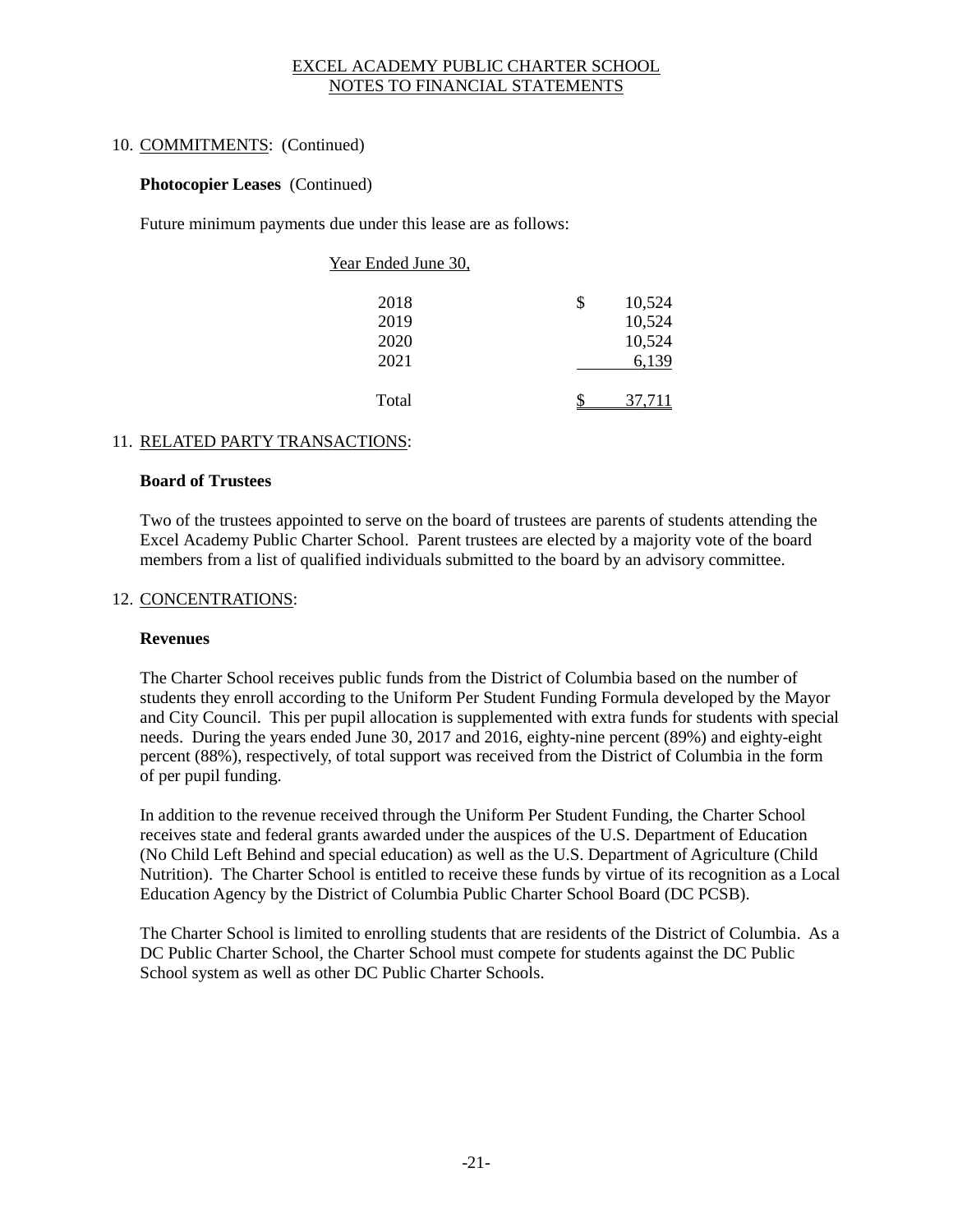### 18. EMPLOYEE BENEFITS:

The cost of fringe benefits incurred for the years ended June 30, 2017 and 2016 consisted of the following:

|                                 | June 30, 2017 | June 30, 2016 |
|---------------------------------|---------------|---------------|
| Social Security/Medicare        | \$<br>540,168 | \$<br>490,334 |
| <b>Health Insurance</b>         | 380,547       | 274,319       |
| Retirement                      | 92,013        | 104,838       |
| Unemployment                    | 62,278        | 60,719        |
| Life and Disability             | 27,484        | 10,913        |
| <b>Workers Compensation</b>     | 24,911        | 44,330        |
| <b>Plan Administration Fees</b> | 1,694         | 1,575         |
| <b>Tuition Reimbursement</b>    | 1,560         |               |
|                                 |               |               |
| Total                           | 30.655        |               |

### **Flexible Benefits Plan**

The Charter School adopted a Section 125 Flexible Benefits Plan (Cafeteria Plan). Under this plan, employees are permitted to use pre-tax benefit dollars through payroll deduction to pay for health and dental insurance premiums.

### 19. OCCUPANCY COST:

The cost of occupancy for the years ended June 30, 2017 and 2016 consisted of the following:

|                                     | June 30, 2017  | June 30, 2016  |
|-------------------------------------|----------------|----------------|
| Rent of Facilities                  | 1,973,743<br>S | 2,055,280<br>S |
| <b>Outsourced Security Services</b> | 50,287         | 45,018         |
| Maintenance and Repairs             | 10,200         | 3,574          |
| Rental - Other                      | 17,538         | 12,725         |
| Depreciation                        | 21,639         | 21,054         |
| Janitorial Supplies and Services    | 1,421          | 2,832          |
| Snow Removal                        | 794            |                |
| Total                               |                |                |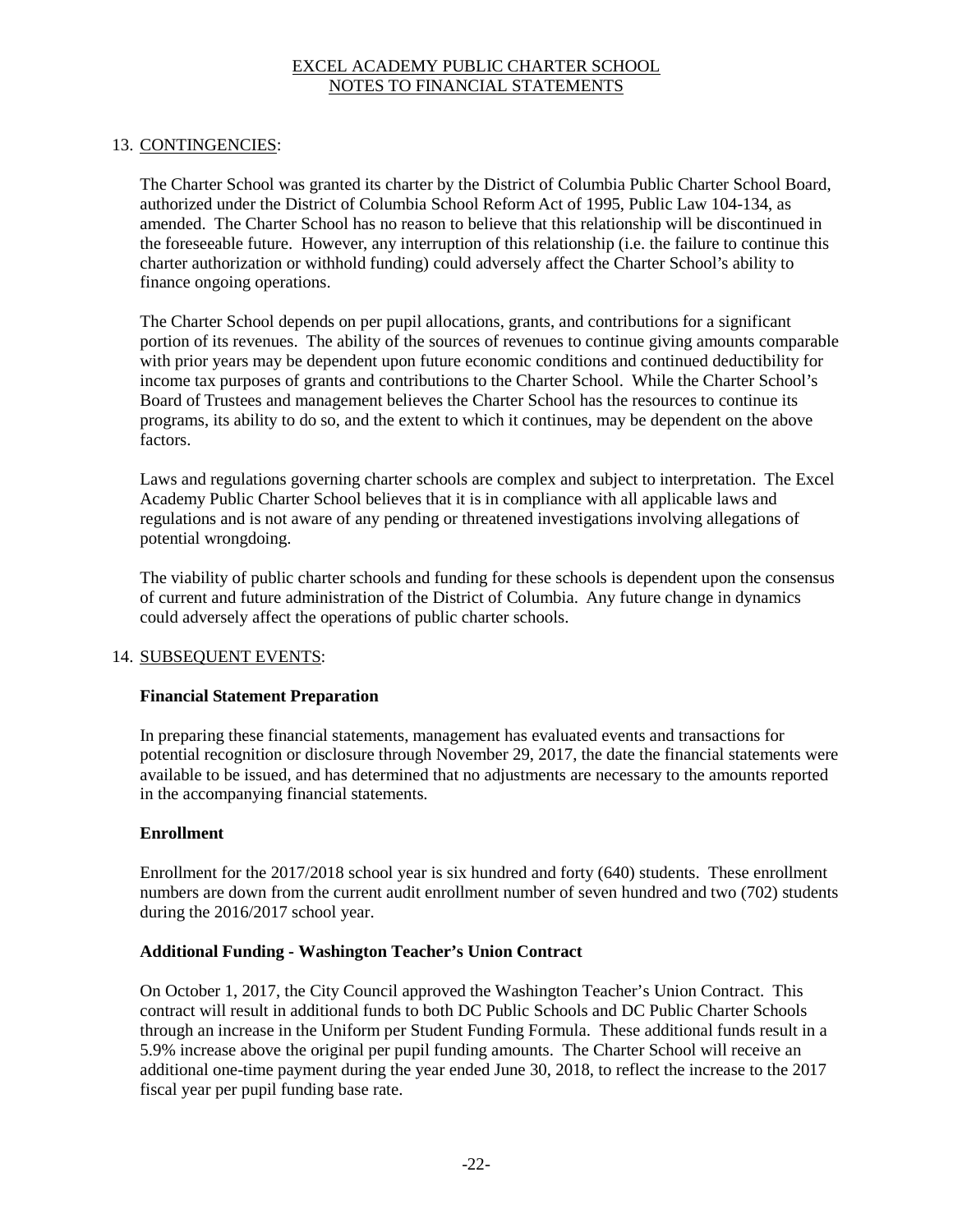#### EXCEL ACADEMY PUBLIC CHARTER SCHOOL COMPARATIVE SCHEDULES OF FUNCTIONAL EXPENSES FOR THE YEARS ENDED JUNE 30, 2017 AND 2016

|                                                  |                 |                          | June 30, 2017                 |                         | June 30, 2016           |                            |                               |                           |  |  |
|--------------------------------------------------|-----------------|--------------------------|-------------------------------|-------------------------|-------------------------|----------------------------|-------------------------------|---------------------------|--|--|
|                                                  | Total           | Educational<br>Services  | General and<br>Administrative | Fundraising             | Total                   | Educational<br>Services    | General and<br>Administrative | Fundraising               |  |  |
| Personnel, Salaries and Benefits:                |                 |                          |                               |                         |                         |                            |                               |                           |  |  |
| Principal/Executive Salaries                     | \$<br>951,779   | 733,986<br>-S            | $\mathbb{S}$<br>217,793       | \$                      | 695,174<br><sup>S</sup> | 477,638<br><sup>\$</sup>   | $\mathbb{S}$<br>216,453       | $\mathcal{S}$<br>1,083    |  |  |
| <b>Teachers Salaries</b>                         | 2,360,926       | 2,360,926                |                               |                         | 2,204,636               | 2,204,636                  |                               |                           |  |  |
| Teacher's Aides/Assistants Salaries              | 1,608,123       | 1,608,123                |                               |                         | 1,933,466               | 1,933,466                  |                               |                           |  |  |
| <b>Other Educational Professional Salaries</b>   | 1,177,204       | 1,177,204                |                               |                         | 957,107                 | 953,040                    | 4,067                         |                           |  |  |
| <b>Business Operations and Clerical Salaries</b> | 963,913         | 613,808                  | 302,433                       | 47,672                  | 675,387                 | 377,487                    | 224,365                       | 73,535                    |  |  |
| <b>Before and Aftercare Salaries</b>             | 135,696         | 135,696                  |                               |                         | 80,482                  | 80,482                     |                               |                           |  |  |
| <b>Summer School Salaries</b>                    | 104,586         | 104,586                  |                               |                         | 90,736                  | 90,736                     |                               |                           |  |  |
| <b>Payroll Taxes</b>                             | 602,446         | 555,593                  | 42,919                        | 3,934                   | 551,053                 | 507,920                    | 36,938                        | 6,195                     |  |  |
| Other Employee Benefits                          | 528,209         | 487,130                  | 37,631                        | 3,448                   | 435,975                 | 401,850                    | 29,223                        | 4,902                     |  |  |
| <b>Temporary Contract Staffing</b>               | 13,000          | 1,000                    | 12,000                        |                         | 50,571                  |                            | 50,571                        |                           |  |  |
| <b>Staff Recruiting Costs</b>                    | 2,761           | 2,546                    | 197                           | 18                      |                         |                            |                               |                           |  |  |
| <b>Staff Development - Placement Fees</b>        | 31,690          | 16,000                   | 15,690                        |                         | 54,630                  | 32,500                     | 22,130                        |                           |  |  |
| <b>Staff Development Costs</b>                   | 50,348          | 46,738                   | 3,610                         |                         | 77,459                  | 72,208                     | 5,251                         |                           |  |  |
| Other Staff Costs                                | 64,457          | 59,834                   | 4,623                         |                         | 72,856                  | 67,917                     | 4,939                         |                           |  |  |
| Total Personnel, Salaries and Benefits           | 8,595,138       | 7,903,170                | 636,896                       | 55,072                  | 7,879,532               | 7,199,880                  | 593,937                       | 85,715                    |  |  |
| Direct Student Costs:                            |                 |                          |                               |                         |                         |                            |                               |                           |  |  |
| Food Service                                     | \$<br>632,941   | 632,941<br>$\mathcal{S}$ | $\mathcal{S}$                 | $\mathcal{S}$           | \$<br>689,760           | 689,760<br>\$              | <sup>\$</sup>                 | $\boldsymbol{\mathsf{S}}$ |  |  |
| <b>Textbooks and Assessment Materials</b>        | 176,934         | 176,934                  |                               |                         | 302,587                 | 302,587                    |                               |                           |  |  |
| <b>Student Supplies and Materials</b>            | 107,326         | 107,326                  |                               |                         | 164,366                 | 164,366                    |                               |                           |  |  |
| <b>Contracted Instructional/Student Services</b> | 448,046         | 448,046                  |                               |                         | 218,440                 | 218,440                    |                               |                           |  |  |
| <b>Student Recruiting</b>                        | 22,860          | 22,860                   |                               |                         | 12,245                  | 12,245                     |                               |                           |  |  |
| Other Student Costs                              | 81,857          | 81,857                   |                               |                         | 61,046                  | 61,046                     |                               |                           |  |  |
| <b>Total Direct Student Costs</b>                | 1,469,964       | 1,469,964                |                               |                         | 1,448,444               | 1,448,444                  |                               |                           |  |  |
| <b>Occupancy Costs:</b>                          |                 |                          |                               |                         |                         |                            |                               |                           |  |  |
| Rent                                             | 1,973,743<br>\$ | 1,820,244                | $\mathbb{S}$<br>140,614       | $\mathcal{S}$<br>12,885 | 2,055,280<br>\$         | <sup>\$</sup><br>1,894,405 | 137,768<br>$\mathbb{S}$       | 23,107<br>$\mathbb{S}$    |  |  |
| <b>Contracted Building Services</b>              | 51,081          | 47,109                   | 3,639                         | 333                     | 45,018                  | 41,495                     | 3,018                         | 505                       |  |  |
| Maintenance and Repairs                          | 10,200          | 9,407                    | 727                           | 66                      | 3,574                   | 3,294                      | 240                           | 40                        |  |  |
| Rent - Other                                     | 17,538          | 16,174                   | 1,249                         | 115                     | 12,725                  | 11,729                     | 853                           | 143                       |  |  |
| Depreciation                                     | 21,639          | 19,957                   | 1,542                         | 140                     | 21,054                  | 19,406                     | 1,411                         | 237                       |  |  |
| Janitorial Supplies and Services                 | 1,421           | 1,311                    | 101                           | $\overline{9}$          | 2,832                   | 2,610                      | 190                           | 32                        |  |  |
| <b>Total Occupancy Costs</b>                     | 2,075,622       | 1,914,202                | 147,872<br>S.                 | 13,548                  | 2,140,483<br>S.         | 1,972,939                  | 143,480<br><sup>\$</sup>      | 24,064                    |  |  |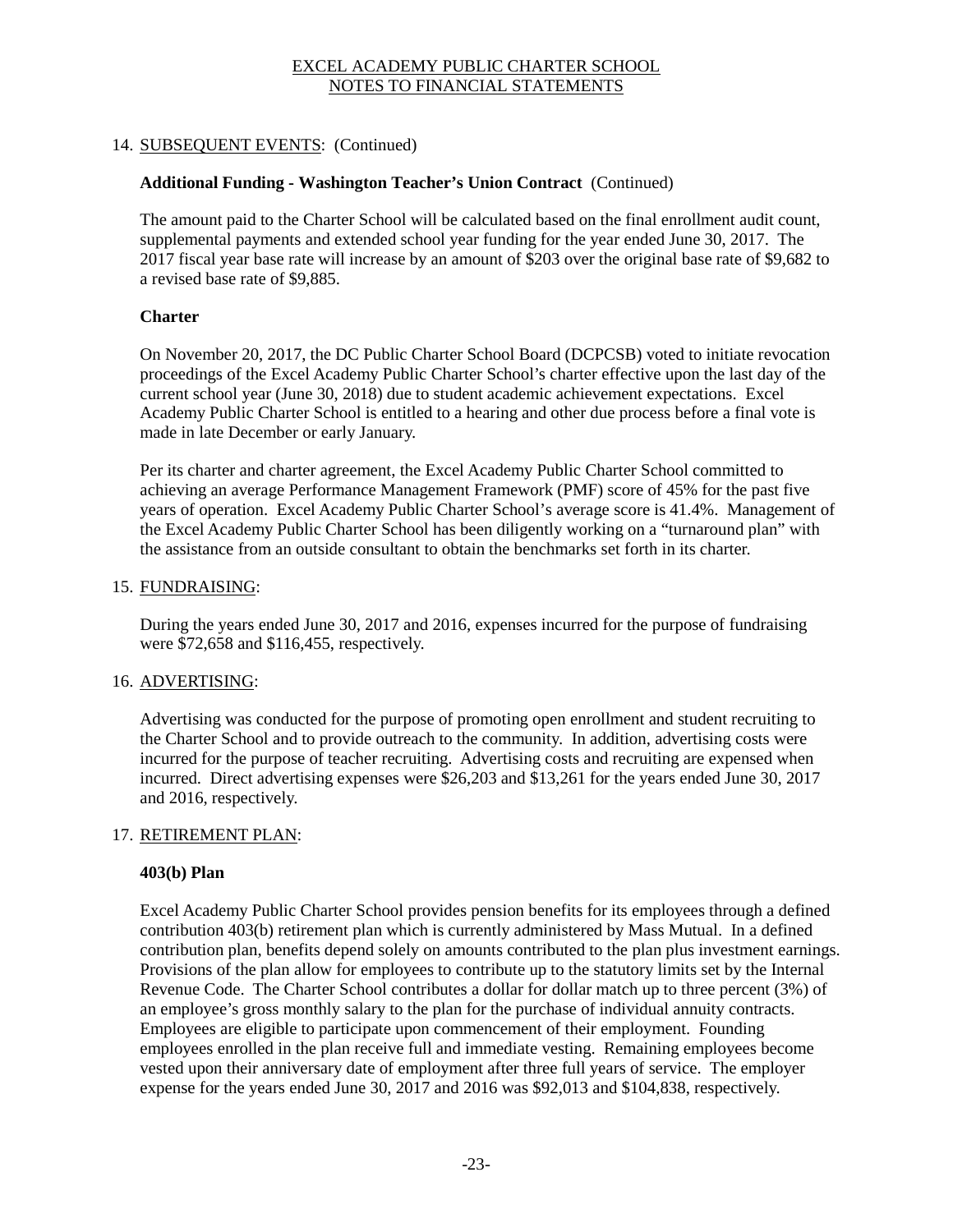#### EXCEL ACADEMY PUBLIC CHARTER SCHOOL COMPARATIVE SCHEDULES OF FUNCTIONAL EXPENSES FOR THE YEARS ENDED JUNE 30, 2017 AND 2016

|                                         |               | June 30, 2017 |               |                         |              |                               | June 30, 2016 |             |               |              |                         |              |                               |               |             |
|-----------------------------------------|---------------|---------------|---------------|-------------------------|--------------|-------------------------------|---------------|-------------|---------------|--------------|-------------------------|--------------|-------------------------------|---------------|-------------|
|                                         |               | Total         |               | Educational<br>Services |              | General and<br>Administrative |               | Fundraising | Total         |              | Educational<br>Services |              | General and<br>Administrative |               | Fundraising |
| Office Expenses:                        |               |               |               |                         |              |                               |               |             |               |              |                         |              |                               |               |             |
| Office Supplies and Materials           | $\mathcal{S}$ | 52,134        | $\mathcal{S}$ | 47,147                  | $\mathbb{S}$ | 3,642                         | -S            | 1,345       | \$<br>87,656  | \$           | 80,243                  | $\mathbb{S}$ | 5,836                         | $\mathbb{S}$  | 1,577       |
| <b>Equipment Rental and Maintenance</b> |               | 63,336        |               | 58,411                  |              | 4,512                         |               | 413         | 93,748        |              | 86,410                  |              | 6,284                         |               | 1,054       |
| Telephone and Telecommunications        |               | 31,109        |               | 28,689                  |              | 2,216                         |               | 204         | 19,280        |              | 17,771                  |              | 1,292                         |               | 217         |
| Postage, Shipping and Delivery          |               | 2,555         |               | 2,356                   |              | 182                           |               | 17          | 2,611         |              | 2,407                   |              | 175                           |               | 29          |
| Printing and Duplication                |               | 7,964         |               | 7,345                   |              | 567                           |               | 52          | 12,868        |              | 11,860                  |              | 863                           |               | 145         |
| Marketing and Promotion                 |               | 582           |               | 582                     |              |                               |               |             | 1,016         |              | 1,016                   |              |                               |               |             |
| <b>Total Office Expenses</b>            |               | 157,680       |               | 144,530                 |              | 11,119                        |               | 2,031       | 217,179       |              | 199,707                 |              | 14,450                        |               | 3,022       |
| <b>General Expenses:</b>                |               |               |               |                         |              |                               |               |             |               |              |                         |              |                               |               |             |
| <b>Authorizer Fees</b>                  | \$            | 132,298       | -S            | 122,811                 | $\mathbb{S}$ | 9,487                         | $\mathcal{S}$ |             | \$<br>135,748 | $\mathbb{S}$ | 126,545                 | $\mathbb{S}$ | 9,203                         | $\mathcal{S}$ |             |
| Insurance                               |               | 32,112        |               | 29,614                  |              | 2,287                         |               | 211         | 31,848        |              | 29,355                  |              | 2,135                         |               | 358         |
| Accounting, Auditing and Payroll        |               | 146,137       |               |                         |              | 146,137                       |               |             | 141,328       |              |                         |              | 141,328                       |               |             |
| Legal Fees                              |               | 17,026        |               | 13,860                  |              | 3,166                         |               |             | 56,224        |              | 16,830                  |              | 39,394                        |               |             |
| <b>Other Professional Fees</b>          |               | 769,507       |               | 690,686                 |              | 78,821                        |               |             | 784,345       |              | 682,197                 |              | 102,148                       |               |             |
| <b>Computer Support Fees</b>            |               | 81,380        |               | 75,051                  |              | 5,798                         |               | 531         | 90,029        |              | 82,982                  |              | 6,035                         |               | 1,012       |
| <b>Business Fees and Dues</b>           |               | 14,847        |               | 13,693                  |              | 1,057                         |               | 97          | 12,498        |              | 11,520                  |              | 837                           |               | 141         |
| Depreciation                            |               | 178,872       |               | 164,961                 |              | 12,743                        |               | ,168        | 190,588       |              | 175,670                 |              | 12,775                        |               | 2,143       |
| <b>Total General Expenses</b>           |               | 1,372,179     |               | 1,110,676               |              | 259,496                       |               | 2,007       | 1,442,608     |              | 1,125,099               |              | 313,855                       |               | 3,654       |
| TOTAL FUNCTIONAL EXPENSES               |               | 13,670,583    |               | 12,542,542              |              | 1,055,383                     |               | 72,658      | \$13,128,246  |              | 11,946,069              |              | 1,065,722                     |               | 116,455     |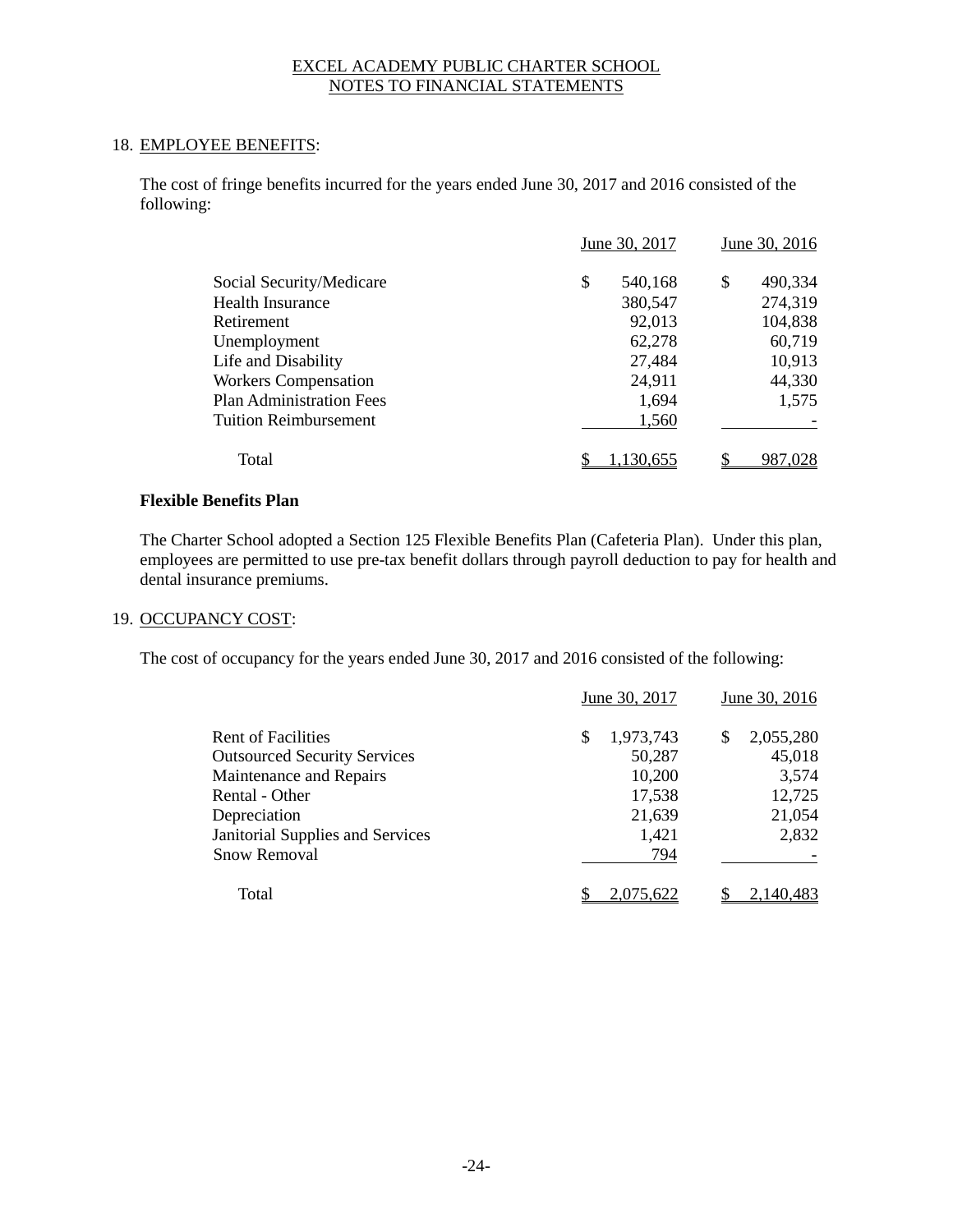### EXCEL ACADEMY PUBLIC CHARTER SCHOOL COMPARATIVE SCHEDULES OF AVERAGE COST PER STUDENT FOR THE YEARS ENDED JUNE 30, 2017 AND 2016

#### June 30, 2017

|                            |       | <b>Total Cost</b> | <b>Average Cost</b><br>Per Student |        |  |  |
|----------------------------|-------|-------------------|------------------------------------|--------|--|--|
| Instructional              |       | \$10,628,340      | S                                  | 15,140 |  |  |
| Occupancy                  |       | 2,075,622         |                                    | 2,957  |  |  |
| General and Administrative |       | 907,511           |                                    | 1,293  |  |  |
| Fundraising                |       | 59,110            |                                    | 84     |  |  |
|                            | Total | \$13,670,583      |                                    | 19.474 |  |  |

The above is the average per student cost for the year ended June 30, 2017, and is based on a full time equivalent (FTE) enrollment of 702 students.

#### June 30, 2016

|                            |       | <b>Total Cost</b> | <b>Average Cost</b><br>Per Student |
|----------------------------|-------|-------------------|------------------------------------|
| Instructional              |       | \$9,973,130       | \$<br>13,606                       |
| Occupancy                  |       | 2,140,483         | 2,920                              |
| General and Administrative |       | 922,242           | 1,258                              |
| Fundraising                |       | 92,391            | 126                                |
|                            | Total | 13,128,246        | 7.910                              |

The above is the average per student cost for the year ended June 30, 2016, and is based on a full time equivalent (FTE) enrollment of 733 students.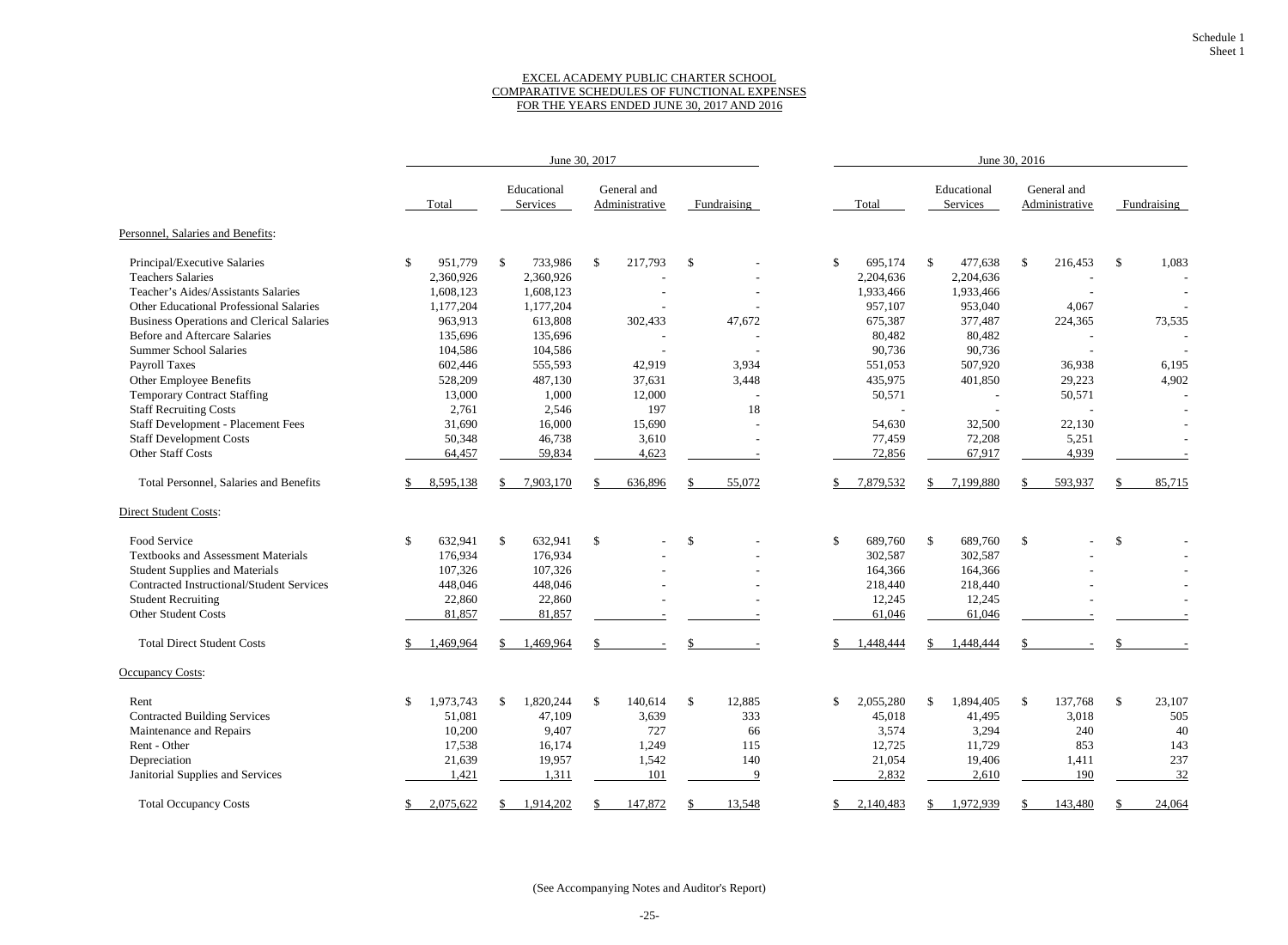### EXCEL ACADEMY PUBLIC CHARTER SCHOOL SCHEDULE OF EXPENDITURES OF FEDERAL AWARDS FOR THE YEAR ENDED JUNE 30, 2017

|                                                                                                        | Federal                      | Pass-Through       | Program            |                          | Grant                     | Refundable               |                          | <b>Current Year Activity</b>  | Grant                      | Refundable            |
|--------------------------------------------------------------------------------------------------------|------------------------------|--------------------|--------------------|--------------------------|---------------------------|--------------------------|--------------------------|-------------------------------|----------------------------|-----------------------|
| Federal Grantor/Pass Through Grantor Program Title                                                     | <b>CFDA</b><br><b>Number</b> | Grantors<br>Number | or Award<br>Amount | Period of Award          | Receivable<br>at $7/1/16$ | Advance at<br>7/1/16     | Receipts                 | Disbursements<br>Expenditures | Receivable<br>at $6/30/17$ | Advance at<br>6/30/17 |
| <b>U.S. Department of Education:</b>                                                                   |                              |                    |                    |                          |                           |                          |                          |                               |                            |                       |
| Passed Through the District of Columbia:                                                               |                              |                    |                    |                          |                           |                          |                          |                               |                            |                       |
| Title I, Part A, Grants to Local Educational Agencies                                                  | 84.010A                      | 72010A             | 415,328<br>\$      | 07/01/16 to 09/30/17     | <sup>\$</sup>             | -S<br>$\blacksquare$     | 313,408<br><sup>S</sup>  | 349,158<br>-\$                | 35,750<br>-S               | -\$                   |
| Title I, Part A, Grants to Local Educational Agencies<br>Special Education - IDEA 611, Grants to Local | 84.010A                      | 62010A             | \$<br>620,565      | 07/01/15 to 09/30/16     | 192,565                   |                          | 261,138                  | 68,573                        |                            |                       |
| <b>Education Agencies</b><br>Special Education - IDEA 611, Grants to Local                             | 84.027A                      | 72027A             | \$<br>68,338       | 07/01/16 to 09/30/17     |                           |                          | 24,612                   | 58,035                        | 33,423                     |                       |
| <b>Education Agencies</b><br>Special Education - IDEA 619, Preschool Grants to                         | 84.027A                      | 62027A             | \$<br>152,343      | 07/01/15 to 09/30/16     | 38,542                    |                          | 55,206                   | 16,664                        |                            |                       |
| <b>Local Education Agencies</b><br>Title II, Part A, Preparing, Training, and Recruiting               | 84.173A                      | 72173A             | \$<br>419          | 07/01/16 to 09/30/17     |                           |                          | 419                      | 419                           |                            |                       |
| High Quality Teachers and Principals<br>Title II, Part A, Preparing, Training, and Recruiting          | 84.367A                      | 72367A             | \$<br>133,651      | 07/01/16 to 09/30/17     |                           | $\overline{\phantom{a}}$ | 27,136                   | 121,473                       | 94,337                     |                       |
| High Quality Teachers and Principals                                                                   | 84.367A                      | 62367A             | \$<br>160,686      | 07/01/15 to 09/30/16     | 44,117                    |                          | 61,453                   | 17,336                        |                            |                       |
| Passed Through the Flamboyan Foundation:                                                               |                              |                    |                    |                          |                           |                          |                          |                               |                            |                       |
| DC School Choice Incentive Program                                                                     | 84.370C                      | N/A                | \$<br>30,500       | 07/27/15 to 07/27/17     |                           |                          | 30,500                   | 30,500                        |                            |                       |
| Total U.S. Department of Education                                                                     |                              |                    |                    |                          | 275,224                   |                          | 773,872                  | 662,158                       | 163,510                    |                       |
| <b>U.S. Department of Agriculture:</b>                                                                 |                              |                    |                    |                          |                           |                          |                          |                               |                            |                       |
| Passed Through the District of Columbia:                                                               |                              |                    |                    |                          |                           |                          |                          |                               |                            |                       |
| <b>Donated Commodities</b>                                                                             | 10.555                       | N/A                | 31,292<br>\$.      | 07/01/16 to 09/30/17     | <sup>\$</sup>             | -\$<br>$\sim$            | 31,292<br>-S             | 31,292                        | \$                         | -\$                   |
| <b>Donated Commodities</b>                                                                             | 10.555                       | N/A                | 31,465<br>\$.      | 07/01/15 to 06/30/16     | 31,465                    |                          | 31,465                   |                               |                            |                       |
| Fresh Fruits and Vegetables                                                                            | 10.582                       | N/A                | 47,168             | 07/01/16 to 09/30/17     |                           |                          | 39,499                   | 41,675                        | 2,176                      |                       |
| Fresh Fruits and Vegetables                                                                            | 10.582                       | N/A                | 65,544             | $07/01/15$ to $06/30/16$ | 30,911                    |                          | 30,911                   |                               |                            |                       |
| School Breakfast Program                                                                               | 10.553                       | N/A                | Unknown            | 07/01/16 to 09/30/17     |                           |                          | 119,326                  | 141,849                       | 22,523                     |                       |
| School Breakfast Program                                                                               | 10.553                       | N/A                | Unknown            | 07/01/15 to 06/30/16     | 26,970                    |                          | 26,970                   | $\sim$                        |                            |                       |
| National School Lunch Program                                                                          | 10.555                       | N/A                | Unknown            | 07/01/16 to 09/30/17     |                           |                          | 262,298                  | 310,558                       | 48,260                     |                       |
| National School Lunch Program                                                                          |                              |                    |                    | $07/01/15$ to $06/30/16$ |                           |                          | 60,603                   |                               |                            |                       |
|                                                                                                        | 10.555                       | N/A                | Unknown            |                          | 60,603                    |                          |                          |                               |                            |                       |
| Child and Adult Care Food Program                                                                      | 10.558                       | N/A                | Unknown            | 07/01/16 to 09/30/17     |                           |                          | 50,331                   | 60,335                        | 10,004                     |                       |
| Child and Adult Care Food Program                                                                      | 10.558                       | N/A                | Unknown            | 07/01/15 to 06/30/16     | 11,599                    |                          | 11,599                   |                               |                            |                       |
| Total U.S. Department of Agriculture                                                                   |                              |                    |                    |                          | 161,548                   |                          | 664,294<br>$\frac{1}{2}$ | 585,709                       | 82,963                     |                       |
| <b>Total Federal Awards</b>                                                                            |                              |                    |                    |                          | 436,772                   |                          | \$1,438,166              | $\underline{\$$ 1,247,867     | 246,473                    |                       |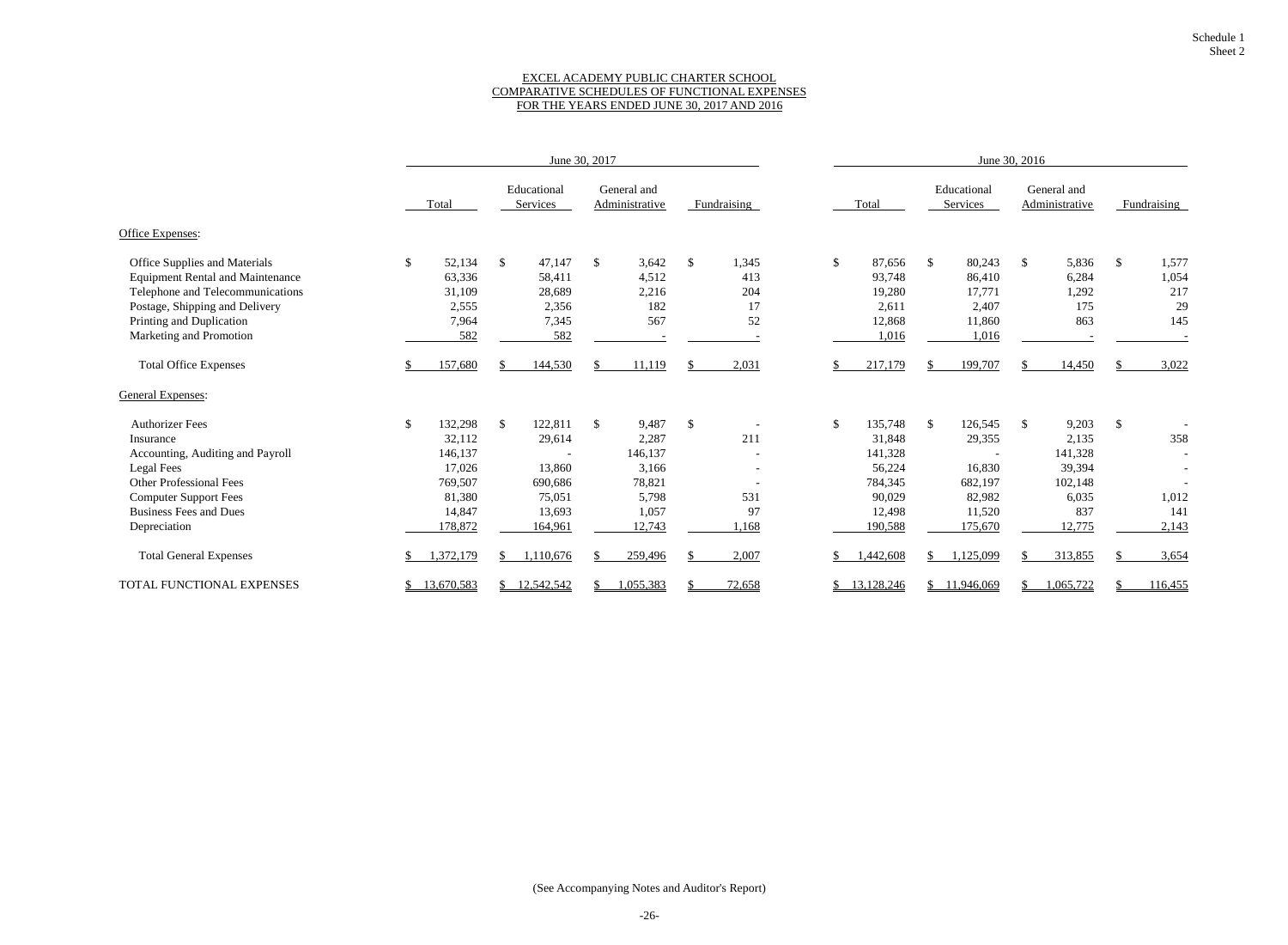### EXCEL ACADEMY PUBLIC CHARTER SCHOOL SCHEDULE OF EXPENDITURES OF FEDERAL AWARDS FOR THE YEAR ENDED JUNE 30, 2017

| Summary by CFDA                                                    |         |                                  |  |
|--------------------------------------------------------------------|---------|----------------------------------|--|
| Programs                                                           | CFDA#   | Amount of<br><b>Expenditures</b> |  |
| Title I, Part A, Grants to Local Educational Agencies              | 84.010A | \$<br>417,731                    |  |
| Special Education - IDEA 611, Grants to Local Education Agencies   | 84.027A | 74,699                           |  |
| Special Education - IDEA 619, Preschool Grants to Local            |         |                                  |  |
| <b>Education Agencies</b>                                          | 84.173A | 419                              |  |
| Title II, Part A, Preparing, Training, and Recruiting High Quality |         |                                  |  |
| <b>Teachers and Principals</b>                                     | 84.367A | 138,809                          |  |
| DC School Choice Incentive Program                                 | 84.370C | 30,500                           |  |
| <b>Donated Commodities</b>                                         | 10.555  | 31,292                           |  |
| School Breakfast Program                                           | 10.553  | 141,849                          |  |
| National School Lunch Program                                      | 10.555  | 310,558                          |  |
| Child and Adult Care Food Programs                                 | 10.558  | 60,335                           |  |
| <b>Fresh Fruits and Vegetables</b>                                 | 10.582  | 41,675                           |  |
| <b>Total Federal Awards</b>                                        |         | <u>.247,867</u>                  |  |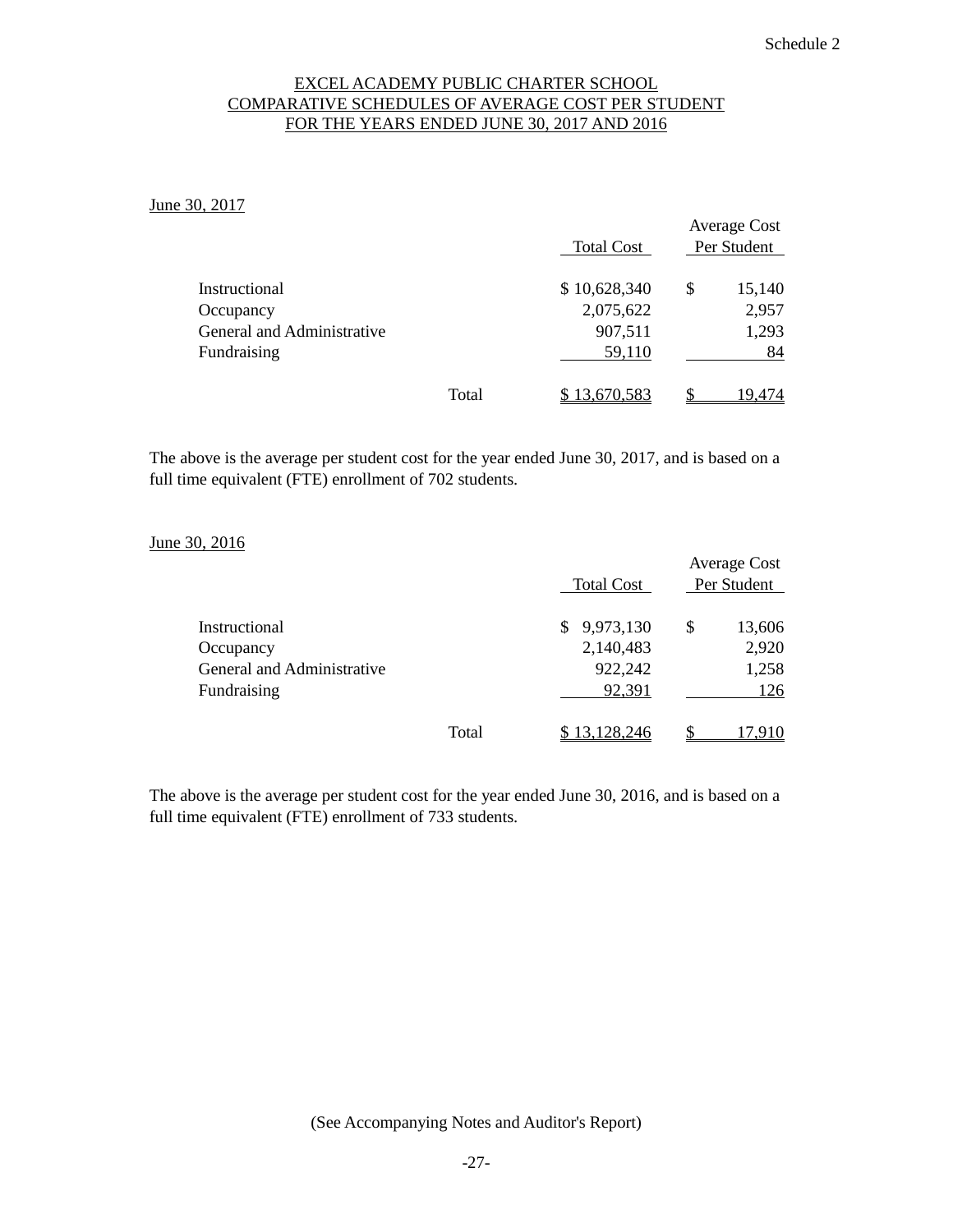### EXCEL ACADEMY PUBLIC CHARTER SCHOOL NOTES TO SCHEDULE OF EXPENDITURES OF FEDERAL AWARDS FOR THE YEAR ENDED JUNE 30, 2017

### Note 1 - Basis of Presentation:

The accompanying schedule of expenditures of federal awards (the Schedule) includes the federal award activity of the Excel Academy Public Charter School (the Charter School) under programs of the federal government for the year ended June 30, 2017. The information in this Schedule is presented in accordance with the requirements of Title 2 U.S. *Code of Federal Regulations* Part 200, *Uniform Administrative Requirements, Cost Principles, and Audit Requirements for Federal Awards* (Uniform Guidance). Because the Schedule presents only a selected portion of the operations of the Charter School, it is not intended to and does not present the financial position, changes in net assets, or cash flows of the Charter School.

#### Note 2 - Summary of Significant Account Policies:

Expenditures reported on the Schedule are reported on the accrual basis of accounting. Such expenditures are recognized following the cost principles contained in the Uniform Guidance, wherein certain types of expenditures are not allowable or are limited as to reimbursement.

The Charter School has elected not to use the 10 percent de minimis indirect cost rate as allowed under the Uniform Guidance.

#### Note 3 - Major Program Selection:

The major Federal Award Programs selected for testing is as follows:

### U.S. Department of Agriculture

- School Breakfast and National School Lunch Program

#### U.S. Department of Education

- Title I, Part A, Grants to Local Educational Agencies

The requirements of the Office of Management and Budget Uniform Guidance prescribe that all major programs as determined by the auditor on a risk-based approach and/or at least 40% (20% for low risk auditees) of all federal awards be subject to specific control and compliance testing. For the Excel Academy Public Charter School, the programs subject to these requirements are as listed above. The total expenditures of these programs represent 72.24% of the total federal expenditures.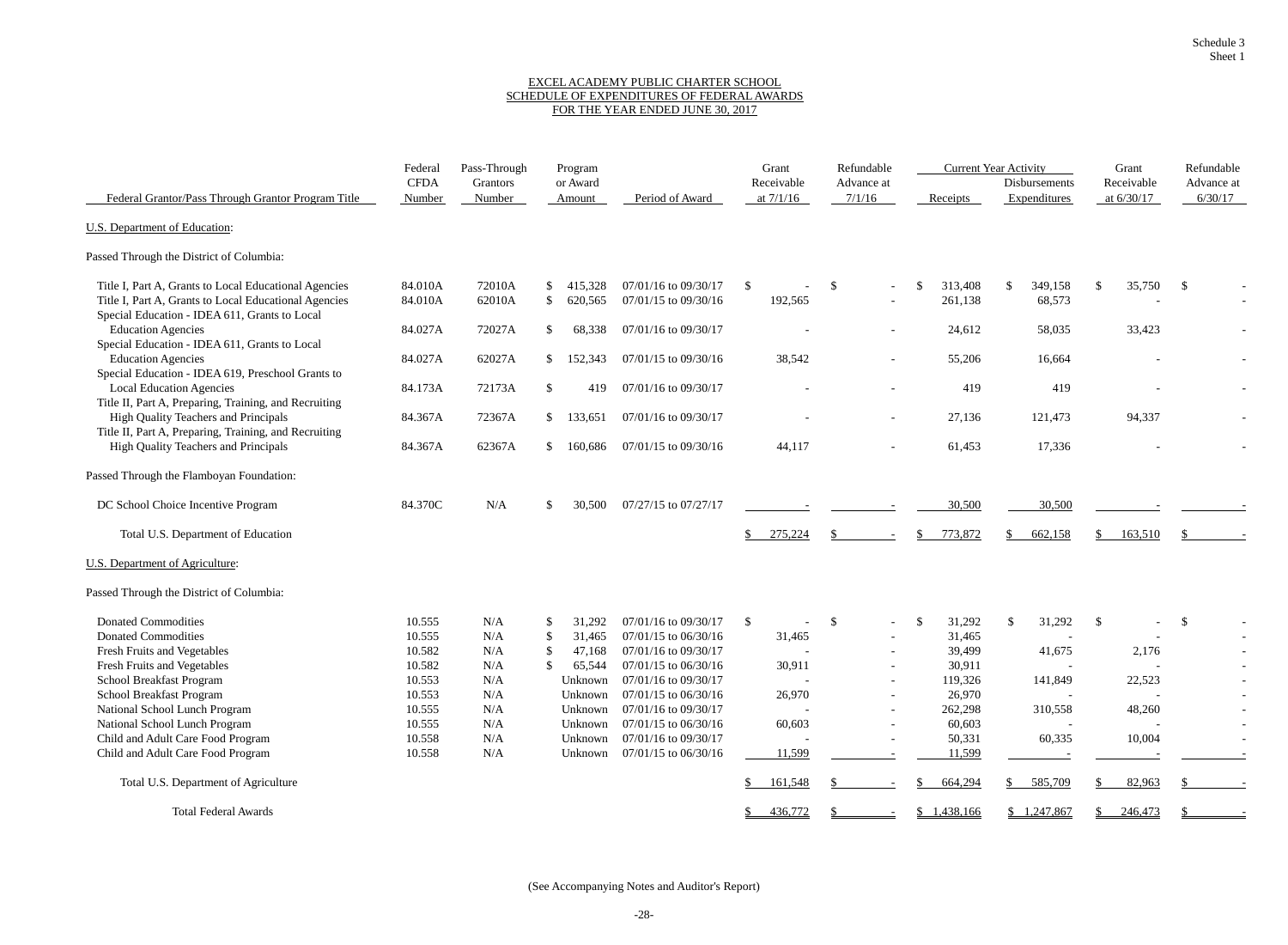### EXCEL ACADEMY PUBLIC CHARTER SCHOOL NOTES TO SCHEDULE OF EXPENDITURES OF FEDERAL AWARDS FOR THE YEAR ENDED JUNE 30, 2017

### Note 3 - Major Program Selection: (Continued)

| Programs                                              | CFDA#          | Amount of<br><b>Expenditures</b> |  |  |
|-------------------------------------------------------|----------------|----------------------------------|--|--|
| Title I, Part A, Grants to Local Educational Agencies | \$<br>417,731* |                                  |  |  |
| Special Education - IDEA 611, Grants to Local         |                |                                  |  |  |
| <b>Education Agencies</b>                             | 84.027A        | 74,699                           |  |  |
| Special Education - IDEA 619, Preschool Grants to     |                |                                  |  |  |
| <b>Local Education Agencies</b>                       | 84.173A        | 419                              |  |  |
| Title II, Part A, Preparing, Training, and Recruiting |                |                                  |  |  |
| <b>High Quality Teachers and Principals</b>           | 84.367A        | 138,809                          |  |  |
| DC School Choice Incentive Program                    | 84.370C        | 30,500                           |  |  |
| <b>Donated Commodities</b>                            | 10.555         | 31,292*                          |  |  |
| School Breakfast Program                              | 10.553         | 141,849*                         |  |  |
| National School Lunch Program                         | 10.555         | 310,558*                         |  |  |
| Child and Adult Care Food Programs                    | 10.558         | 60,335                           |  |  |
| Fresh Fruits and Vegetables                           | 10.582         | 41,675                           |  |  |
| Total Federal Awards                                  |                | .247.867                         |  |  |

\* Denotes Major Program

### Note 4 - Food Commodities:

Nonmonetary assistance is reported in the Schedule at fair market value of the commoditites received and disbursed.

### Note 5 - Major Program Disclosure:

- I. U.S. Department of Agriculture
	- 1) School Breakfast and National School Lunch Program

The objectives of the child nutrition cluster programs are to: (1) assist states in administering food services that provide healthful, nutritious meals to eligible children in public and non-profit private schools, residential childcare institutions, and summer recreation programs; and (2) encourage the domestic consumption of nutritious agricultural commodities.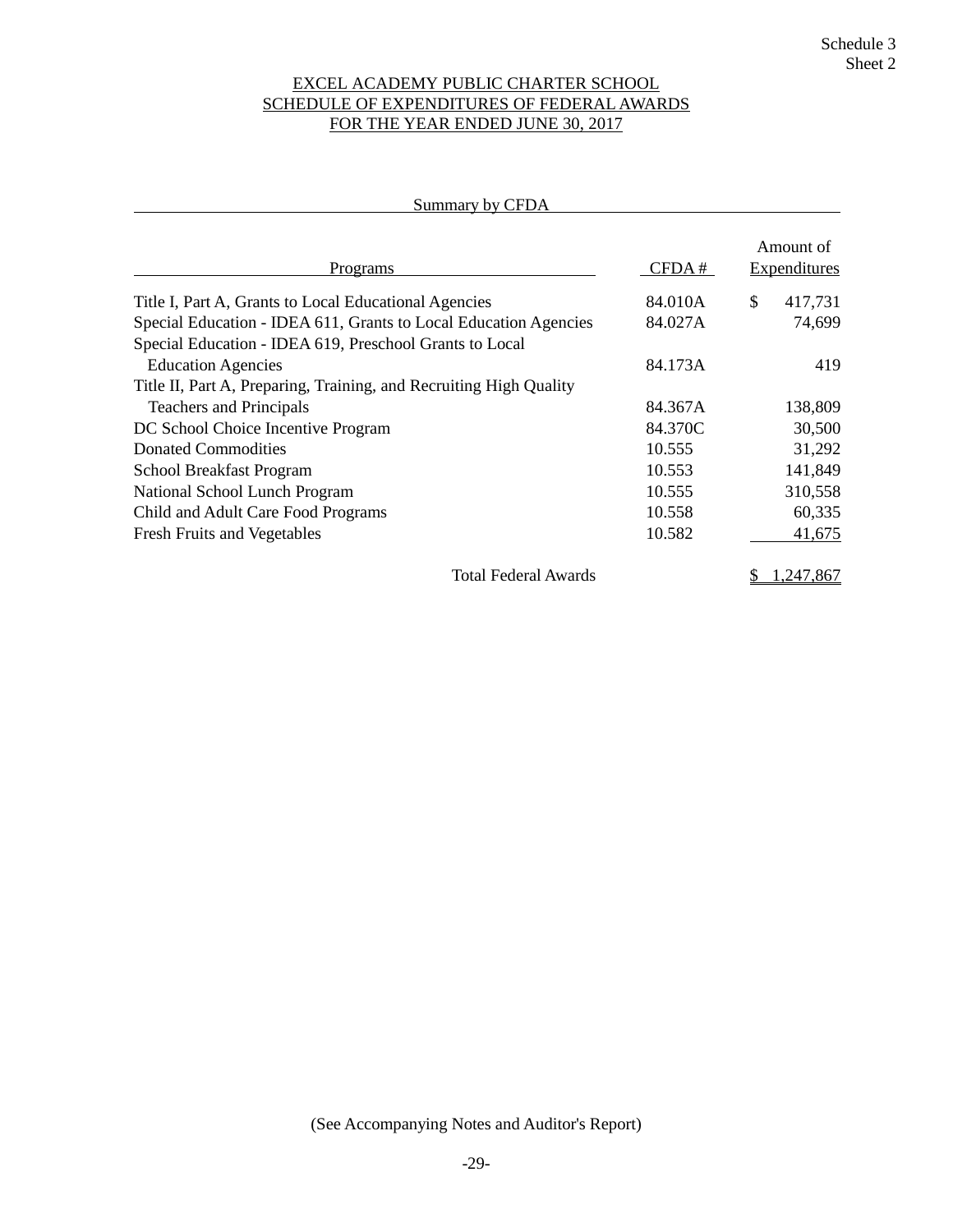### EXCEL ACADEMY PUBLIC CHARTER SCHOOL NOTES TO SCHEDULE OF EXPENDITURES OF FEDERAL AWARDS FOR THE YEAR ENDED JUNE 30, 2017

### Note 5 - Major Program Disclosure: (Continued)

- II. U.S. Department of Education:
	- 1) Title I, Part A to Local Educational Agencies

The Elementary and Secondary Education Act of 1965, as amended by the No Child Left Behind Act, provides for a comprehensive overhaul of Federal support for education, and restructures how these programs provide services.

Under the No Child Left Behind Act, Federal education programs authorized in the Elementary and Secondary Education Act (ESEA) of 1965 are designed to work in concert with each other, rather than separately. By emphasizing program coordination, planning, and service delivery among Federal programs and enhancing integration with state and local instructional programs, the ESEA reinforces comprehensive state and local educational reform efforts geared toward ensuring that all children can meet challenging state standards regardless of their background or the school they attend.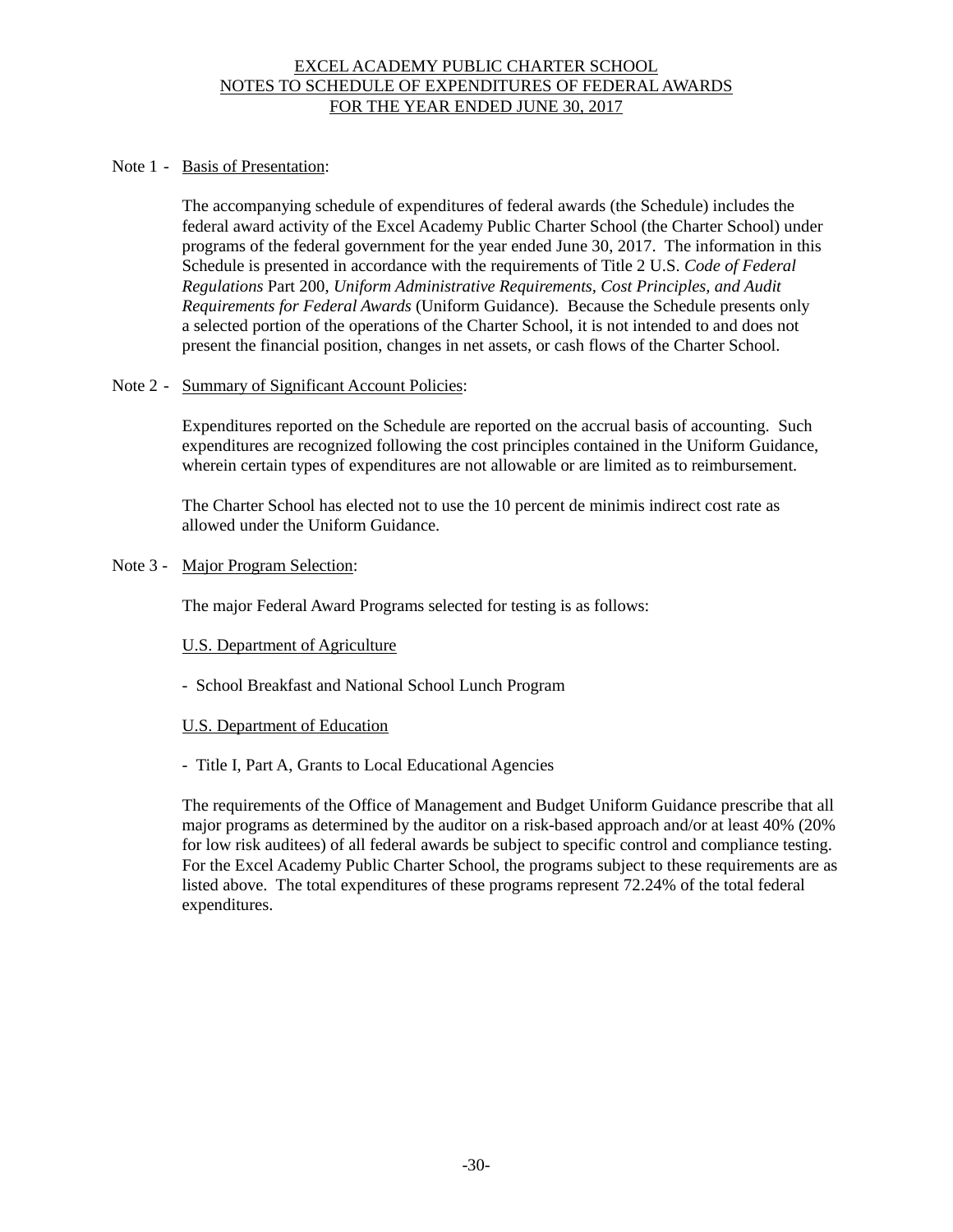Board of Trustees Excel Academy Public Charter School 2501 Martin Luther King, Jr., Avenue, SE Washington, DC 20020

### INDEPENDENT AUDITOR'S REPORT ON INTERNAL CONTROL OVER FINANCIAL REPORTING AND ON COMPLIANCE AND OTHER MATTERS BASED ON AN AUDIT OF FINANCIAL STATEMENTS PERFORMED IN ACCORDANCE WITH *GOVERNMENT AUDITING STANDARDS*

We have audited in accordance with auditing standards generally accepted in the United States of America and the standards applicable to financial audits contained in *Government Auditing Standards*, issued by the Comptroller General of the United States, the financial statements of Excel Academy Public Charter School (a nonprofit organization), which comprise the statement of financial position as of June 30, 2017, and the related statements of activities and cash flows for the year then ended, and the related notes to the financial statements, and have issued our report thereon dated November 29, 2017.

# *Internal Control Over Financial Reporting*

In planning and performing our audit of the financial statements, we considered Excel Academy Public Charter School's internal control over financial reporting (internal control) to determine the audit procedures that are appropriate in the circumstances for the purpose of expressing our opinion on the financial statements, but not for the purpose of expressing an opinion on the effectiveness of Excel Academy Public Charter School's internal control. Accordingly, we do not express an opinion on the effectiveness of the Excel Academy Public Charter School's internal control.

A *deficiency in internal control* exists when the design or operation of a control does not allow management or employees, in the normal course of performing their assigned functions, to prevent, or detect and correct, misstatements on a timely basis. A *material weakness* is a deficiency, or a combination of deficiencies, in internal control, such that there is a reasonable possibility that a material misstatement of the entity's financial statements will not be prevented, or detected and corrected on a timely basis. A *significant deficiency* is a deficiency, or a combination of deficiencies, in internal control that is less severe than a material weakness, yet important enough to merit attention by those charged with governance.

Our consideration of internal control was for the limited purpose described in the first paragraph of this section and was not designed to identify all deficiencies in internal control that might be material weaknesses or significant deficiencies. Given these limitations, during our audit we did not identify any deficiencies in internal control that we consider to be material weaknesses. However, material weaknesses may exist that have not been identified.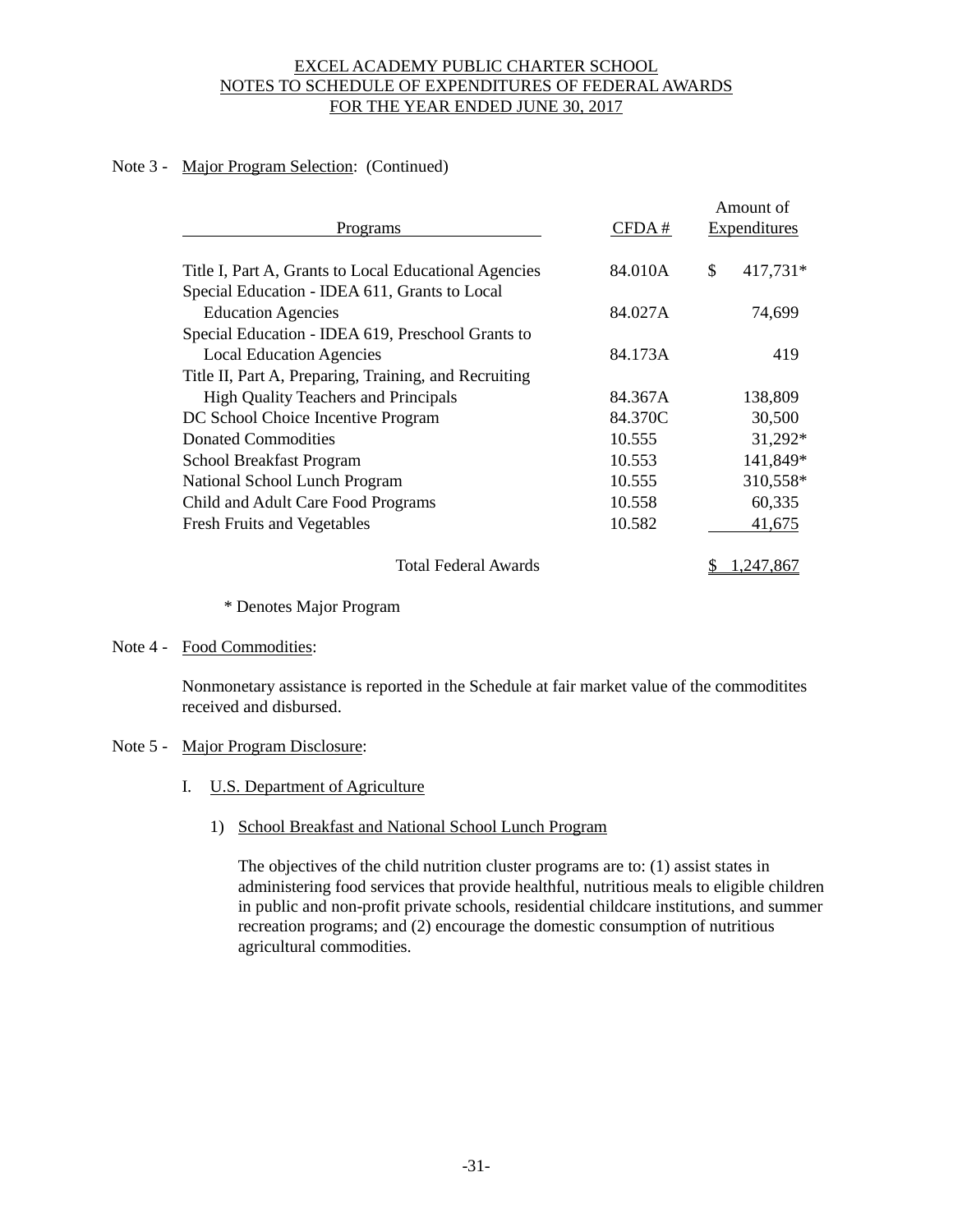# *Compliance and Other Matters*

As part of obtaining reasonable assurance about whether Excel Academy Public Charter School's financial statements are free from material misstatement, we performed tests of its compliance with certain provisions of laws, regulations, contracts and grant agreements, noncompliance with which could have a direct and material effect on the determination of financial statement amounts. However, providing an opinion on compliance with those provisions was not an objective of our audit and accordingly, we do not express such an opinion. The results of our tests disclosed no instances of noncompliance or other matters that are required to be reported under *Government Auditing Standards*.

# *Purpose of this Report*

The purpose of this report is solely to describe the scope of our testing of internal control and compliance and the results of that testing, and not to provide an opinion on the effectiveness of the entity's internal control or on compliance. This report is an integral part of an audit performed in accordance with *Government Auditing Standards* in considering the organization's internal control and compliance. Accordingly, this communication is not suitable for any other purpose.

> Kendall, Prebola and Jones Certified Public Accountants

Bedford, Pennsylvania November 29, 2017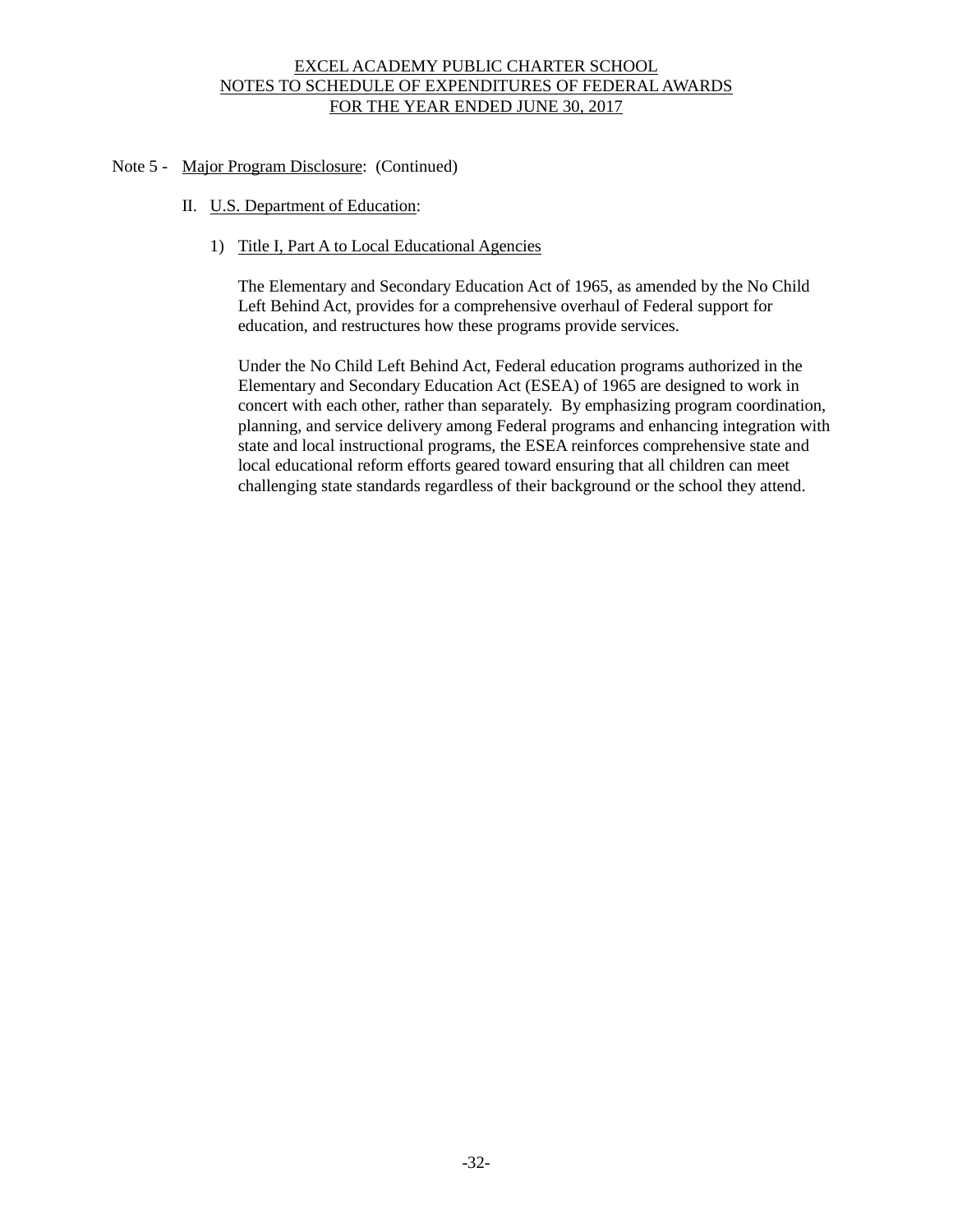Board of Trustees Excel Academy Public Charter School 2501 Martin Luther King, Jr., Avenue, SE Washington, DC 20020

#### INDEPENDENT AUDITOR'S REPORT ON COMPLIANCE FOR EACH MAJOR PROGRAM AND ON INTERNAL CONTROL OVER COMPLIANCE REQUIRED BY THE UNIFORM GUIDANCE

### *Report on Compliance for Each Major Federal Program*

We have audited Excel Academy Public Charter School's compliance with the types of compliance requirements described in the *OMB Compliance Supplement* that could have a direct and material effect on each of Excel Academy Public Charter School's major federal programs for the year ended June 30, 2017. Excel Academy Public Charter School's major federal programs are identified in the summary of auditor's results section of the accompanying schedule of findings and questioned costs.

### *Management's Responsibility*

Management is responsible for compliance with federal statutes, regulations, and the terms and conditions of its federal awards applicable to its federal programs.

### *Auditor's Responsibility*

Our responsibility is to express an opinion on compliance for each Excel Academy Public Charter School's major federal programs based on our audit of the types of compliance requirements referred to above. We conducted our audit of compliance in accordance with auditing standards generally accepted in the United States of America; the standards applicable to financial audits contained in *Government Auditing Standards*, issued by the Comptroller General of the United States; the audit requirements of Title 2 U.S. *Code of Federal Regulations* Part 200, *Uniform Administrative Requirements, Cost Principles, and Audit Requirements for Federal Awards* (Uniform Guidance). Those standards and the Uniform Guidance require that we plan and perform the audit to obtain reasonable assurance about whether noncompliance with the types of compliance requirements referred to above that could have a direct and material effect on a major federal program occurred. An audit includes examining, on a test basis, evidence about Excel Academy Public Charter School's compliance with those requirements and performing such other procedures as we considered necessary in the circumstances.

We believe that our audit provides a reasonable basis for our opinion on compliance for each major federal program. However, our audit does not provide a legal determination of Excel Academy Public Charter School's compliance.

### *Opinion on Each Major Federal Program*

In our opinion, Excel Academy Public Charter School's complied, in all material respects, with the types of compliance requirements referred to above that could have a direct and material effect on each of its major federal programs for the year ended June 30, 2017.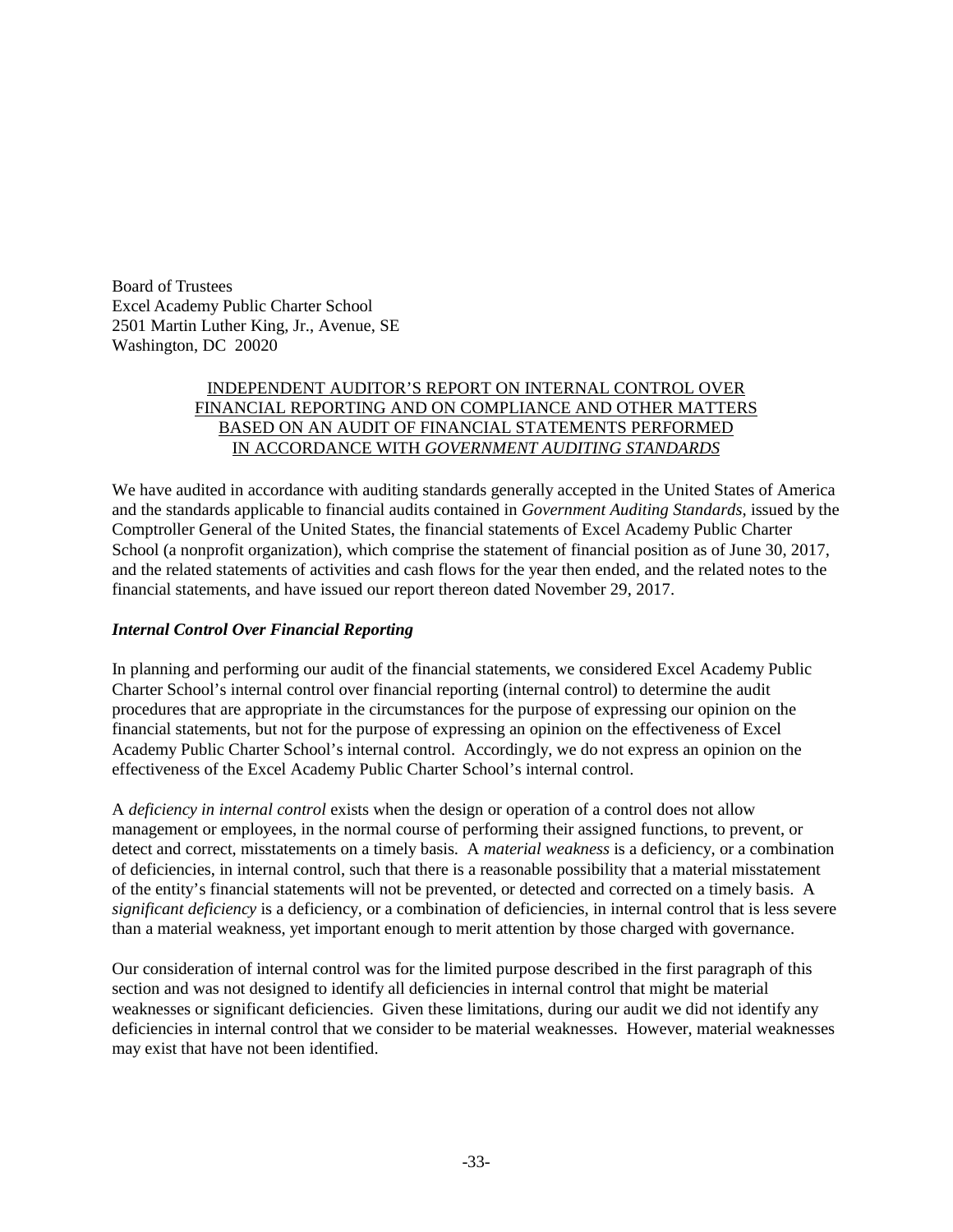### *Report on Internal Control over Compliance*

Management of Excel Academy Public Charter School is responsible for establishing and maintaining effective internal control over compliance with the types of compliance requirements referred to above. In planning and performing our audit of compliance, we considered Excel Academy Public Charter School's internal control over compliance with the types of requirements that could have a direct and material effect on each major federal program to determine the auditing procedures that are appropriate in the circumstances for the purpose of expressing an opinion on compliance for each major federal program and to test and report on internal control over compliance in accordance with the Uniform Guidance, but not for the purpose of expressing an opinion on the effectiveness of internal control over compliance. Accordingly, we do not express an opinion on the effectiveness of Excel Academy Public Charter School's internal control over compliance.

A *deficiency in internal control over compliance* exists when the design or operation of a control over compliance does not allow management or employees, in the normal course of performing their assigned functions, to prevent, or detect and correct, noncompliance with a type of compliance requirement of a federal program on a timely basis. A *material weakness in internal control over compliance* is a deficiency, or a combination of deficiencies, in internal control over compliance, such that there is a reasonable possibility that material noncompliance with a type of compliance requirement of a federal program will not be prevented, or detected and corrected, on a timely basis. A *significant deficiency in internal control over compliance* is a deficiency, or a combination of deficiencies, in internal control over compliance with a type of compliance requirement of a federal program that is less severe than a material weakness in internal control over compliance, yet important enough to merit attention by those charged with governance.

Our consideration of internal control over compliance was for the limited purpose described in the first paragraph of this section and was not designed to identify all deficiencies in internal control over compliance that might be material weaknesses or significant deficiencies and therefore, material weaknesses or significant deficiencies may exist that have not been identified. We did not identify any deficiencies in internal control over compliance that we consider to be material weaknesses. However, we identified a deficiency in internal control over compliance, as described in the accompanying schedule of findings and questioned costs as item 2017-001 that we consider to be a significant deficiency.

Excel Academy Public Charter School's response to the internal control over compliance findings identified in our audit is described in the accompanying schedule of findings and questioned costs. Excel Academy Public Charter School's response was not subjected to the auditing procedures applied in the audit of compliance and, accordingly, we express no opinion on the response

The purpose of this report on internal control over compliance is solely to describe the scope of our testing of internal control over compliance and the results of that testing based on the requirements of the Uniform Guidance. Accordingly, this report is not suitable for any other purpose.

> Kendall, Prebola and Jones Certified Public Accountants

Bedford, Pennsylvania November 29, 2017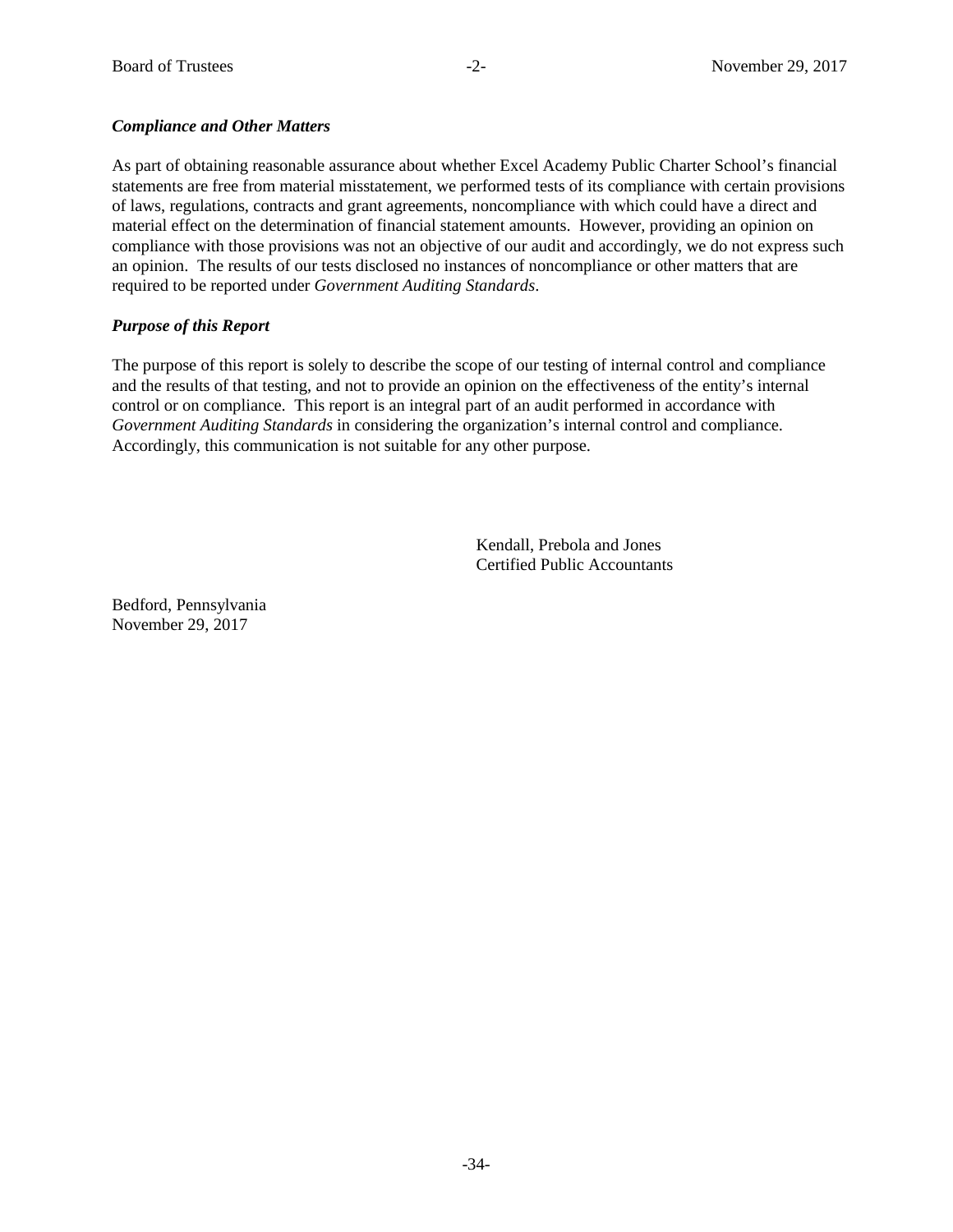# EXCEL ACADEMY PUBLIC CHARTER SCHOOL SUMMARY SCHEDULE OF PRIOR AUDIT FINDINGS FOR THE YEAR ENDED JUNE 30, 2017

There were no findings in the prior year.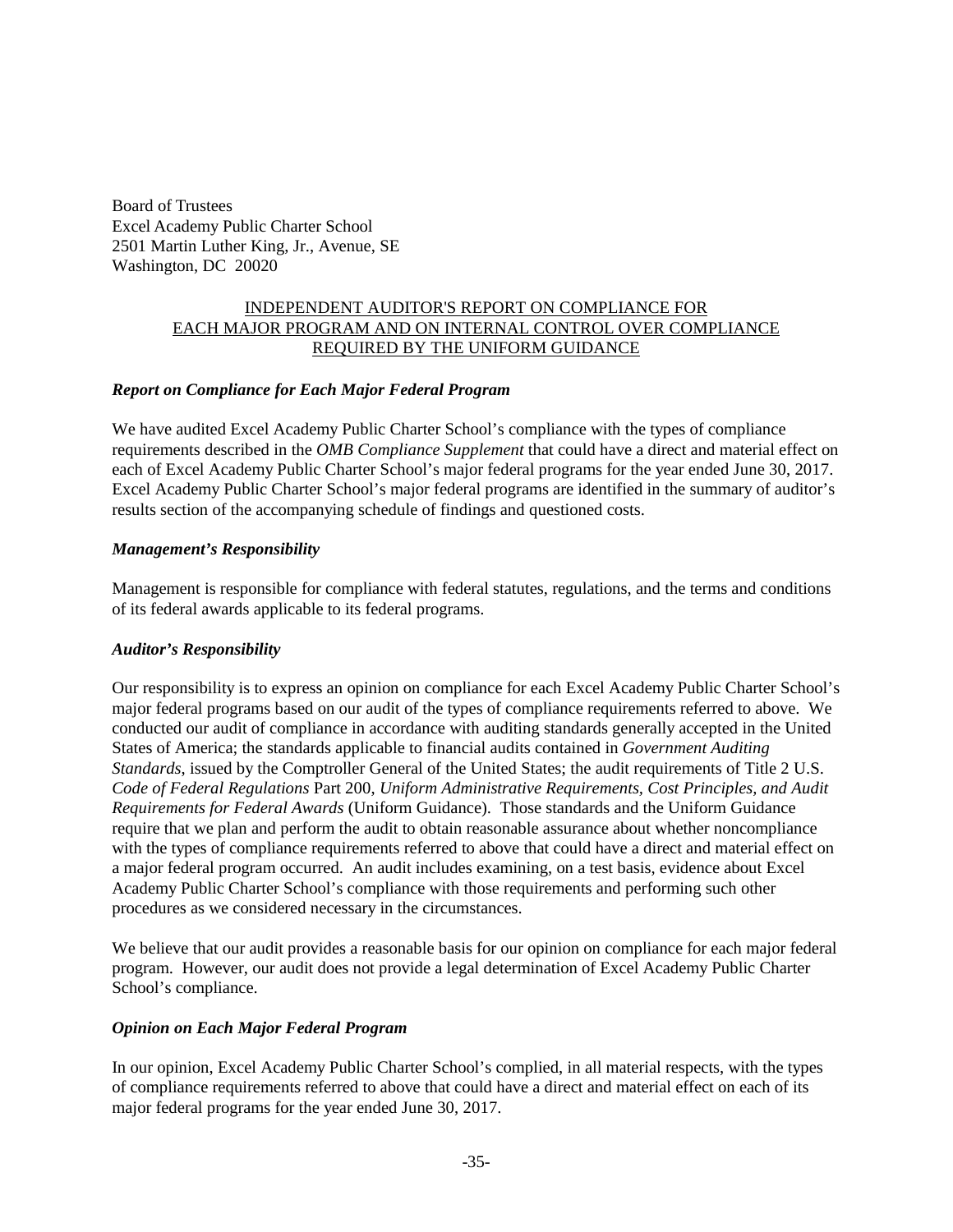### EXCEL ACADEMY PUBLIC CHARTER SCHOOL SCHEDULE OF FINDINGS AND QUESTIONED COSTS FOR THE YEAR ENDED JUNE 30, 2017

### I. Summary of Audit Results

- a. The auditor's report expresses an unmodified opinion on whether the financial statements of the Excel Academy Public Charter School were prepared in accordance with generally accepted accounting principles.
- b. No significant deficiencies relating to the audit of the financial statements have been reported.
- c. No instances of noncompliance material to the financial statements of the Excel Academy Public Charter School, which would be required to be reported in accordance with *Government Auditing Standards*, were disclosed during the audit.
- d. One significant deficiency relating to the audit of the major federal award programs has been reported. (2017-001)
- e. The auditor's report on compliance for the major federal award programs for Excel Academy Public Charter School expresses an unmodified opinion.
- f. There is one audit finding that is required to be reported in accordance with section 2 CFR Section 200.516 (a) of the Uniform Guidance in the schedule of findings and questioned costs.
- g. The major programs of the Excel Academy Public Charter School were as follows:

| Programs                                              | CFDA#         |
|-------------------------------------------------------|---------------|
| National School Lunch and Breakfast Program           | 10.553/10.555 |
| Title I, Part A, Grants to Local Educational Agencies | 84.010A       |

- h. The dollar threshold utilized to determine Type A programs was \$750,000.
- i. The Excel Academy Public Charter School did not qualify as a low-risk auditee.
- II. Findings relating to the financial statements which are required to be reported in accordance with *Government Auditing Standards*

There were no findings in the current year.

III. Findings relating to federal awards, which are required to be reported in accordance with the Uniform Guidance

### SCHOOL BREAKFAST AND NATIONAL SCHOOL LUNCH PROGRAM: U.S. DEPARTMENT OF AGRICULTURE: CFDA NUMBERS 10.553 AND 10.555

2017-001 Condition - During audit testing as it related to the National School Lunch and Breakfast Program, documentation was requested to verify that the meal count numbers by category as derived at the point of contact agreed with the meal count numbers as submitted for reimbursement to the Office of the State Superintendent of Education (OSSE). Excel Academy utilizes a software program called PowerSchool to determine the daily meal counts which then rolls up into a cumulative meal count for the month.